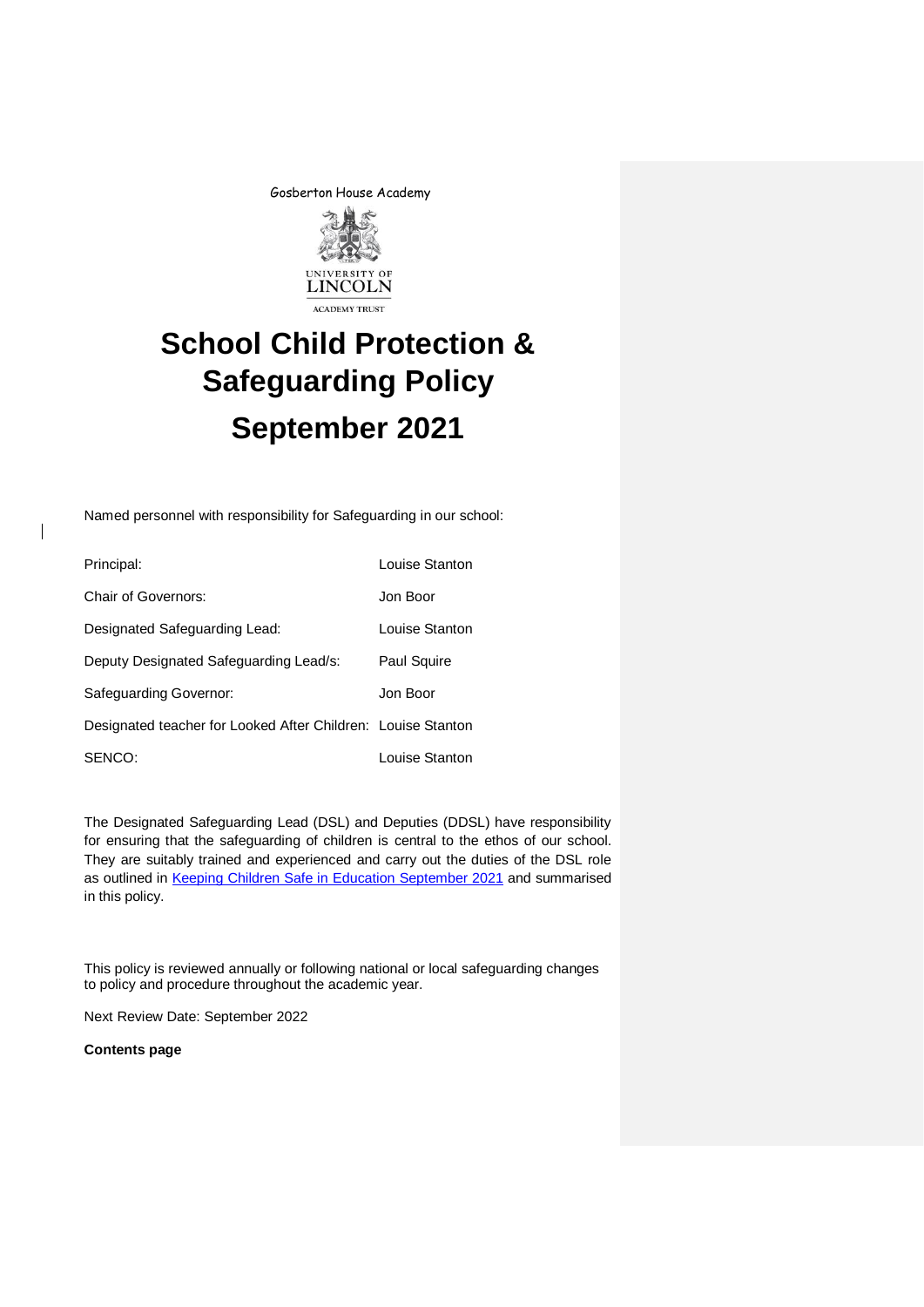# Page

- Who does this policy apply to?
- What is the purpose of this policy?
- Our Commitment to Safeguarding
- Our guidance and training
- Whistleblowing and Professional Resolution and Escalation
- Child Protection Procedures
- Concerns that staff must act on immediately and report
- Responding to disclosures
- Recording and monitoring
- Supporting the child and partnership with parents
- Child Information
- Transfer of Files
- Roles and Responsibilities
- Child Abuse, Neglect and Specific Safeguarding Situations
- Child on Child Sexual Violence and Harassment
- Safer Recruitment
- Individuals who have lived or worked outside the UK
- Supply teachers and agency staff
- Volunteers
- Use of school premises
- Home stays (exchange visits)
- Safer Working Practice
- Risk Assessments
- Teaching about Safeguarding
- Partnership with Parents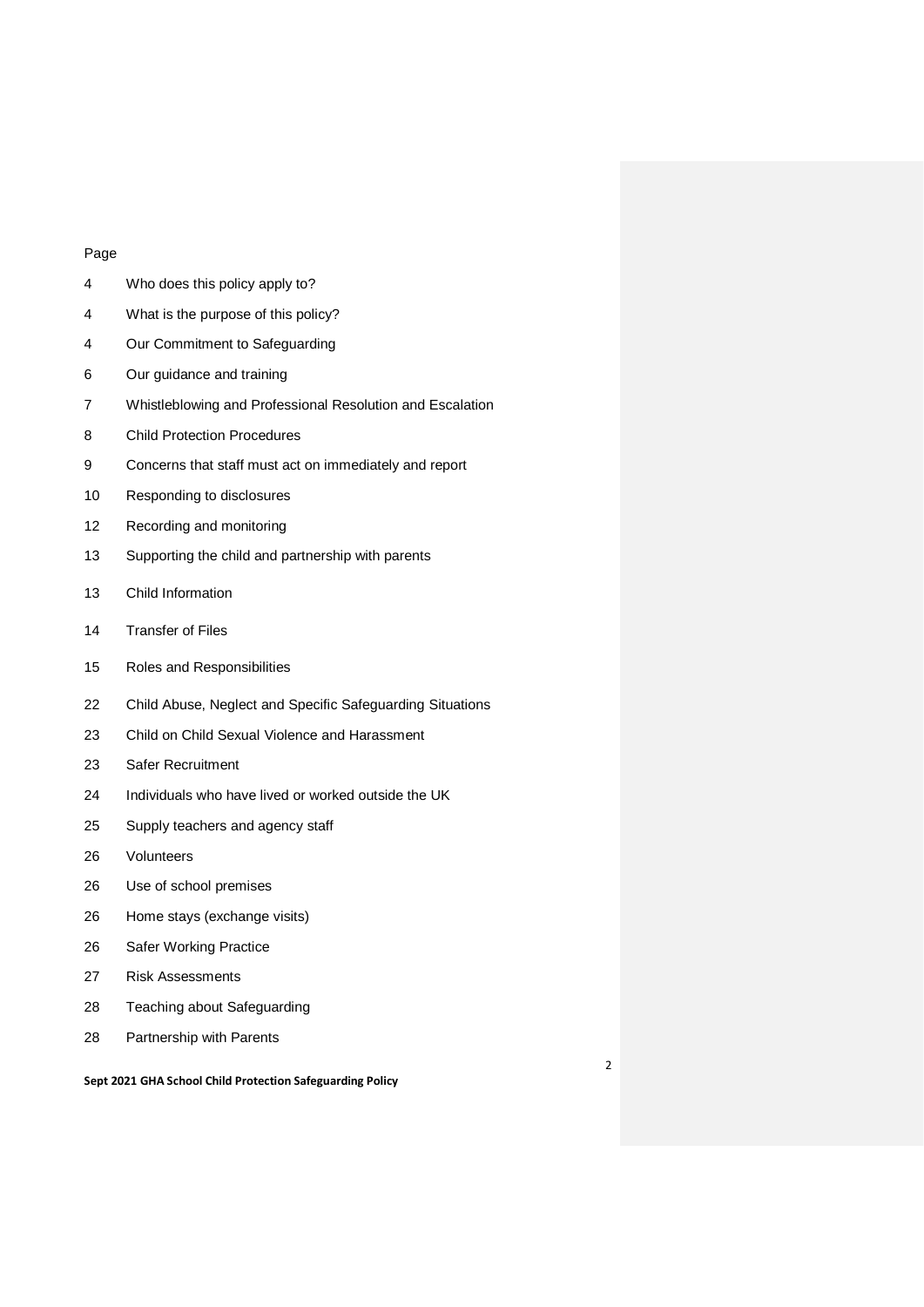- Partnerships with Others
- Children placed in Alternative Provision
- Allegations regarding Person(s) Working in or on behalf of School (including Volunteers)
- Appendix 1
- Appendix 2
- Appendix 3
- Appendix 4
- Safeguarding Contacts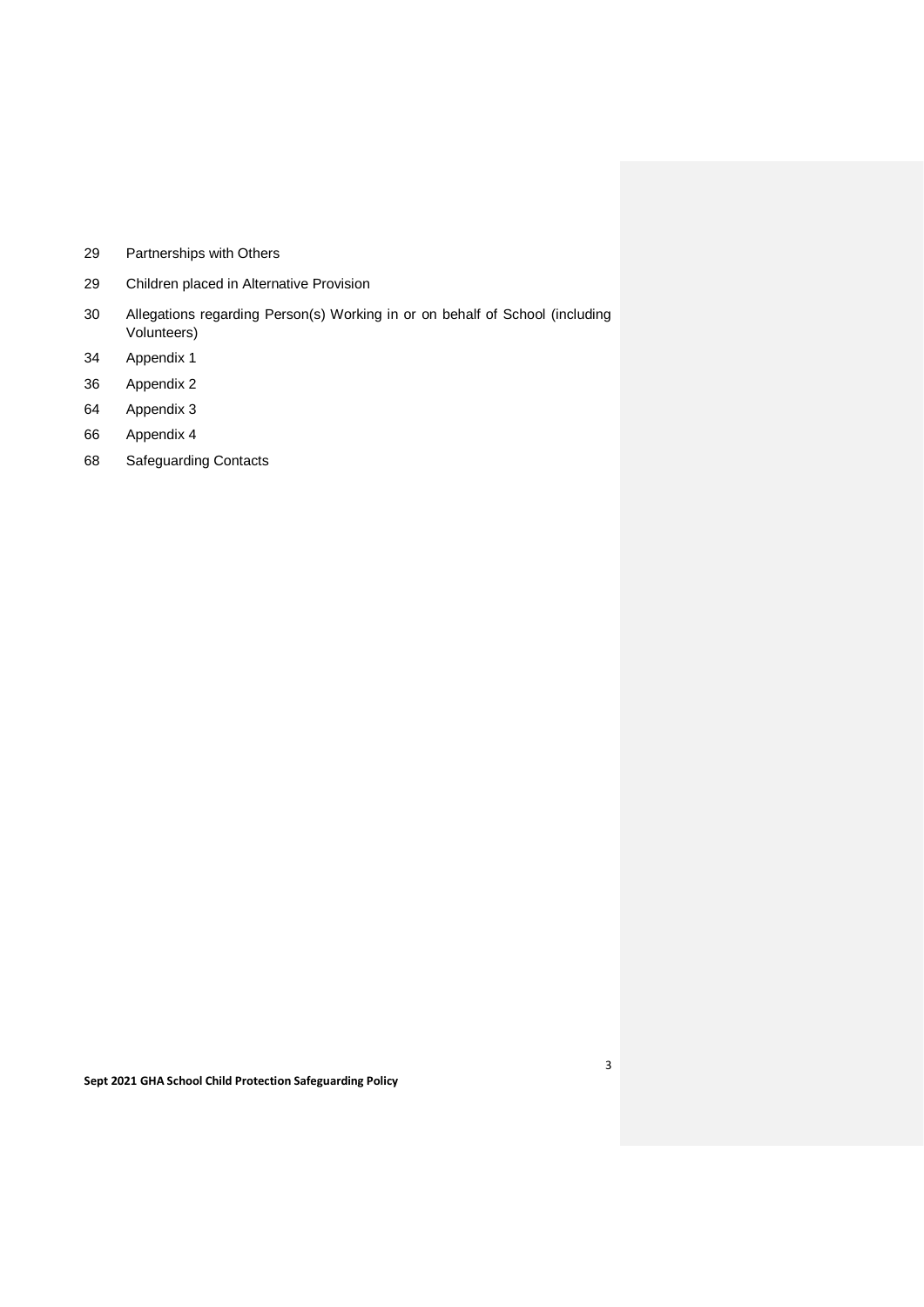# **Who does this policy apply to?**

This document applies to all young people under 18 at the school. Anyone coming into contact with the children in our school or visiting the school site must abide by this policy. Everyone working at the school as a member of staff, or volunteer, has a duty to safeguard and protect our children. They must read this policy and sign to say they agree to work to it. Visitors to the school, including contractors, must read our safeguarding statement.

In this policy, the term 'child' or 'children' refers to anyone under the age of 18 years.

The term 'parent' refers to both parents and carers.

# **What is the purpose of this policy?**

- to clarify the roles and responsibilities of everyone within our school in relation to child protection and safeguarding
- to provide information on the range of safeguarding concerns
- to explain the clear procedures that are followed when a child is identified as needing more than universal services can provide

# **Our Commitment to Safeguarding**

We aim to work in partnership and have an important role in the inter-agency safeguarding arrangements as set out by [Working Together 2018](https://www.gov.uk/government/publications/working-together-to-safeguard-children--2) and Keeping Children Safe in Education (KCSIE) 2021. KCSIE applies to all school, colleges and providers who educate children up to the age of 19. Everyone working in, or for our school, shares an objective to help keep children and young people safe by contributing to:

- providing a safe environment for children and young people to learn and develop in our school setting, and
- identify children and young people who are suffering or likely to suffer significant harm, and taking appropriate action with the aim of making sure they are kept safe both within and outside of our school setting'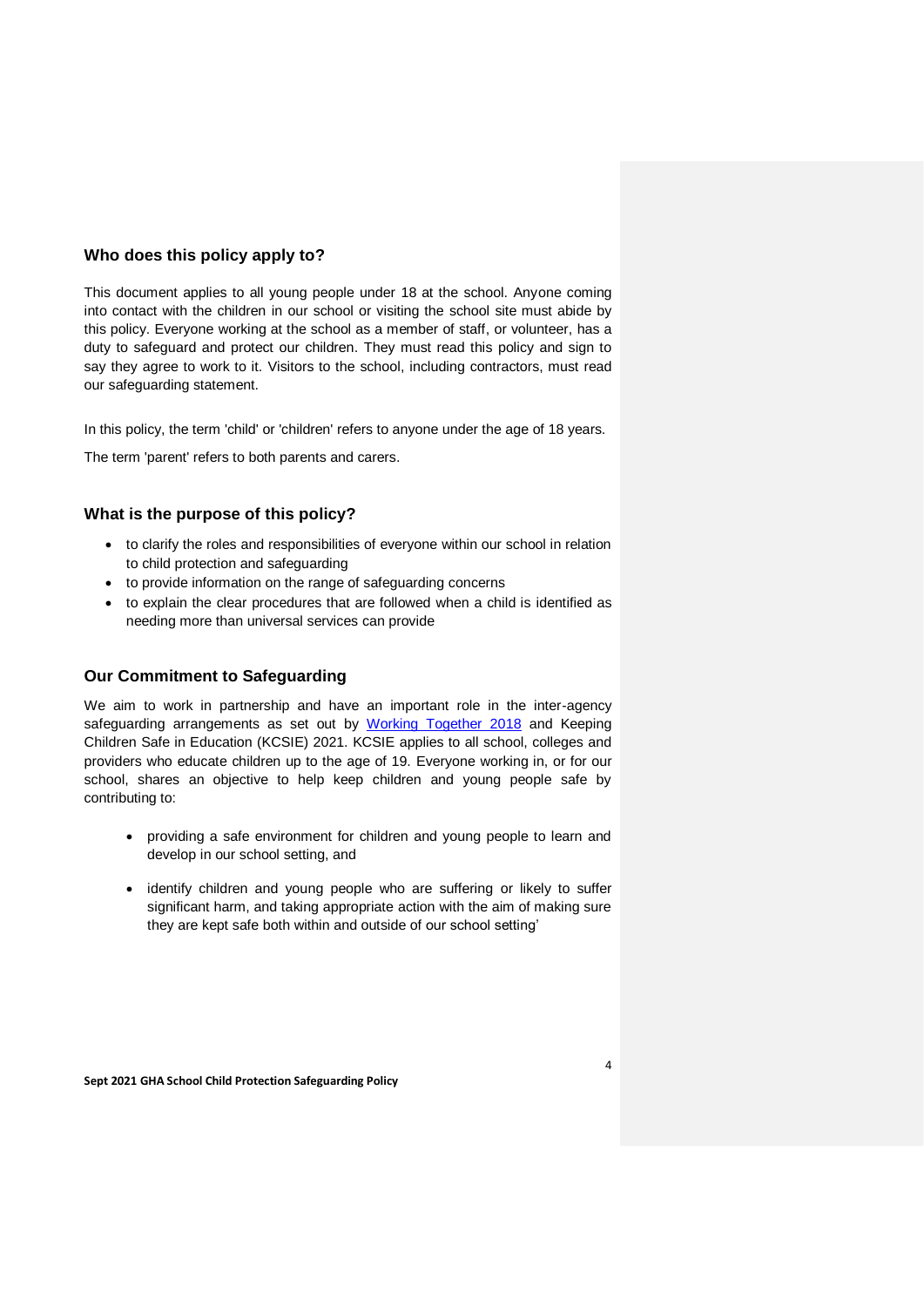• creating a whole school approach to safeguarding through a culture of care where children are listened to, and heard, with the knowledge that their concerns and worries will be taken seriously

Our school is committed to safeguarding and promoting the well-being of all our children*.* Each child's welfare is of paramount importance. We recognise that some children may be especially vulnerable to abuse e.g. those that are less mobile or have difficulty communicating, and that their needs are unique to them and that no one size fits all. We recognise that children who are abused or neglected may find it difficult to develop a sense of self-worth and to view the world in a positive way. We will ensure that no child will feel that what they have to say is a problem or carries any shame. As a school we are committed to putting the child at the heart of any procedures that operate. We recognise that, safeguarding concerns do not adhere to school/home boundaries and that what happens at home and within the wider school environment including on social media, is as relevant as what happens within the classroom. Behaviour may be challenging and we recognise that at times, this may impact on other children either directly or indirectly. We will always take a considered and sensitive approach in order that we can support all our children.

Safeguarding is at the heart of how we run our school. It is not only about high-level child protection but about how we prevent the need for this. It is considered, for example, in our:

- anti-bullying policies
- staff conduct policy
- school attendance procedures
- online safety policy
- curriculum design
- behaviour management policy
- health and safety arrangements
- school transport provision
- safer recruitment practices

# **Our guidance and training**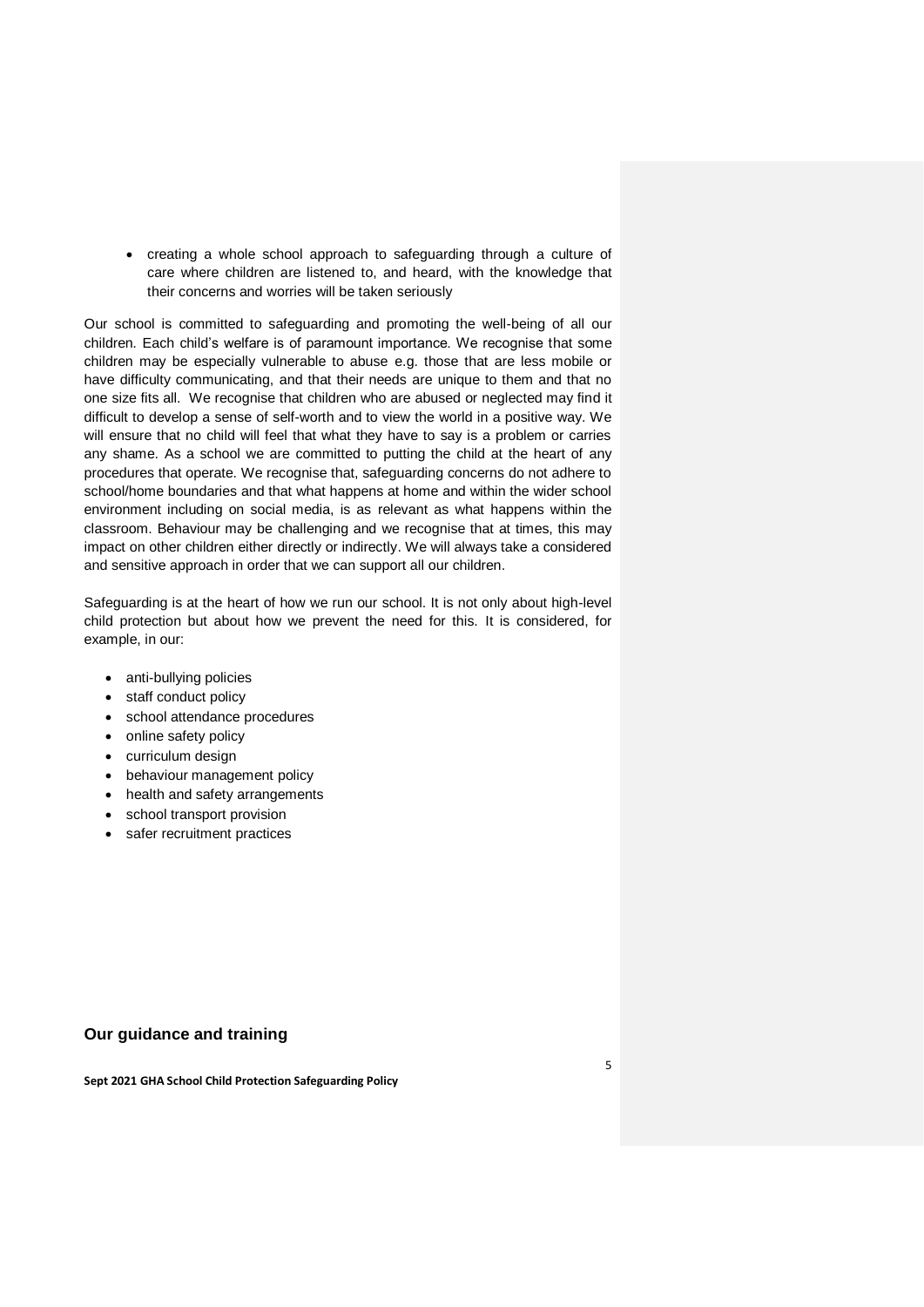

It is important every agency knows what to do if they are worried about a child. We follow the above national guidance for schools (CTRL click on each image to access the document) so we are clear what to expect and can explain this to our children and their families.

Where there are additional risks we will refer to other specific guidance which is listed in Appendix 2.

Our Governing Body is responsible for ensuring school staff read the appropriate parts of Keeping Children Safe in Education 2021 depending on their roles within the school. This will be based on the level of responsibility for safeguarding in the school and their contact with children. The Local Authority recommends that all staff read section 1 and 5; we will follow this guidance and Governors will review regularly to ensure that staff are appropriately informed.

In our school we follow a six-year training pathway which ensures that all staff receive suitable training to undertake their role. To guide us we follow the [Lincolnshire Safeguarding Children's Partnership \(LSCP\)](https://www.lincolnshire.gov.uk/safeguarding/lscp) pathway and guidance and access the expertise from the partnership.

The DSL (and any deputies) will undergo additional specific training at least every two years to provide them with the knowledge and skills required to carry out the role.. If we recruit a new DSL or Deputy, we will ensure they are fully trained and undertake the Safeguarding Essentials course provided by the local authority .

In addition to the formal training, their knowledge and skills will be refreshed at regular intervals to allow them to understand and keep up to date with any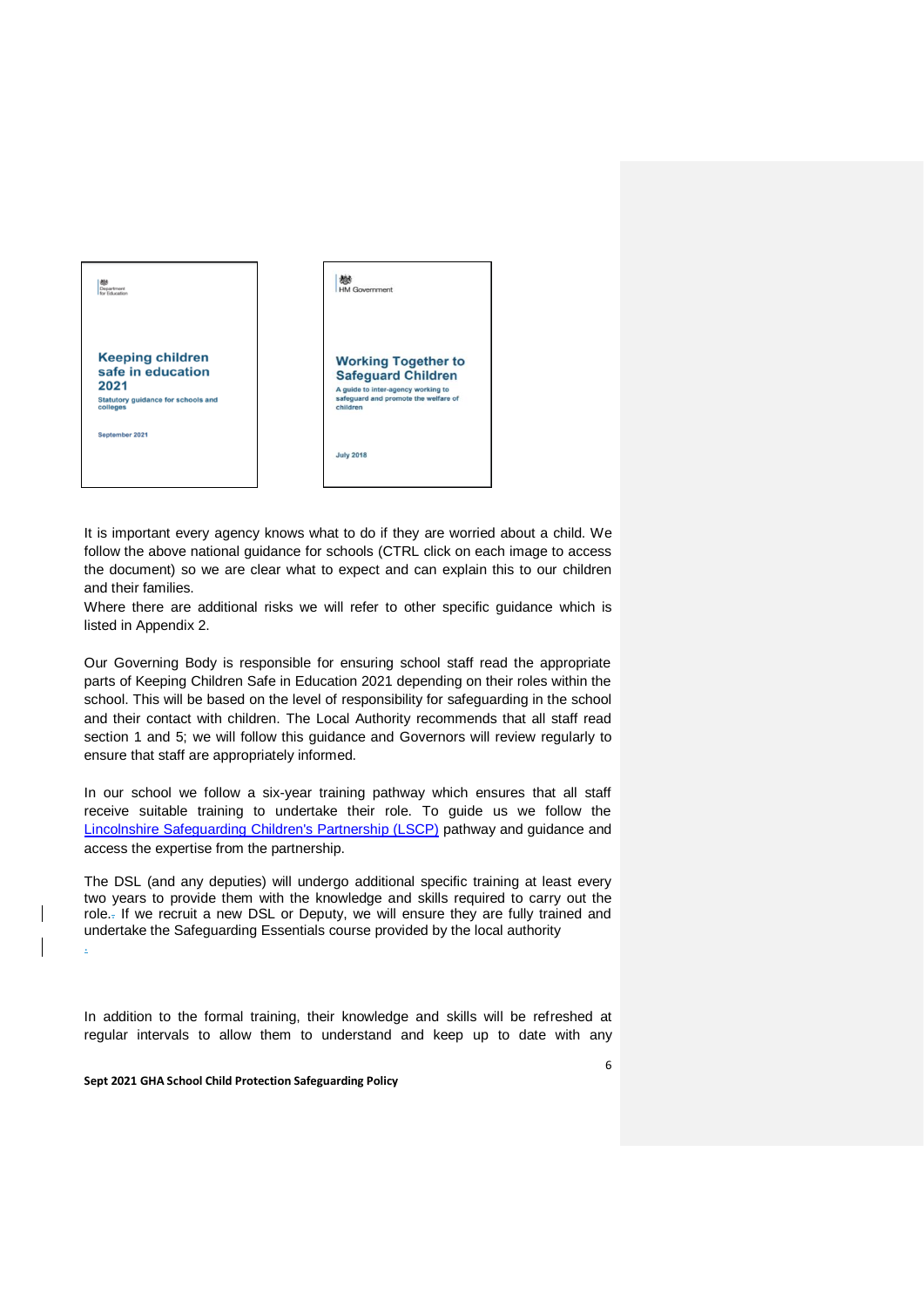developments relevant to their role*.* This will be done by attending the termly local authority DSL Safeguarding Updates, of which we attend a minimum of two per year, accessing DSL drop-in sessions and by attending appropriate LSCP inter-agency training and other relevant training and/or conference opportunities.

We use the LCC Self-Assessment Safeguarding Audit Tool which allows us to regularly assess the safeguarding in our school and identify areas of good practice as well as areas for improvement. We use this as our evidence to annually respond to the [LSCP on the compliance of safeguarding in our school.](https://lincolnshirescb.proceduresonline.com/pdfs/lscp_sch_sg_checklist.pdf)

## **Whistleblowing and Professional Resolution and Escalation**

# *Anyone worried about a child must continue to raise the concern until they have a reason not to be worried about the child anymore*

It is essential that our school expect good practice and professional conduct from ourselves, and others involved in the safeguarding of our children. Staff must be committed to providing a high standard of service and children cannot be expected to raise concerns in an environment where staff fail to do so. All staff are aware of their duty to raise concerns, where they exist, about the management of child protection, which may include the attitude or actions of colleagues. They will follow the procedures for reporting low level concerns which are in our Code of Conduct and Disciplinary Policy and raise with the Principal and involve the [Local Authority](https://www.lincolnshire.gov.uk/safeguarding/lscp/7)  [Designated Officer \(LADO\)](https://www.lincolnshire.gov.uk/safeguarding/lscp/7) if required. If a member of staff notices anything that gives them cause for concern, it is vital that this is raised. Acting upon staff concerns is fundamental to ensuring good practice and support for staff. Resolving issues must be viewed by all staff as a positive action and not a breach of trust between colleagues or an attack on the school. We value an atmosphere of openness and honesty and welcome suggestions, complaints and criticisms in addition to compliments.

Our staff are encouraged to use the Whistleblowing policy as appropriate to raise or pass on concerns about any of the following:

a) Poor standards of service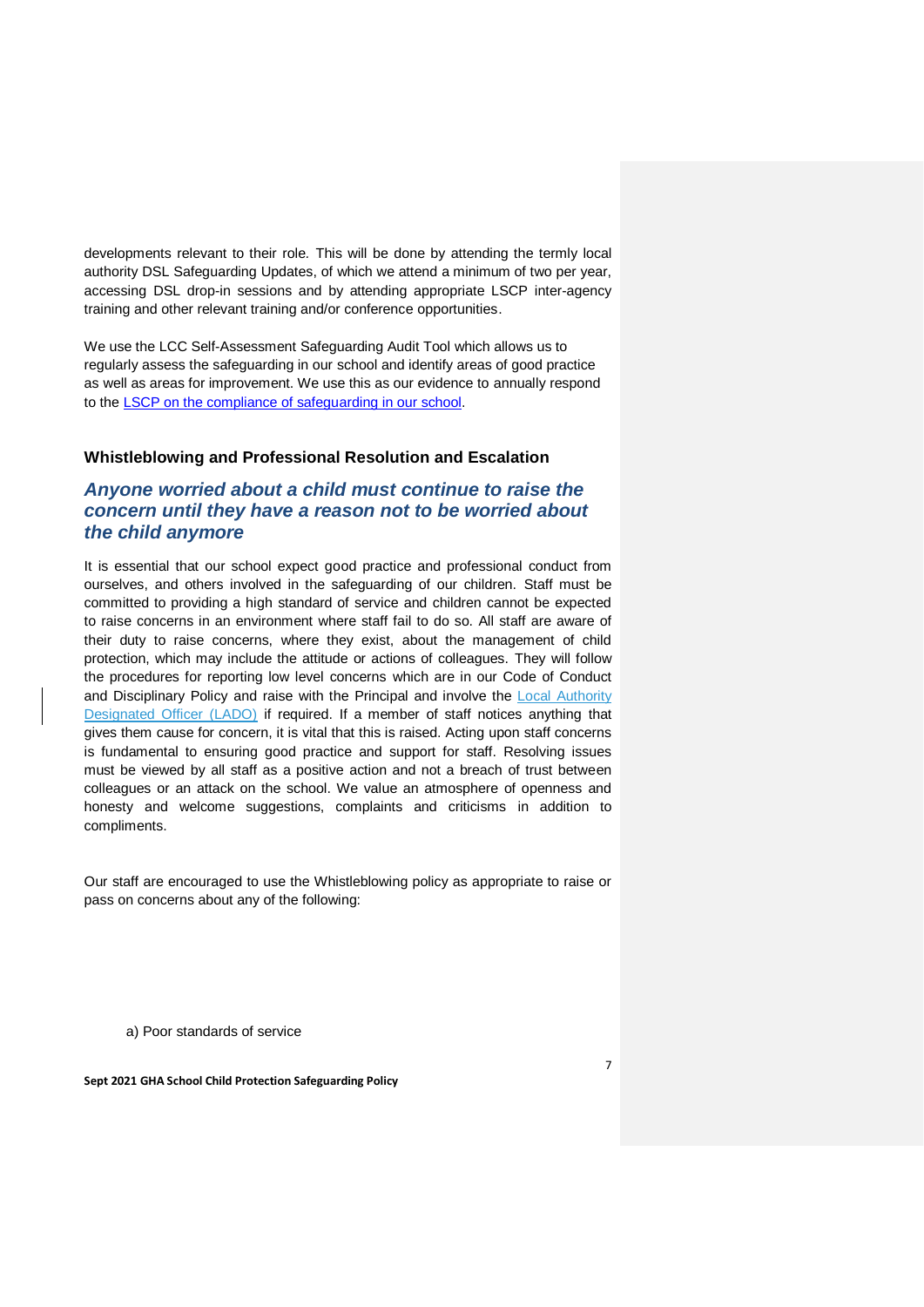- b) Issues of bad practice
- c) The conduct of colleagues or managers
- d) Anything which is not in the best interest of the children or the school
- e) Anything which is illegal or unacceptable behaviour.

We will always listen to any concerns and try to resolve them but should staff feel unable to raise concerns regarding child protection failures internally or have concerns about the way a concern is being handled in the school, they can use the NSPCC helpline [The NSPCC's 'What you can do to report abuse dedicated helpline](https://www.nspcc.org.uk/what-you-can-do/report-abuse/dedicated-helplines/whistleblowing-advice-line/) **or** call 0800 028 0285 – line is available from 8am-8pm, Mon-Fri or email: [help@nspcc.org.uk](mailto:help@nspcc.org.uk)

If the school have concerns with the way other agencies are handling a safeguarding concern, then we will follow the Lincolnshire LSCP Professional Resolution and Escalation Protocol the [LSCP Professional Resolution & Escalation Protocol.](https://lincolnshirescb.proceduresonline.com/chapters/pr_prof_resolution.html) This allows us to open up a dialogue with other professionals and resolve any issues in an open and honest approach and in the best interest of the child.

# **Child Protection Procedures**

**All** staff follow the school's Child Protection Procedures which are consistent with:

- ['Working Together to Safeguard Children 2018',](https://www.gov.uk/government/publications/working-together-to-safeguard-children--2)
- [Keeping Children Safe in Education 2021;](https://www.gov.uk/government/publications/keeping-children-safe-in-education--2) and
	- [the Lincolnshire Safeguarding Children Partnership Procedures Manual.](https://lincolnshirescb.proceduresonline.com/chapters/contents.html)

Teachers and other adults in school are well placed to observe any physical, emotional or behavioural signs which indicate that a child may be suffering significant harm. Appendix 1 outlines the definitions of abuse. The relationships between staff, children, parents and the public which foster respect, confidence and trust can lead to disclosures of abuse, and/or school staff being alerted to concerns.

**All** staff will have an awareness of specific safeguarding issues, as referred to in Appendix 2. Domestic Abuse, Child Exploitation (CE), Radicalisation and the Prevent Duty, Female Genital Mutilation (FGM), Attendance and Children Missing from Education (CME) and Contextual Safeguarding are some of these areas.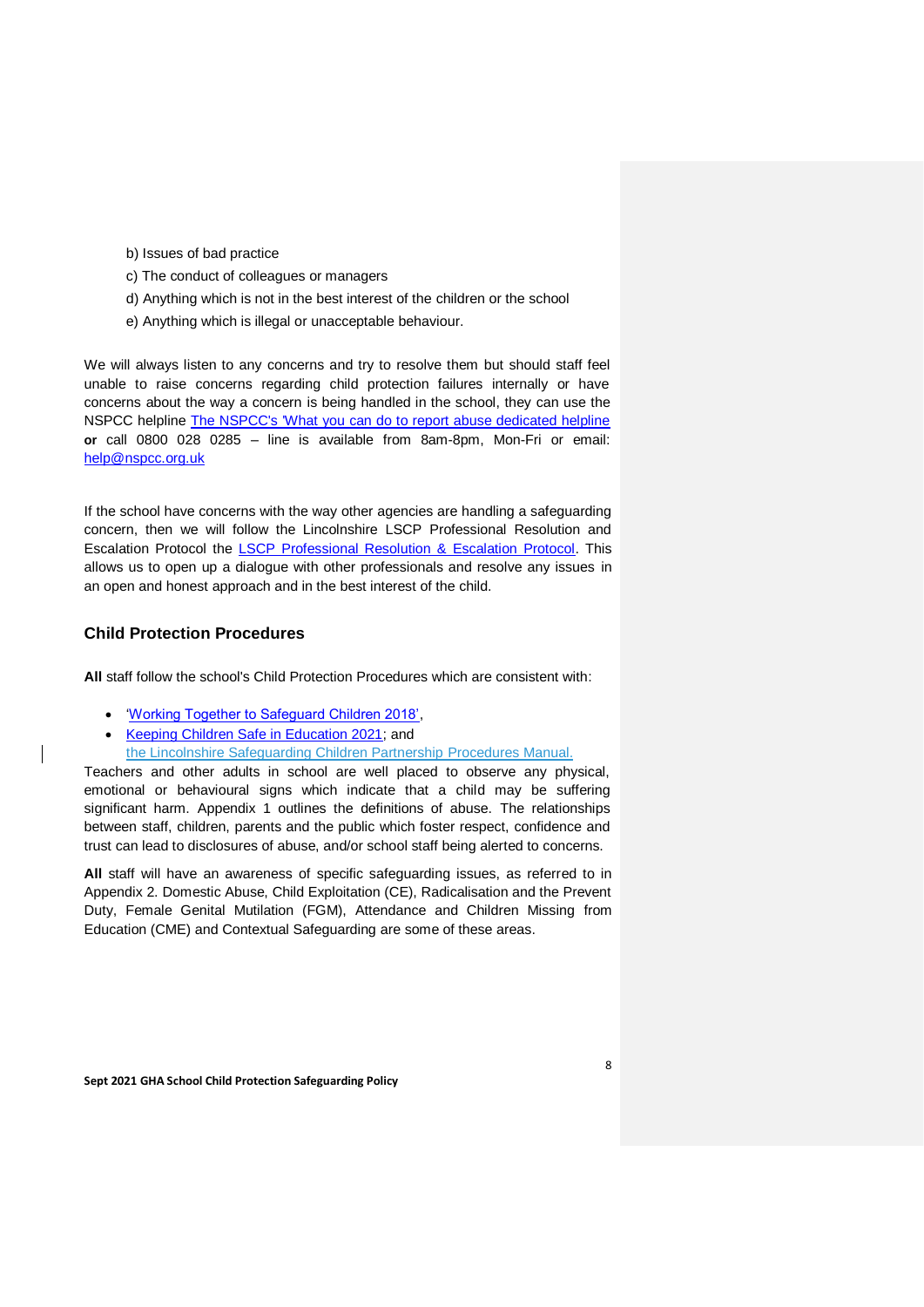**All** staff will also be aware that safeguarding concerns can manifest themselves via peer-on-peer abuse. This is most likely to include, but is not limited to: bullying (including cyber bullying), gender-based violence/sexual assaults and sexting. Staff are clear as to the school's procedures with regards to peer-on-peer abuse.

It is *not* the responsibility of the school staff to investigate welfare concerns or determine the truth of any disclosure or allegation. All members of staff however, have a duty to recognise concerns and maintain an open mind. Accordingly, all concerns regarding the welfare of children will be recorded and discussed with the DSL (or the deputy DSL in their absence) prior to any discussion with parents.

# **Concerns that staff must act on immediately and report:**

- any suspicion that a child is injured, marked, or bruised in a way which is not readily attributable to the normal knocks or scrapes received in play. (We will refer to the [LSCP policy on Bruising in babies and children who are not](https://lincolnshirescb.proceduresonline.com/chapters/p_bruise_babies.html)  [independently mobile](https://lincolnshirescb.proceduresonline.com/chapters/p_bruise_babies.html) for additional guidance).
- any explanation given to the above which appears inconsistent or suspicious
- any behaviours which give rise to suspicions that a child may have suffered harm (e.g. worrying drawings or play)
- any concerns that a child may be suffering from inadequate care, ill treatment, or emotional maltreatment
- any concerns that a child is presenting signs or symptoms of abuse or neglect
- any significant changes in a child's presentation, including non-attendance
- any hint or disclosure of abuse from any person
- any concerns regarding person(s) who may pose a risk to children (e.g. living in a household with children present)
- any potential indicators of Child Exploitation
- any potential indicators of FGM
- any potential indicators of Radicalisation
- any potential indicators of living in a household with Domestic Abuse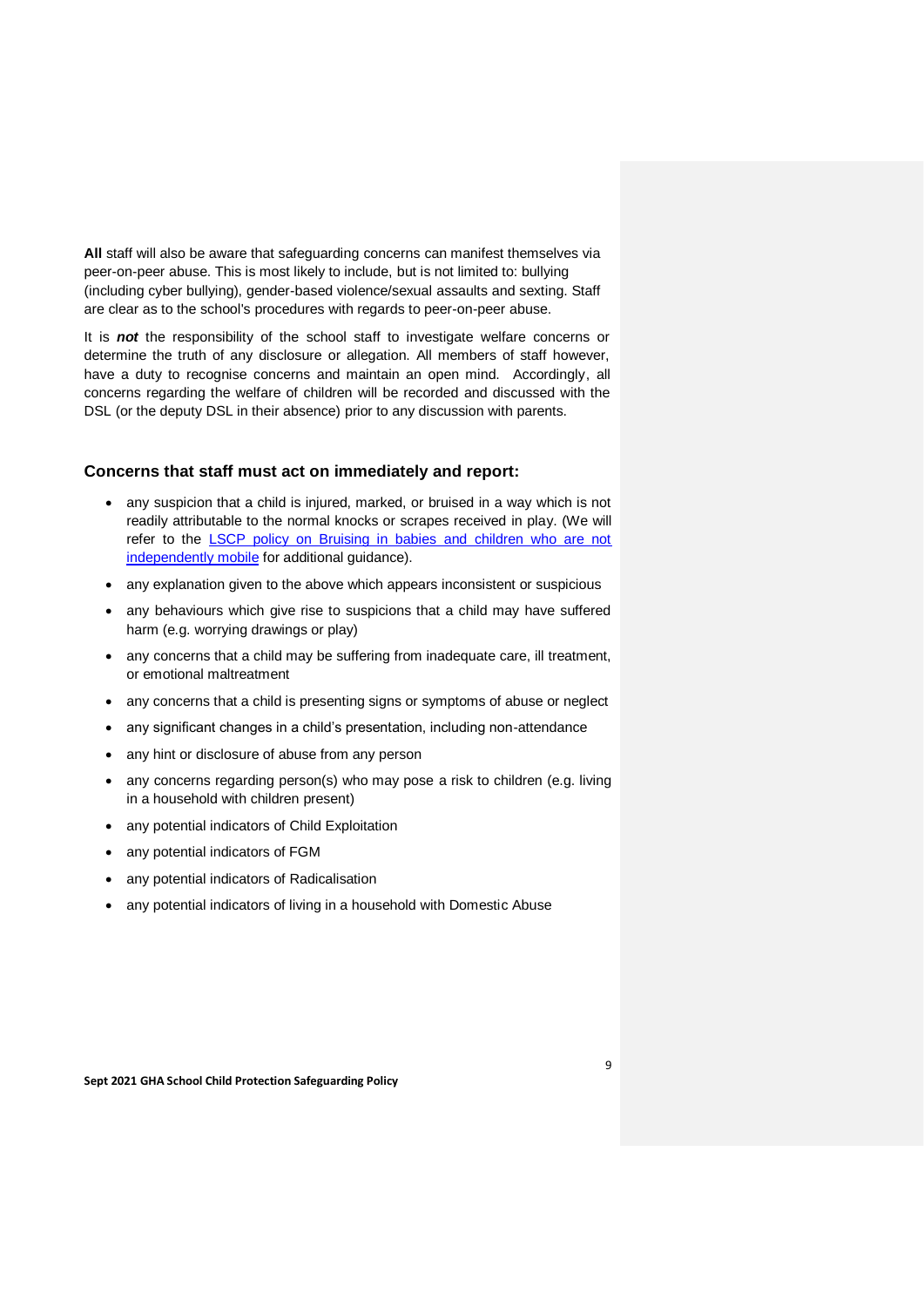# **Responding to disclosure**

**Staff will not investigate** but will, wherever possible, elicit enough information to pass on to the DSL in order that s/he can make an informed decision of what to do next.

The DSL will ensure that the child's wishes and feelings are taken into account when determining what action to take and what services to provide. Child Protection processes will operate with the best interests of the child at their core.

Staff will:

- listen to and take seriously any disclosure or information that a child may be at risk of harm
- try to ensure that the person disclosing does not have to speak to another member of school staff
- clarify the information
- try to keep questions to a minimum and of an 'open' nature e.g. using TED technique – 'Tell me, Explain to me, Describe to me….'
- try not to show signs of shock, horror or surprise
- try not to express feelings or judgements regarding any person alleged to have harmed the child
- explain sensitively to the person that they have a responsibility to refer the information to the DSL, children need to know that staff may not be able to uphold confidentiality where there are concerns about their safety or someone else's
- reassure and support the child as far as possible
- explain that only those who 'need to know' will be told
- explain what will happen next and who will be involved as appropriate
- record details including date, what the child has said, in the child's words on to the school's safeguarding recording system and ensure that the DSL is made aware.
- record any visible signs, injuries or bruises on a Body Map (see appendix 3)
- record the context and content of their involvement, distinguishing between fact, opinion and hearsay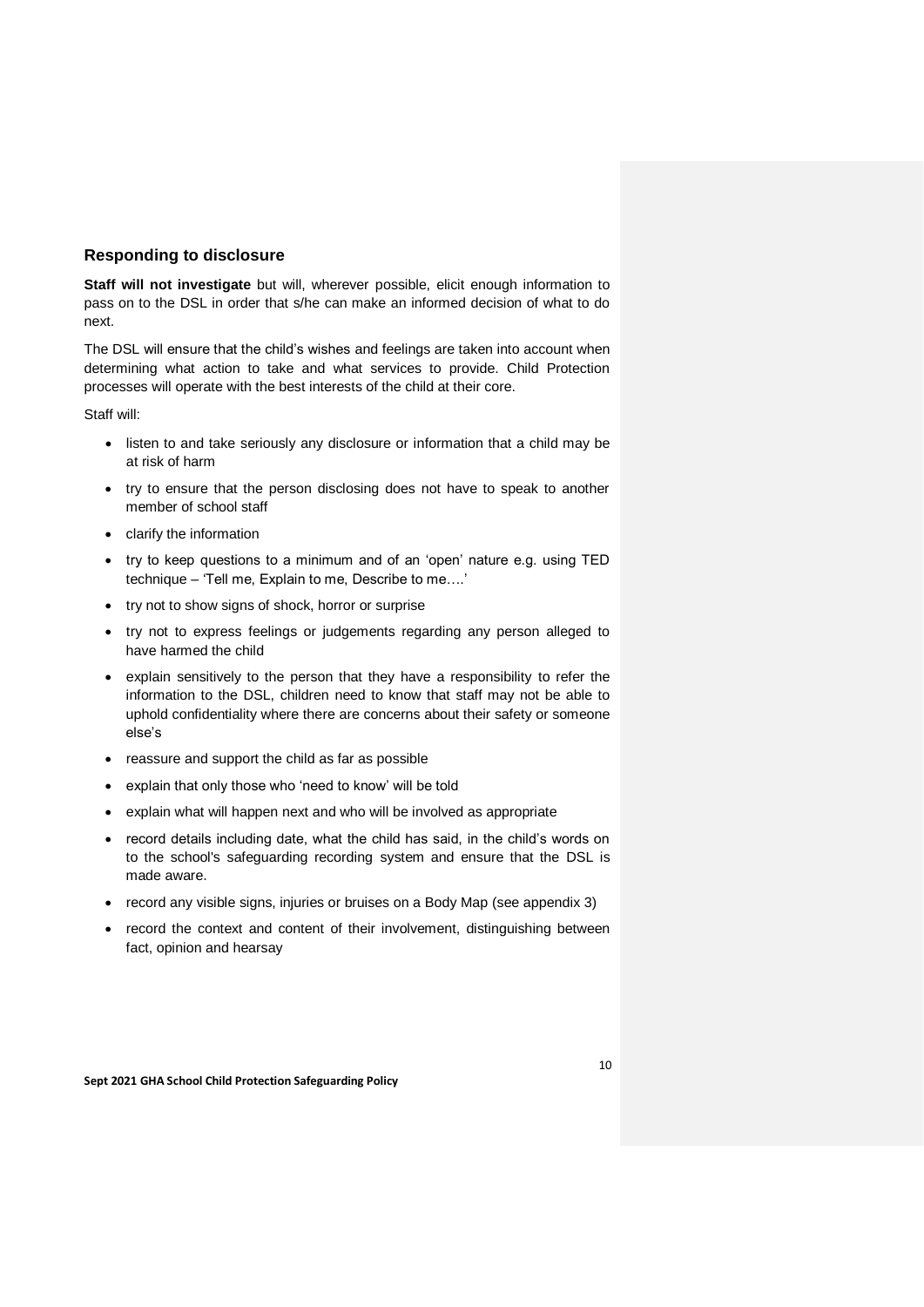# **Action by the DSL (or deputy DSL in their absence)**

Following any information raising concern, the designated safeguarding lead will consider:

- any urgent medical needs of the child
- whether the child is subject to a child protection plan
- discussing the matter with other agencies involved with the child/family
- consulting with appropriate persons e.g. [Duty and Advice Team](https://www.lincolnshire.gov.uk/safeguarding/report-concern)
- the child's wishes

# Then decide:

- to talk to parents, unless to do so may place a child at risk of significant harm, impede any police investigation and/or place the member of staff or others at risk
- whether to make a [child protection referral](https://www.lincolnshire.gov.uk/safeguarding/report-concern) to Children's Social Care-Duty and Advice Team because a child is suffering or is likely to suffer significant harm and if this needs to be undertaken immediately

*OR*

- not to make a referral at this stage
- if further monitoring is necessary
- if it would be appropriate to undertake an assessment (e.g. Early Help Assessment - EHA)

All information and actions taken, including the reasons for any decisions made, will be fully documented. All referrals to Lincolnshire's Customer Service Centre will be followed up in writing and these referrals will always be kept on file irrespective of the outcome.

## **Action following a child protection referral**

The DSL (or deputy DSL in their absence) will:

- make regular contact with the social worker involved to stay informed
- wherever possible, contribute to the strategy discussion
- provide a report for, attend and contribute to any subsequent child protection [conference](https://lincolnshirescb.proceduresonline.com/chapters/p_child_pro_rev_conf.html)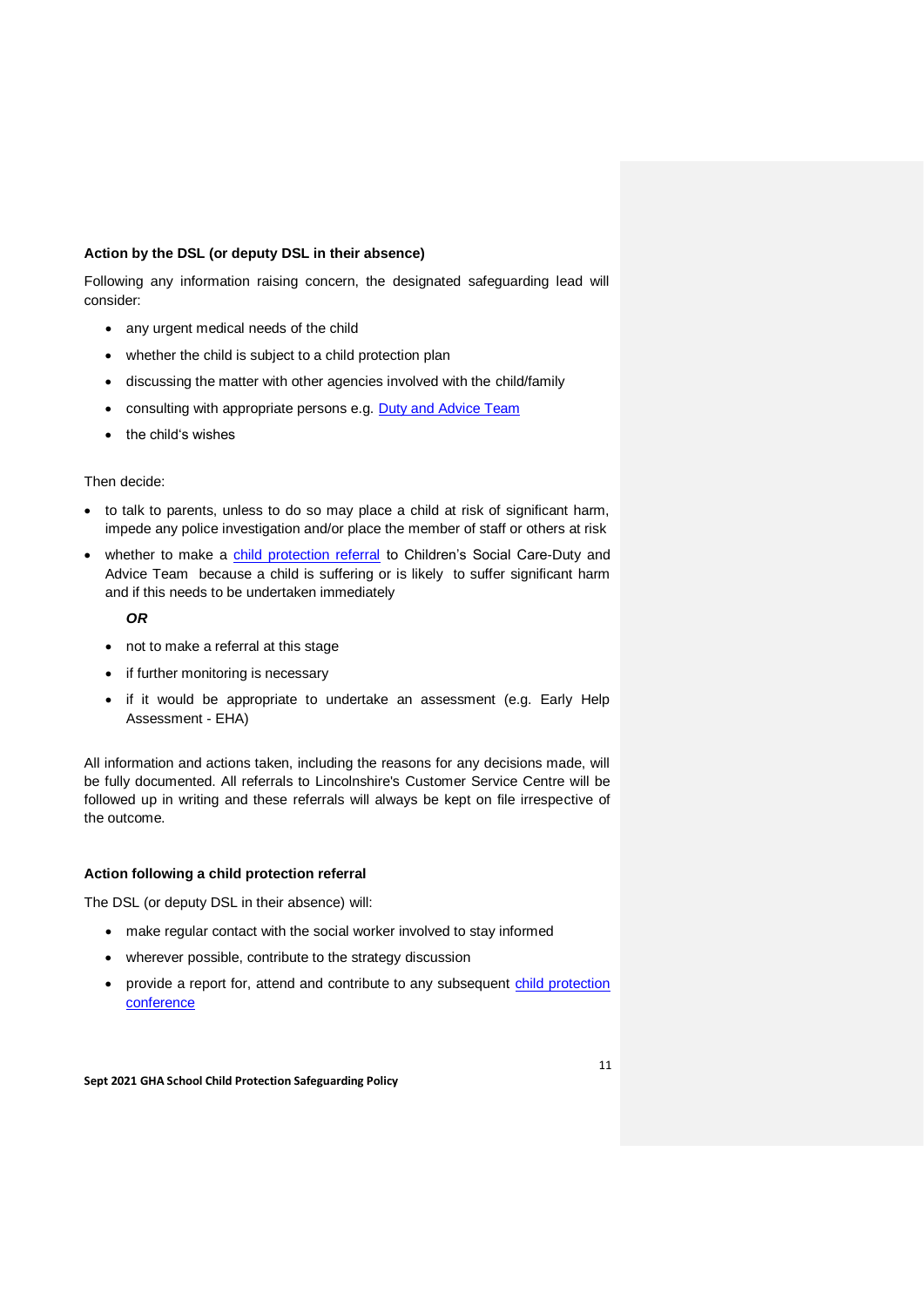- if the child or children are made the subject of a child protection plan, contribute to the child protection plan and attend core group meetings and review conferences
- where possible, share all reports with parents prior to meetings and ensure that they understand the content
- where in disagreement with a decision and concerns remain with the child firstly:
	- 1. talk in the first instance to the social worker/customer service centre
	- 2. check the referral including all the relevant information and clearly document the concerns about the child
	- 3. finally follow the [professional resolution and escalation protocol](https://lincolnshirescb.proceduresonline.com/chapters/pr_prof_resolution.html) if the concern remains
- where a child subject to a child protection plan moves from the school or goes missing, immediately inform the social worker and/or Children's Social Care Customer Service Centre.

# **Recording and monitoring**

Accurate records will be made as soon as practicable and will clearly distinguish between observation, fact, opinion and hypothesis. All records will state who is providing the information, the date and time, information will be recorded in the child's words where possible and a note made of the location and description of any injuries seen, if this is a paper record than this should be signed. An example of how this is done can be found in Appendix 3. Photographs of injuries will not be taken.

The DSL ensures that the method for other members of staff or volunteers passing on concerns or information is always adhered to as consistency is paramount in ensuring that nothing gets missed. All records of concerns are followed up and clearly show what action is being taken as a result of the concern and the outcomes of this action.

All documents will be retained in a 'Child Protection file', separate from the child's school file. It is kept secure with appropriate level of limited access.

# **Supporting the child and partnership with parents**

Our school recognises that the child's welfare is paramount and that good child protection and safeguarding practice and outcomes rely on a positive, open and honest working partnership with parents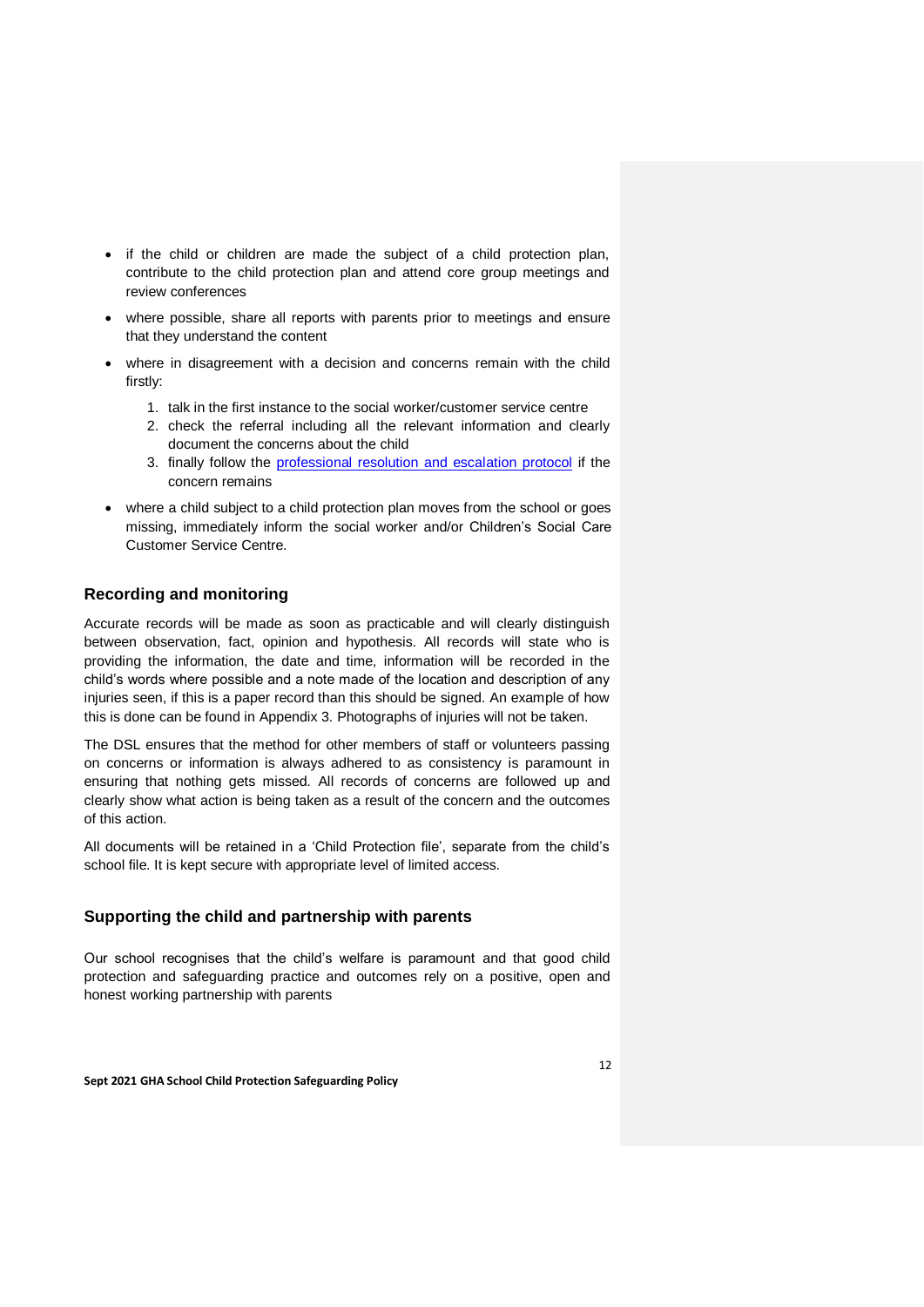Whilst we may, on a rare occasion, need to make referrals without consultation with parents, we will make every effort to maintain a positive working relationship with them whilst fulfilling our duties to protect any child

We will also provide a secure, caring, supportive and protective relationship for the child. Children will be given a proper explanation (appropriate to age and understanding) of what action is being taken on their behalf and why.

We will endeavour always to preserve the privacy, dignity and right to confidentiality of the child and parents. The DSL will determine which members of staff need to know personal information and what they need to know for the purpose of supporting and protecting the child.

# **Child Information**

**To keep children safe and provide appropriate care for them, we require accurate and up to date information about**:

- names, contact details and relationship to the child of any persons with whom the child normally lives
- names and contact details of all persons with parental responsibility (if different from above)
- emergency contact details (if different from above). We need to know that if the person(s) with parental responsibility is unable to collect their child, there is someone known to us who can collect the child and keep them safe until either the person(s) with parental responsibility is available or a more suitable arrangement is made. We need more than one emergency contact so we have additional options to make contact with a responsible adult when there is a welfare and/or safeguarding concern
- any relevant court order in place including those which affect any person's access to the child (e.g. Residence Order, Contact Order, Care Order, Injunctions etc.)
- if the child is or has been subject to a Child Protection Plan
- if the child is or has been subject to an Early Help Assessment (EHA) or Child In Need (CIN) processes
- if the child is a Looked After Child (LAC) or previously looked after
- name and contact details of the child's GP
- any other factors which may impact on the safety and welfare of the child

The school will collate, store and agree access to this information, ensuring all information held electronically is stored securely with due regard to meeting data protection and safeguarding requirements. Schools need to make sure this

13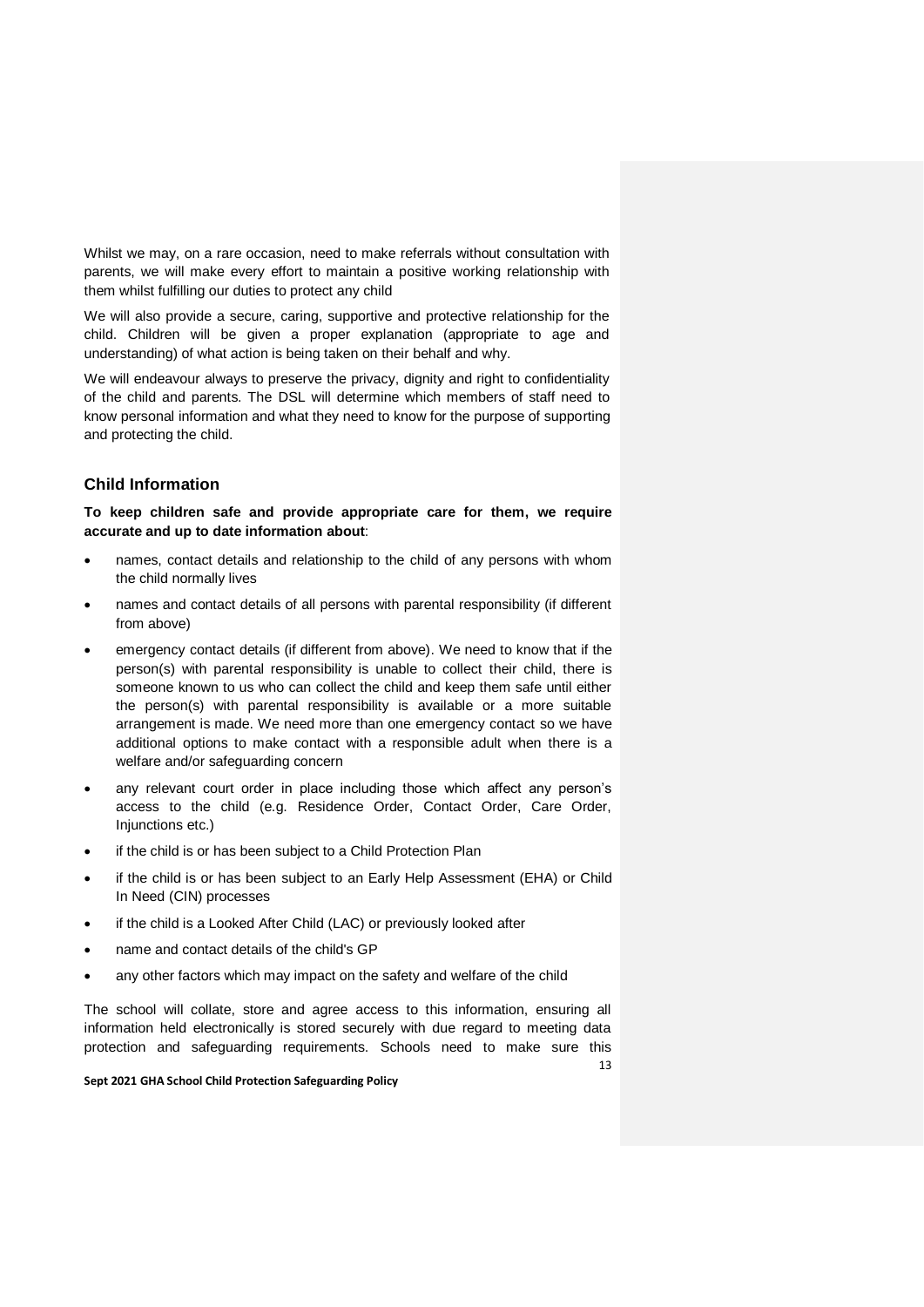information is accurate. We encourage parents to keep us informed of any changes to the basic contact information that we hold at any time but in addition to this our school will check information for all children at least on an annual basis.

# **Transfer of files**

A child protection file is kept separate to a main child record. When a child leaves the school, the child protection file is transferred within 5 days for an in-year transfer or within 5 days after the start of a new term. It is transferred separately in a sealed envelope clearly labelled.

A record of transfer is kept and signed by the DSL and the signed and dated receipt of transfer is retained by our school.

This is the information that is added to a record of transfer which we keep until your child reaches their 25<sup>th</sup> birthday:

- name & DOB of child
- name & address of receiving school
- date file(s) transferred with name and role of person who received it
- date our school received confirmation of receipt of files from receiving school
- summary of safeguarding concerns at the time of transfer e.g. Child Protection Plan: Neglect.

In addition to the child protection file, the DSL will consider if it is appropriate to share any information with the new school or college in advance of a child leaving. This will allow the new school to have support in place for when a child arrives.

The full child record is transferred to the next school unless there are any records with a short retention period. It is important that full information is transferred to ensure a vital piece of information is not missing that could contribute at a later stage.

We do not keep any copies of records except where there is an on-going legal action. Once records are transferred, they are the custody and responsibility of the new school.

A child's last school is responsible for retaining the main child record until they reach the age of 25 years. These files are stored securely. Any record relating to child protection concerns is placed on the main child file, in a sealed envelope and then retained for the same period of time as the child file (DOB + 25 years).

We refer to the quidance below for further support: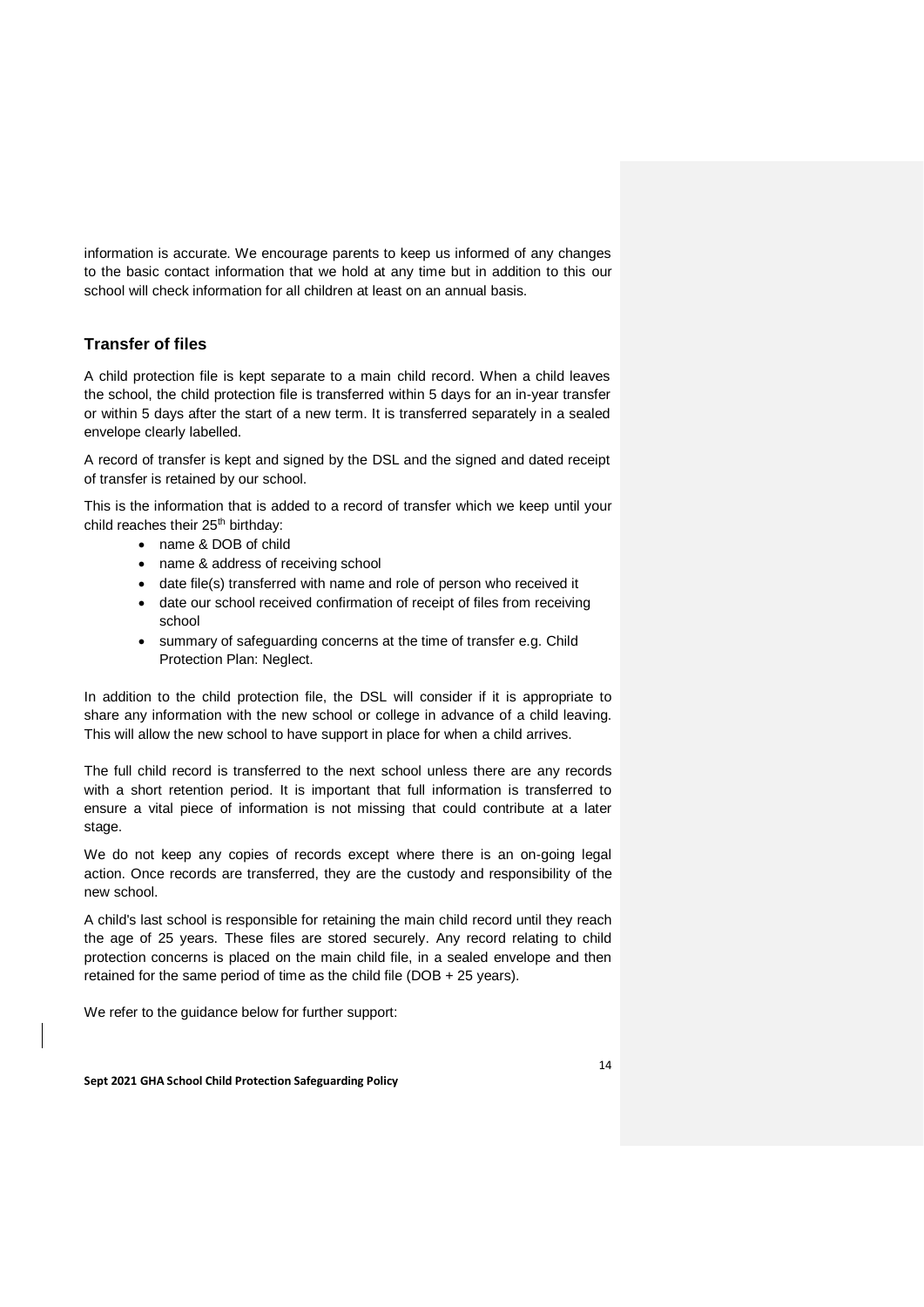- [IRMS Information Management Toolkit](https://irms.org.uk/page/SchoolsToolkit)
- [IRMS Information Management Academies Toolkit](https://irms.org.uk/page/AcademiesToolkit)
- [DfE Data Protection Toolkit for Schools](https://www.gov.uk/government/publications/data-protection-toolkit-for-schools)
- Data Protection Toolkit for Schools August 2018

**[LCC Data Protection Advice Service for Schools](https://www.lincolnshire.gov.uk/directory-record/63817/data-protection-advice-service)** 

# **Roles and Responsibilities**

# **The Governing Body**

It is the responsibility of our Governing Body to ensure that everyone in the setting understands their role in safeguarding children. It is accountable for the strategic overview and to make sure that safeguarding runs through every policy and procedure that operates within the school. The Governing Body will ensure that the safeguarding measures reflect the specific needs of the children in our school and consider any additional risks related to this.

They will do this by ensuring that:

- there is a named Safeguarding Governor who is appropriately trained
- a senior member of the school's leadership team is appointed to the role of DSL who will take lead responsibility for safeguarding and child protection.
- the school has one or more deputy DSL's who are trained to the same standard as the lead DSL.
- the school has an effective Child Protection and Safeguarding policy and procedures in place that are in accordance with local authority guidance and locally agreed inter-agency procedures.
- the policy is available publically via the school website or other means and that the policy is reviewed and updated on an annual basis or sooner if there are national or local changes to procedures or guidance.
- our school staff know who are required to read all or parts of the Department for Education statutory guidance **Keeping Children Safe in Education** and that this is recorded for evidence and reviewed regularly.
- the school has a staff behaviour policy/code of conduct and that this is provided to all staff and volunteers on induction. This policy includes acceptable use of technology, staff/pupil relationships and communications including the use of social media.
- the school operates [safer recruitment procedures](https://professionals.lincolnshire.gov.uk/downloads/download/110/recruitment-selection-and-induction?downloadID=110) and makes sure that all appropriate checks are carried out on staff and volunteers who work with

**Sept 2021 GHA School Child Protection Safeguarding Policy**

**Field Code Changed**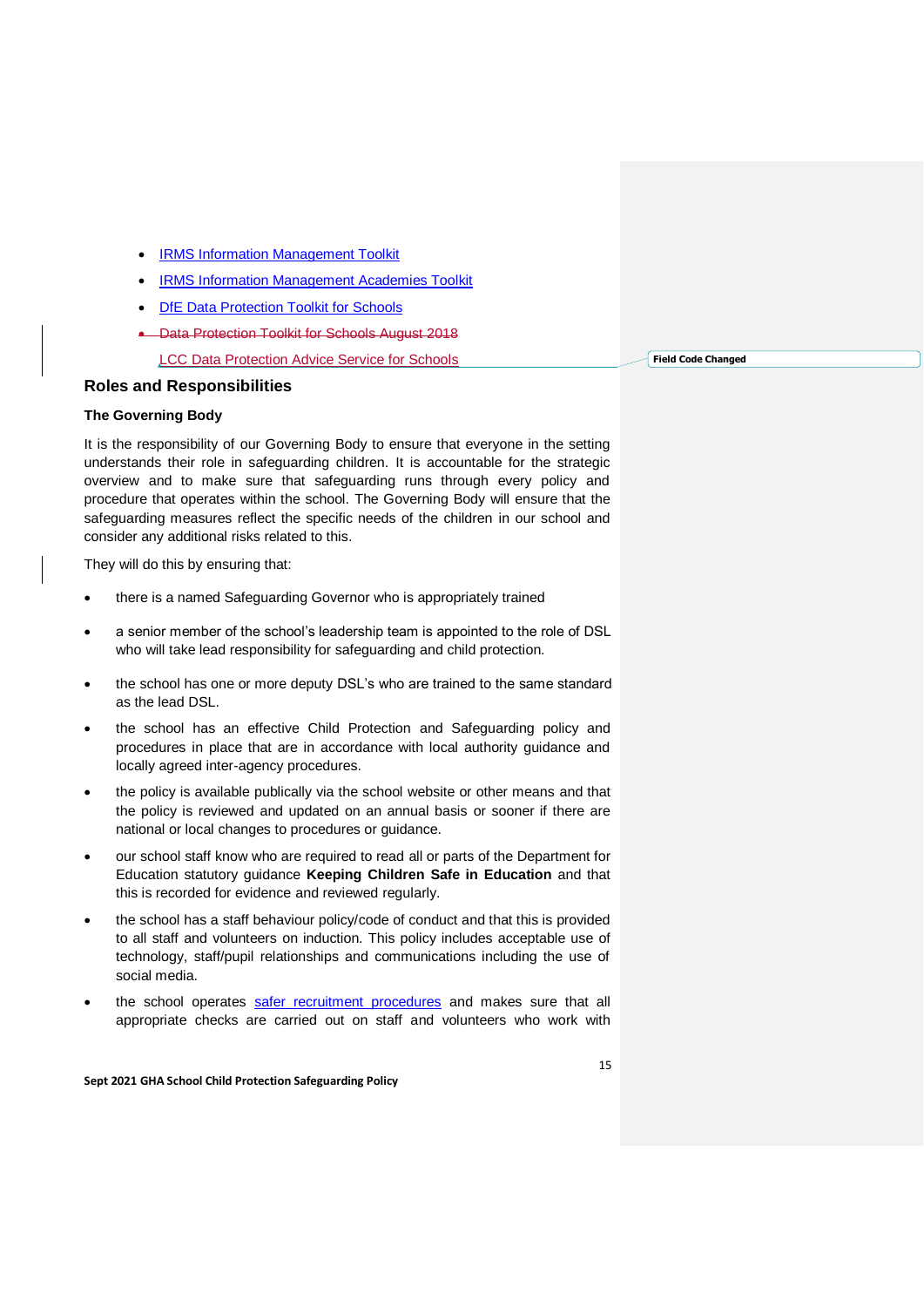children; and that any panel involved in the recruitment of staff has at least one member who has undertaken the Safer Recruitment Training.

- the school has procedures for dealing with allegations against staff and volunteers that comply with guidance from the local authority and locally agreed inter-agency procedures.
- the school has procedures for dealing with low level concerns in relation to staff behaviour and that there is a culture of openness in reporting and dealing with these concerns and a process of escalation if any allegation reaches or contributes to a risk of harm to children.
- online safety policy and procedures are in place and training and support is provided for staff and children to ensure that there is a good understanding of child protection issues related to electronic media.
- the school has appropriate electronic filtering and monitoring systems in place to ensure that children are safeguarded from potentially harmful and
- inappropriate online material; whilst recognising that "over blocking" should not lead to unreasonable restrictions as to what children can be taught.
- children are taught about safeguarding, including online safety as part of providing a broad and balanced curriculum. This may include covering relevant issues through Relationships Education and Relationships and Sex Education, and/or where delivered, through Personal, Social, Health and Economic (PSHE) education.
- staff, including the Principal, undertake appropriate safeguarding training and that there is a training plan that reflects the national, local and school requirements.
- they remedy, without delay, any deficiencies or weaknesses regarding child protection arrangements and reflect on incidents, or near misses, to consider lessons learnt.
- The chair is nominated to be responsible for liaising with the LA and /or partner agencies in the event of allegations of abuse being made against the Principal
- where services or activities are provided on the school premises by another body, the body concerned has appropriate policies and procedures in place regarding safeguarding children and child protection and that they are reviewed annually. There should be arrangements in place to liaise with the school about safeguarding matters where appropriate and inspections should take place if required. Any transfer of control or lease or hire arrangements will include safeguarding arrangements. Failure to comply with these arrangements will result in termination of the agreement. (see section below on using school premises)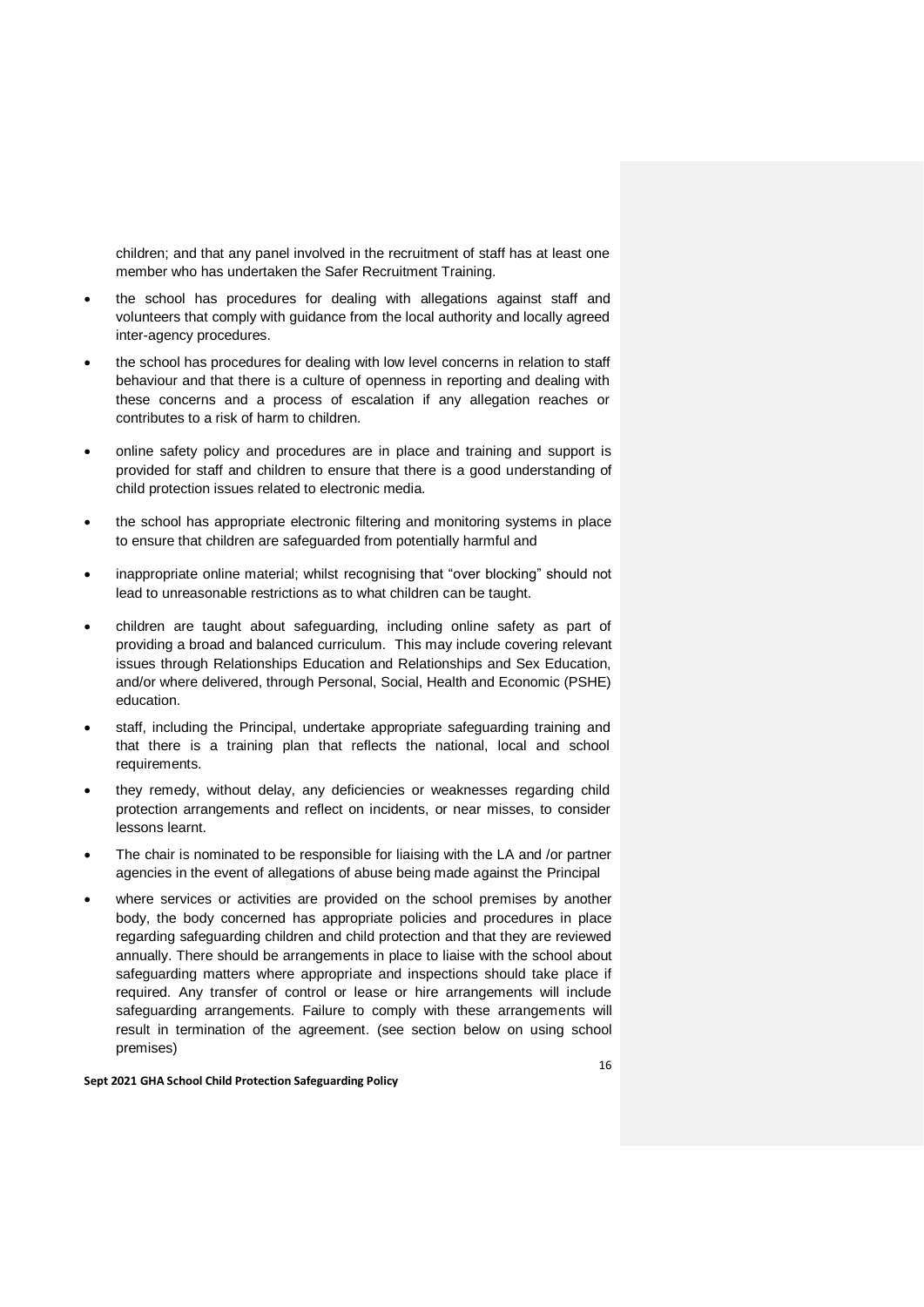• the school appoints an appropriately trained designated teacher with responsibility for "promoting the educational achievement of children who have left care through adoption, special guardianship or child arrangement orders or who were adopted from state care outside England and Wales" in addition to Looked After Children (LAC).

#### **The Principal will ensure that**:

- the policies and procedures adopted by the Governing Body are fully implemented, and followed by all staff;
- sufficient resources and time are allocated to enable the designated safeguarding lead and other staff to discharge their responsibilities including
- taking part in strategy discussions and other inter-agency meetings and contributing to the assessments of children.
- there are arrangements in place for safeguarding supervision for the DSL and the deputy DSL's.
- all staff and volunteers feel able to raise concerns about poor or unsafe practice regarding children, and such concerns are addressed sensitively and effectively in a timely manner in accordance with agreed whistle blowing policies.
- the DSL is supported in providing a contact for the school to provide a report and attend Initial Child Protection Case Conferences, Reviews and Looked After Children Reviews.
- allegations regarding staff or any other adults in the school are referred to the Local Authority Designated Officer (LADO), as set out in the Managing Allegations procedure.
- low level concerns in relation to staff behaviour are dealt with through disciplinary policy and a culture of openness and transparency is developed
- individuals are referred to the Disclosure and Barring Service or/and the Secretary of State via the Teaching Regulation Agency where a person is dismissed or has left due to a safeguarding concern or serious misconduct.

## **Designated Safeguarding Lead (DSL) and Deputies as stated in KCSIE (2021)**

The DSL and Deputy DSL's maintain oversight and hold lead responsibility for any concern about a child, including children requiring early help or child protection

A DSL will always be available during school hours for staff in the school to discuss any safeguarding concerns. Arrangements will made for appropriate cover for any out of hours/out of term activities.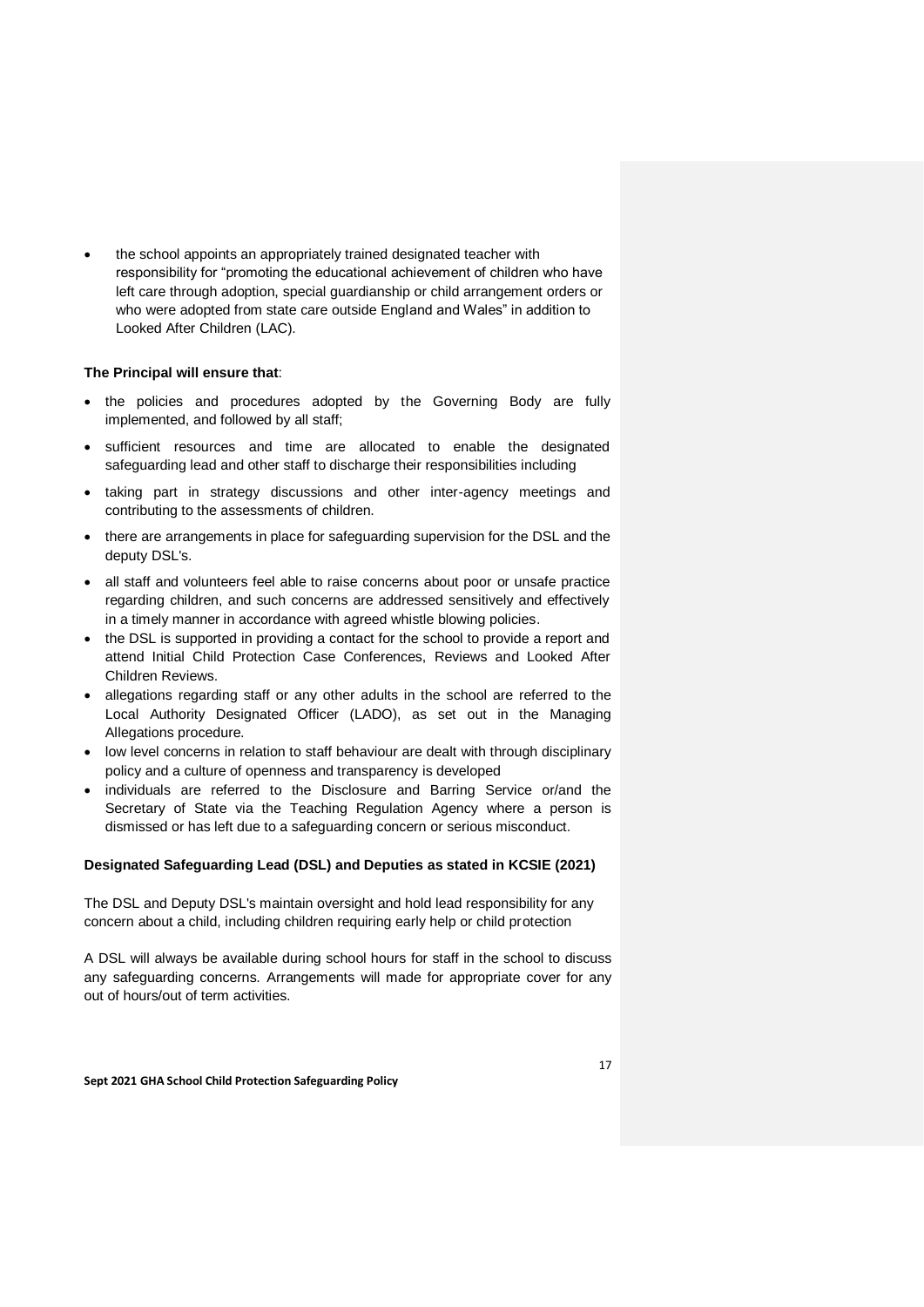Their role will include ensuring that the school, and staff, know who their vulnerable or potentially vulnerable children are, understand their additional needs, academic progress and attainment and maintain a culture of high aspirations for this cohort by

supporting teaching staff to identify the challenges that children in this group might face and the additional support and adjustments, both pastoral and academic that could be made to best support them.

As part of their role, they will:

# **Manage referrals by:**

- referring cases of suspected abuse to the local authority children's social care (Customer Service Centre)
- supporting staff who make referrals to Customer Service Centre
- seeking advice from Prevent Team regarding radicalisation concerns & refer cases to the Channel programme when necessary
- supporting teachers to report any cases of Female Genital Mutilation (FGM) as outlined in the duty
- supporting the Head to refer cases where a person is dismissed or left due to risk/harm to a child to the Disclosure and Barring Service as required
- referring cases to the Police where a crime may have been committed

## **Work with others by:**

- liaising with the Principal to inform them of issues especially on-going enquiries under section 47 of the Children Act 1989 and police investigations
- as required, liaising with the "case manager" (as per Part four of KCSIE) and the designated officer (LADO) for child protection concerns (all cases which concern a staff member or volunteer)
- liaising with staff on matters of safety and safeguarding and when deciding whether to make a referral by liaising with relevant agencies.
- acting as a source of support, advice and expertise for staff.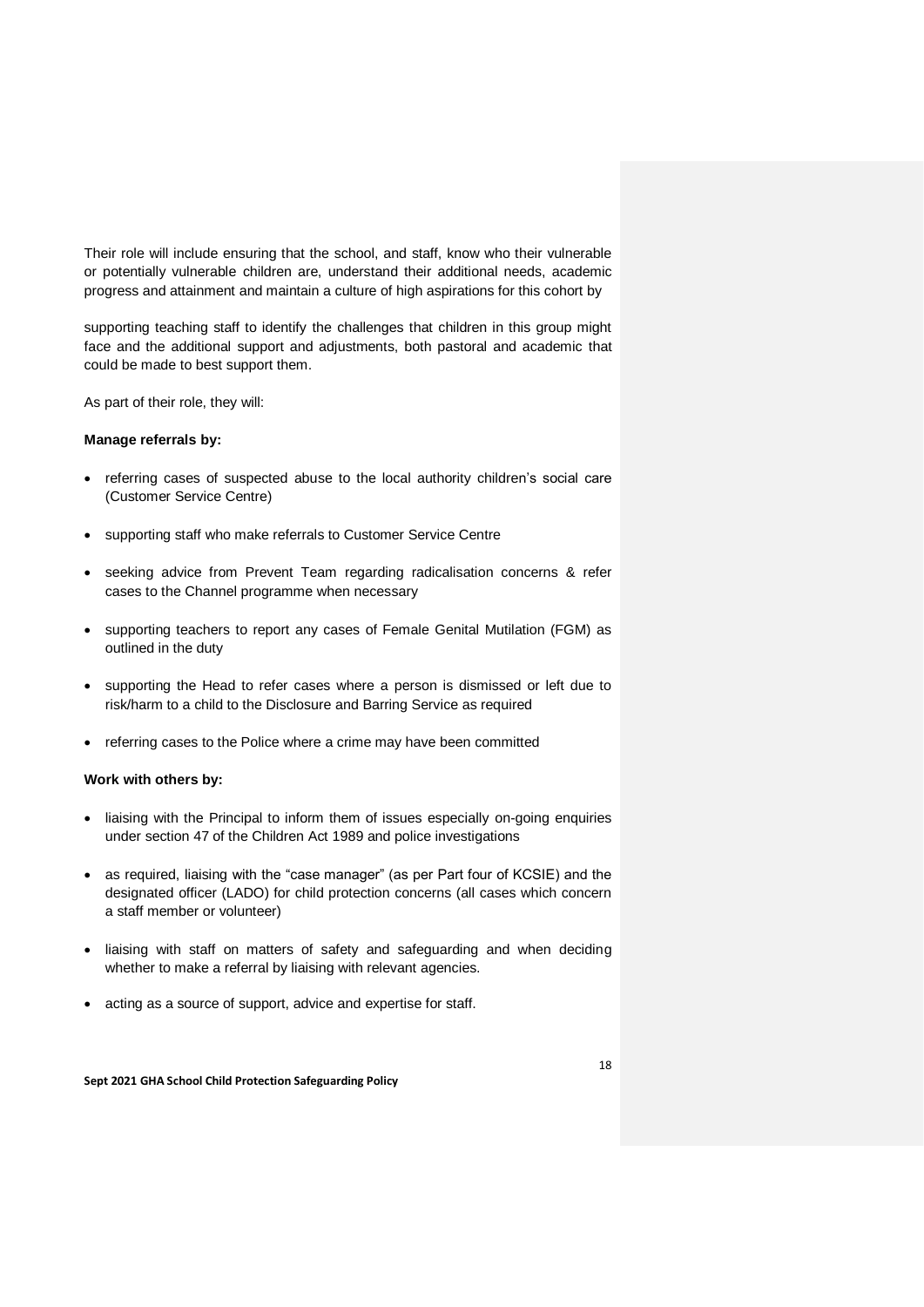- liaising with mental health team or lead where safeguarding concerns are linked to mental health
- helping promote educational outcomes by sharing the information about the welfare, safeguarding and child protection issues that children, including children with a social worker, are experiencing, or have experienced, with teachers and school and college leadership staff.

## **Undertake training**

The DSL (and any deputies) will undergo training to provide them with the knowledge and skills required to carry out the role. In Lincolnshire we have a 6-year Safeguarding Training Plan and the DSL will undertake training around their specific role at least every two years. New DSL's or Deputies will need to be familiar with the content of the [LSCP's procedures manual](https://lincolnshirescb.proceduresonline.com/chapters/contents.html) and to keep up to date with bi-annual updates.

The DSL and Deputies will attend the LCC DSL Safeguarding Updates and/or dropins, LCC support forums and appropriate LSCP inter-agency training to ensure that they are sufficiently trained and informed to:

- understand the assessment process for providing early help and intervention, for example through locally agreed common and shared assessment processes such as early help assessments
- have a working knowledge of how local authorities conduct a child protection case conference and a child protection review conference and be able to attend and contribute to these effectively when required to do so
- ensure each member of staff, especially new and part-time staff, has access to and understands the school's child protection policy and procedures
- be alert to the specific needs of children in need, those with special educational needs and young carers
- be able to understand the unique risks associated with online safety and keep up to date with knowledge to keep children safe whilst they are online at school.
- understand the lasting impact that adversity and trauma can have on children's behaviour, mental health and wellbeing, and know what is needed in responding to this in promoting educational outcomes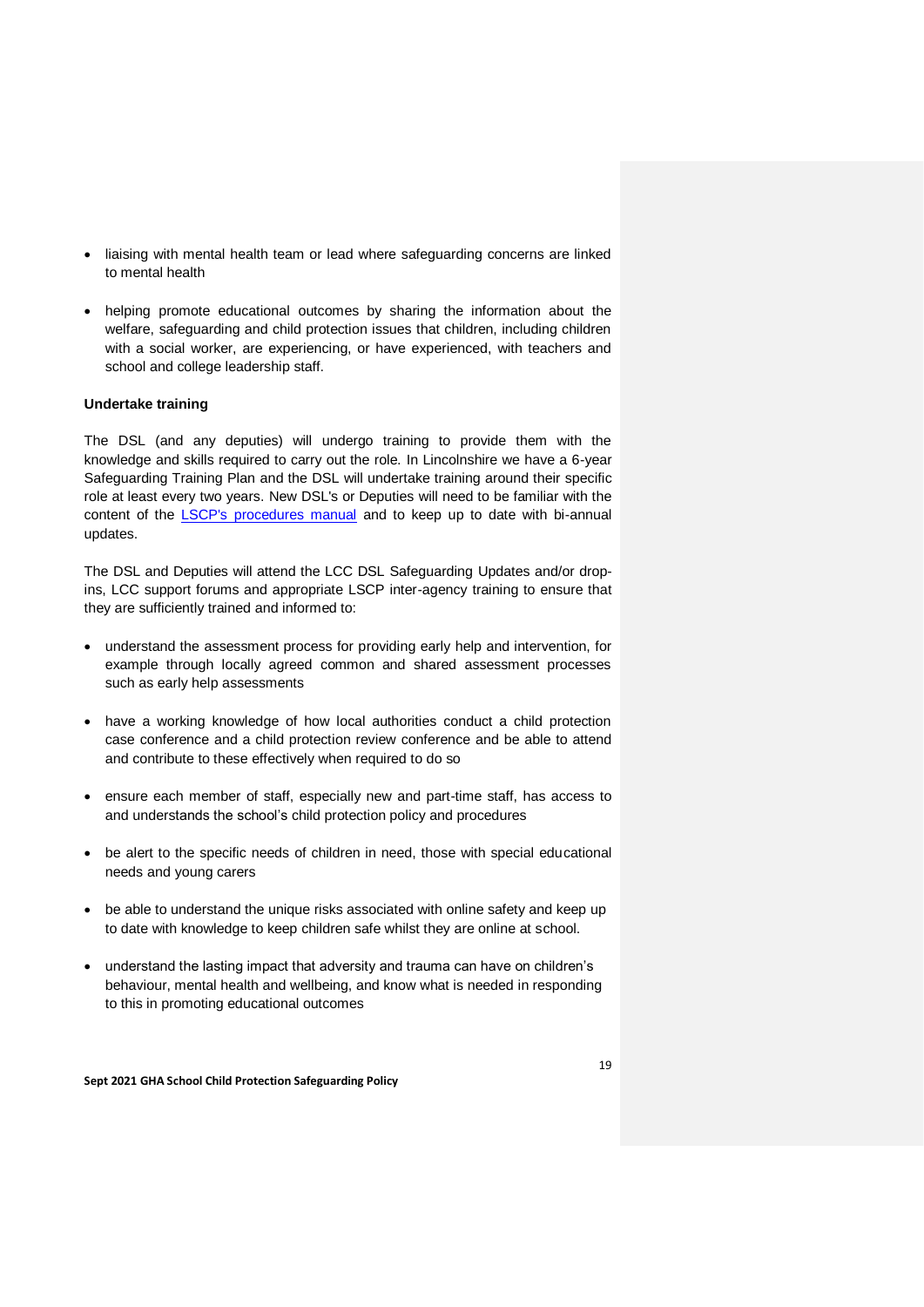- understand the importance of information sharing, both within the school and with the safeguarding partners, other agencies, organisations and practitioners
- be able to keep detailed, accurate, secure written records of concerns and referrals
- understand and support the school with regards to the requirements of the Prevent duty and can provide advice and support to staff on protecting children from the risk of radicalisation
- maintain access to resources and receive information about additional relevant course

# **Raise Awareness by:**

- ensuring the school's child protection and safeguarding policies and procedures are known, understood and used appropriately
- ensuring the school's child protection and safeguarding policy is reviewed at least annually and the procedures and implementation are updated and reviewed regularly
- working with the Governing body in particular, the Safeguarding Governor.
- ensuring that the latest version of the child protection and safeguarding policy is available publicly and parents know that referrals about suspected abuse or neglect may be made and the role of the school in this
- linking with the Lincolnshire Safeguarding Children Partnership to make sure staff are aware of training opportunities and the latest local policies on safeguarding.

# **All staff and volunteers will:**

- read and sign to say that they understand and will fully comply with the school's policies and procedures
- read the appropriate parts of Keeping Children Safe in Education (Sept 2021) in accordance with the Governors direction and sign to say that they have read and understood them
- identify concerns and inform the DSL as early as possible to prevent concerns from escalating and identify children who may need extra help or who are suffering or are likely to suffer significant harm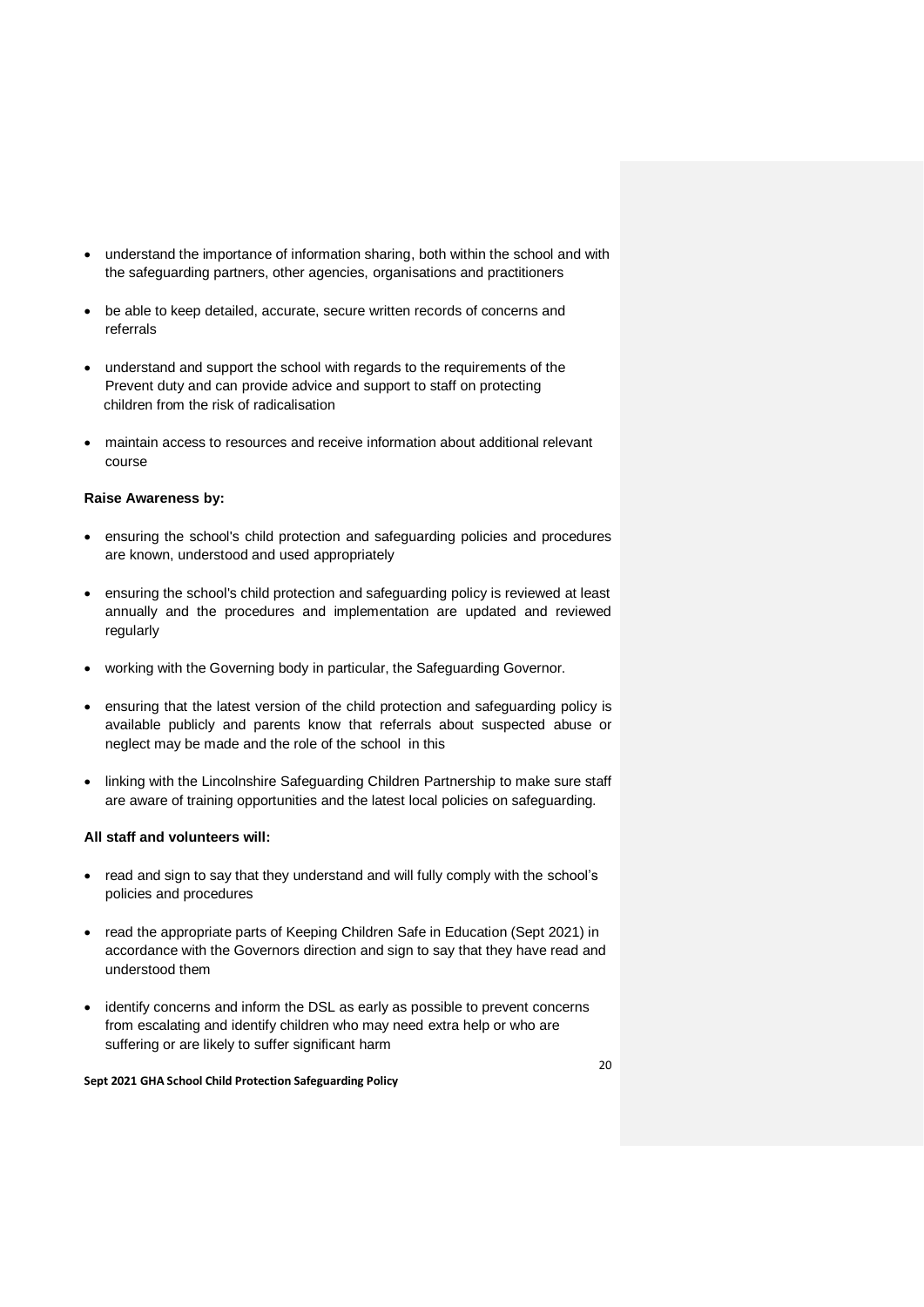- ensure there is a culture of listening to children and always considering their
- thoughts and wishes
- recognising the difficulties that some children have in approaching and sharing concerns with adults, putting in place measures to build relationships
- attend annual whole school safeguarding training and other appropriate training identified
- provide a safe environment in which children can learn
- be aware that they may be asked to support a Social Worker to make decisions about individual children

inform the Principal of any safeguarding concerns regarding an adult within school at the earliest opportunity

- inform the Chair of Governors of any concerns regarding the Principal at the earliest opportunity
- inform the Principal of any behaviour of staff that is deemed as low level concerns (see section on Allegations against staff)
- act on the concern and make the referral themselves if they feel the concern is not being taken seriously.

## **Child Abuse, Neglect and Specific Safeguarding Situations**

Abuse or neglect of a child can happen by someone inflicting harm or failing to act to prevent harm. Young people may be abused in a family, an institutional or community setting by those known to them or by others (e.g. via the internet). They may be abused by an adult or adults, or another child or children. Sometimes they tell us about abuse, sometimes they don't.

Abuse is categorised in Working Together into four areas Sexual Abuse, Emotional Abuse, Physical Abuse and Neglect. Further information can be found in Appendix 1. Children also face risks within several safeguarding situations, these are detailed in Appendix 2. In our school, we ensure that staff training focuses on the situations that are relevant to our children in our school environment, recognising also that children are part of a wider community and that a 'it may happen here' culture allows early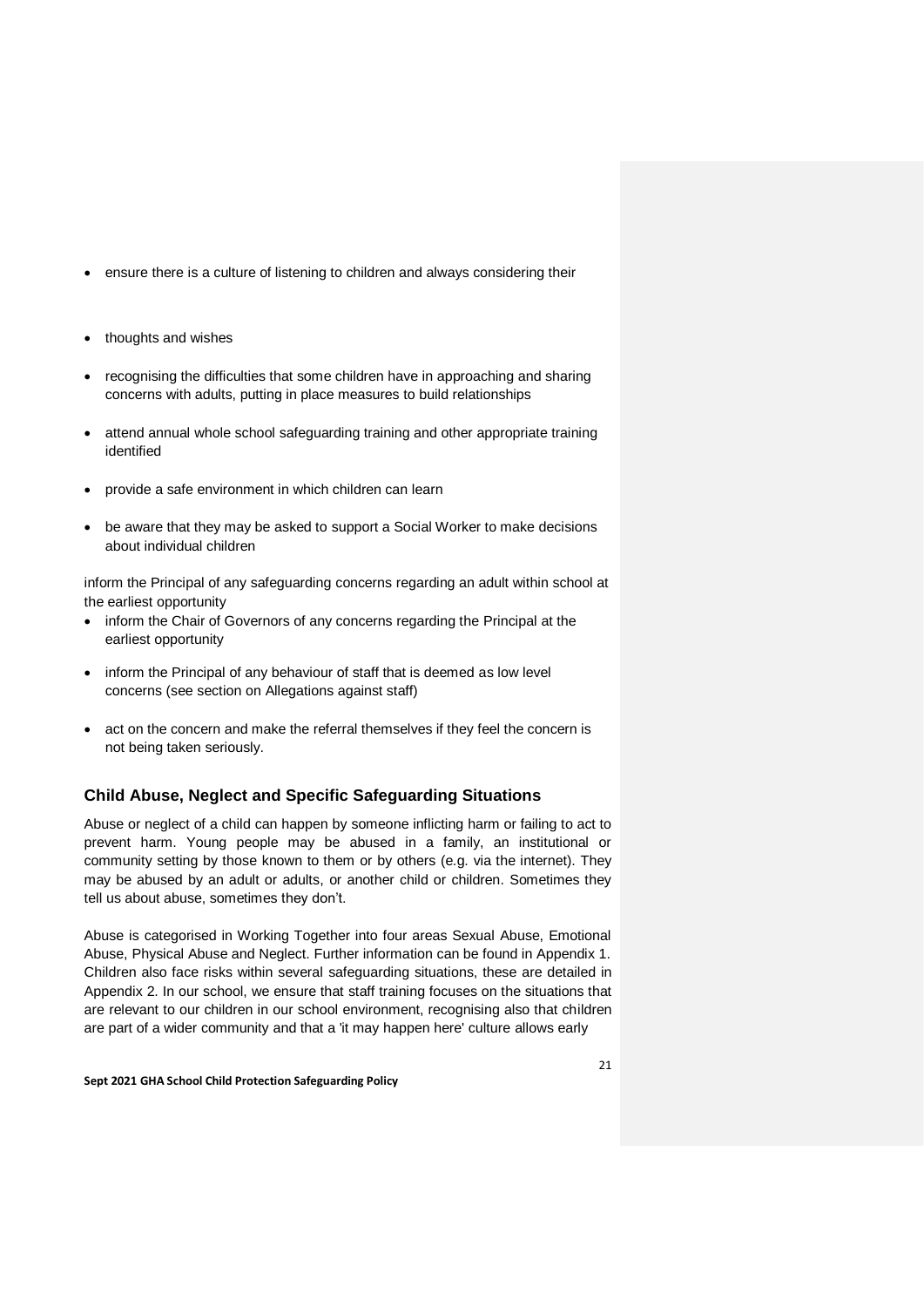intervention. We also ensure that children themselves develop skills in recognising risks and keeping themselves and others safe within these situations.

# **Child on Child Sexual Violence and Harassment**

A recent Ofsted report on the nature and extent of child-on-child sexual abuse has led the school to be more aware and vigilant in address this safeguarding concern. We refer to the recent guidance Sexual violence and sexual harassment between [children in schools and colleges](https://www.gov.uk/government/publications/sexual-violence-and-sexual-harassment-between-children-in-schools-and-colleges)

We will create a culture where sexual harassment including online sexual abuse is not tolerated. We will ensure this is a whole school approach assuming that sexual abuse is, to some extent, happening in our school. This will allow us to identify issues and intervene early to better protect our children. Further specific details of this type of abuse can be found in Appendix 2.

# **Safer Recruitment**

Safer recruitment ensures that every new member of staff understands their duties to safeguard young people from the outset starting from the advertisement, through the interview, to their induction, and start at the school. It is essential that no one gets to work with children who cannot keep them safe.

We ensure that all appropriate measures are applied in relation to everyone who works in the school who is likely to be perceived by the children as a safe and trustworthy adult including e.g. volunteers and staff employed by contractors. Safer recruitment practice includes scrutinising applicants, verifying identity, seeing academic and vocational qualifications, obtaining professional references, checking previous employment history (and ensuring all gaps in employment are accounted for) and ensuring that a candidate has the health and physical capacity for the job. It also includes undertaking interviews and all relevant safer recruitment checks, e.g. Disclosure and Barring Service and Right to Work in the UK checks.

The key staff involved in staff recruitment are trained in safer recruitment and [vetting](https://professionals.lincolnshire.gov.uk/downloads/file/1783/school-recruitment-and-vetting-checks-policy) as detailed in the [LCC Employment Manual.](https://professionals.lincolnshire.gov.uk/schools-employment-manual) At least one member of the recruitment panel, including appointment of volunteers and contracted services, will have received safer recruitment training in the last 5 years and accessed more regularly updates on changes to safer recruitment legislation and procedures.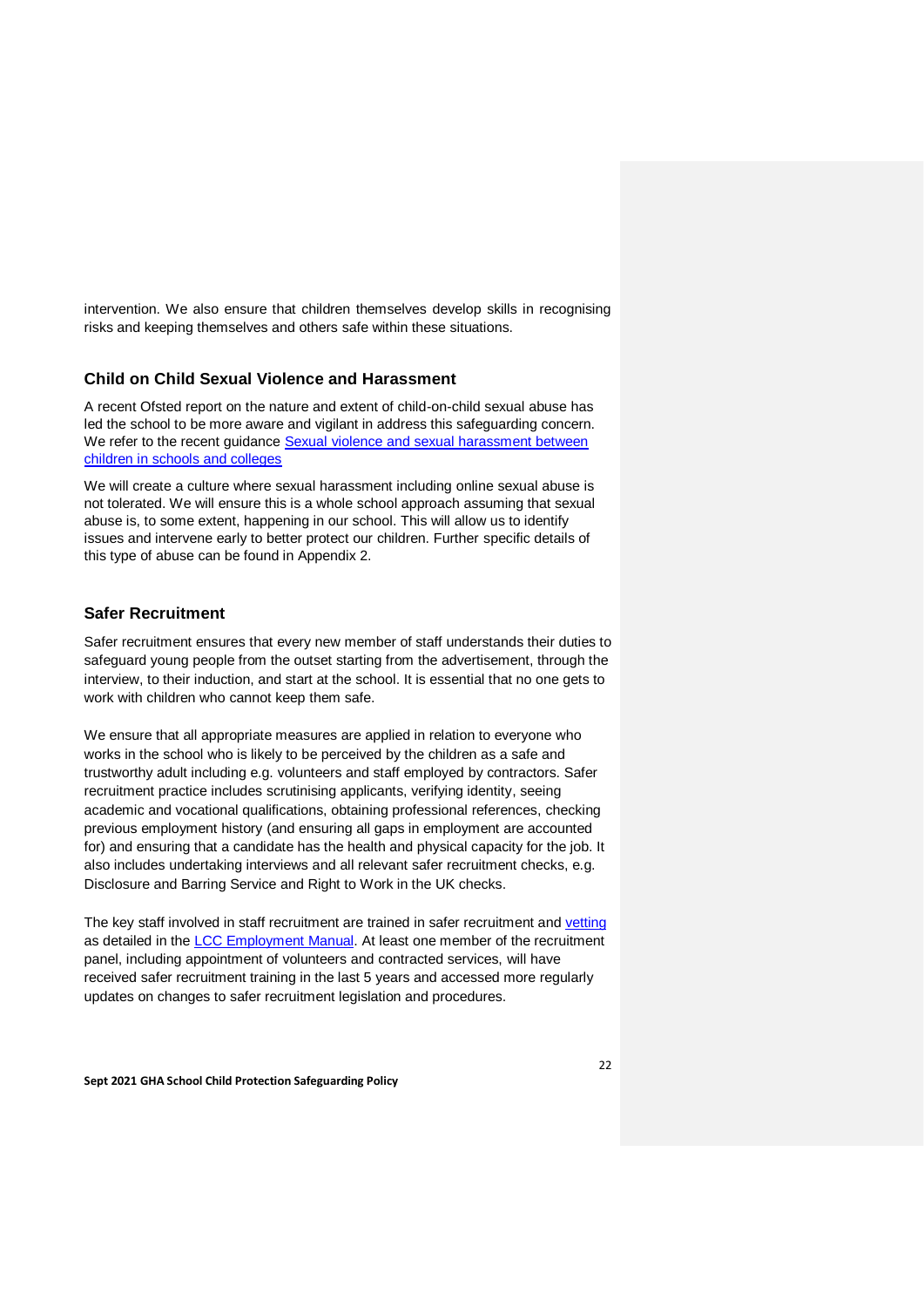The school maintains a **Single Central Record** (SCR) which is a statutory document that holds relevant information including safer recruitment checks on:

- all staff (including supply staff, and teacher trainees on salaried routes) who work at the school: this means those providing education to children; and
- for independent schools, including academies and free schools, all members of the proprietor body

The information that must be recorded in respect of all staff members mentioned above is whether the following checks have been carried out or certificates obtained**, and** the date on which each check was completed/certificate obtained:

- an identity check
- a barred list check
- an enhanced Disclosure and Barring Service (DBS) check
- a prohibition from teaching check
- a section 128 check (for management positions as set out in paragraph 99 for independent schools, including free schools and academies) and governors in maintained schools
- further checks on people who have lived or worked outside the UK: this would include recording checks for those European Economic Area (EEA) teacher sanctions and restrictions
- a check of professional qualifications; and
- a check to establish the person's right to work in the United Kingdom.

# **Individuals who have lived or worked outside the UK**

Individuals who have lived or worked outside the UK **must** undergo the same checks as all other staff in school. This includes obtaining (via the applicant) an enhanced DBS certificate (including barred list information, for those who will be engaging in regulated activity) even if the individual has never been to the UK. In addition, the school **must** make any further checks they think appropriate so that any relevant events that occurred outside the UK can be considered. These checks might include, where available: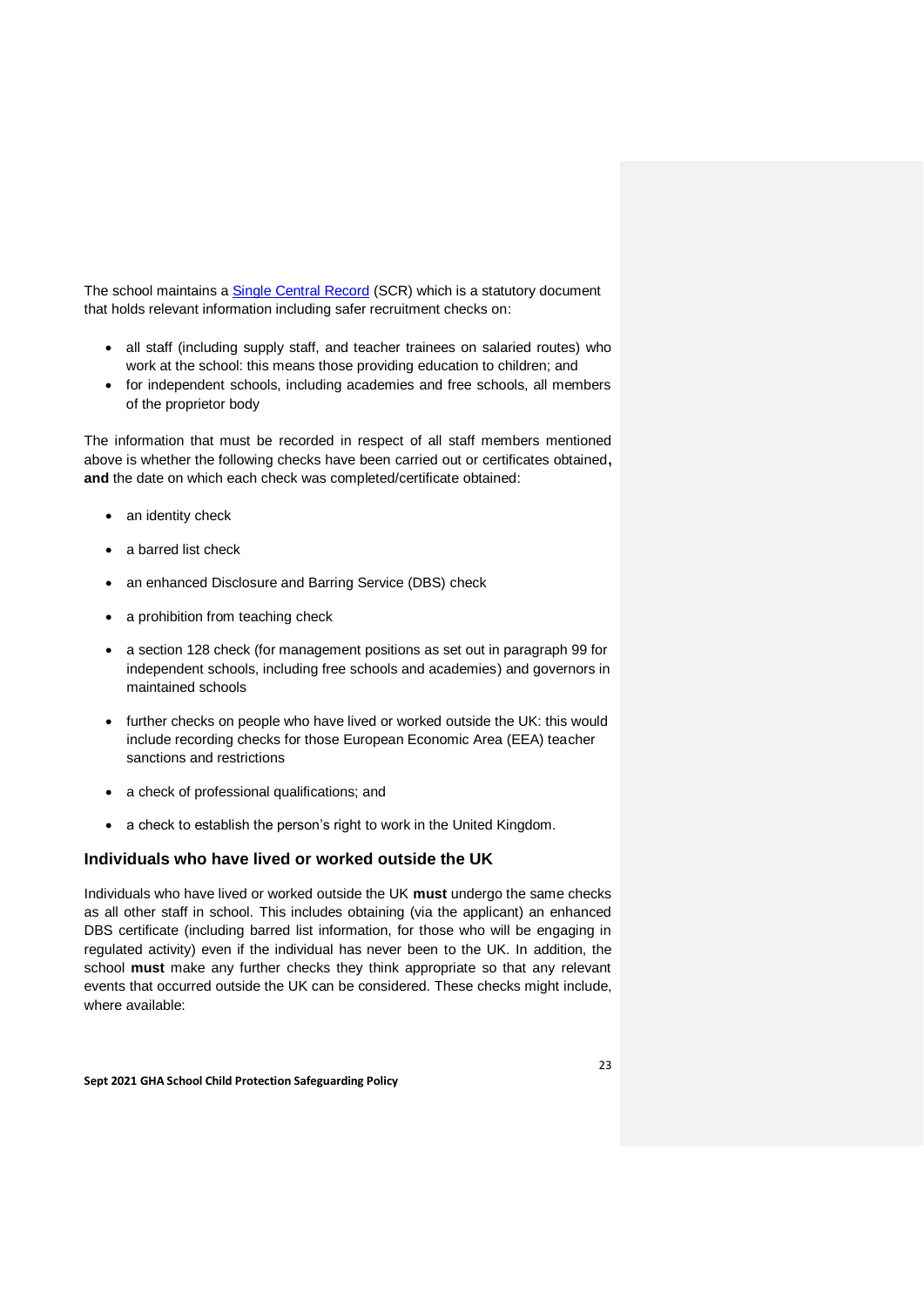- [criminal records checks for overseas applicants](https://www.gov.uk/government/publications/criminal-records-checks-for-overseas-applicants) or [Home Office guidance](https://www.gov.uk/guidance/recruit-teachers-from-overseas) and for teaching positions
- obtaining a letter of professional standing from the professional regulating authority in the country in which the applicant has worked using the UK European Information Centre [UK ENIC](https://www.enic.org.uk/) for advice about which regulatory or professional body applicants could be contacted.

Where available, such evidence will be considered together with information obtained through other pre-appointment checks to help assess suitability. Where this information is not available school will seek alternative methods of checking suitability or undertake a risk assessment that supports informed decision making on whether to proceed with the appointment. Although sanctions and restrictions imposed by another regulating authority do not prevent a person from taking up teaching positions in England, the school should consider the circumstances that led to the restriction or sanction being imposed when considering a candidate's suitability for employment.

The school use further information from the DfE Guidance: [Recruit Teachers from](https://gbr01.safelinks.protection.outlook.com/?url=https%3A%2F%2Fwww.gov.uk%2Fguidance%2Frecruit-teachers-from-overseas%3Futm_medium%3Demail%26utm_campaign%3Dgovuk-notifications%26utm_source%3Dfbf8683d-de0b-4272-a762-dbb622d6ab50%26utm_content%3Ddaily&data=04%7C01%7CJill.Chandar-Nair%40lincolnshire.gov.uk%7C2311cbbdcab14e8624e008d94c5a7ece%7Cb4e05b92f8ce46b59b2499ba5c11e5e9%7C0%7C0%7C637624774458706598%7CUnknown%7CTWFpbGZsb3d8eyJWIjoiMC4wLjAwMDAiLCJQIjoiV2luMzIiLCJBTiI6Ik1haWwiLCJXVCI6Mn0%3D%7C1000&sdata=YG4Kf8aIXXvQOZnu%2BHeB03uDTMK0bWgQI36Y7Dyttb0%3D&reserved=0)  [Overseas](https://gbr01.safelinks.protection.outlook.com/?url=https%3A%2F%2Fwww.gov.uk%2Fguidance%2Frecruit-teachers-from-overseas%3Futm_medium%3Demail%26utm_campaign%3Dgovuk-notifications%26utm_source%3Dfbf8683d-de0b-4272-a762-dbb622d6ab50%26utm_content%3Ddaily&data=04%7C01%7CJill.Chandar-Nair%40lincolnshire.gov.uk%7C2311cbbdcab14e8624e008d94c5a7ece%7Cb4e05b92f8ce46b59b2499ba5c11e5e9%7C0%7C0%7C637624774458706598%7CUnknown%7CTWFpbGZsb3d8eyJWIjoiMC4wLjAwMDAiLCJQIjoiV2luMzIiLCJBTiI6Ik1haWwiLCJXVCI6Mn0%3D%7C1000&sdata=YG4Kf8aIXXvQOZnu%2BHeB03uDTMK0bWgQI36Y7Dyttb0%3D&reserved=0) and will contact our senior HR advisor within LCC for further guidance on visas and immigration.

# **Supply teachers and agency staff**

We obtain information in writing from our supply staff agencies that relevant checks have been carried out on the supply staff and that appropriate certificates have been obtained. We also seek confirmation that an enhanced DBS check certificate has been provided and the date that confirmation was received.

Where appropriate, we will recognise the safer recruitment process within an organisation as proof that all staff who work for the organisation have been recruited safely e.g. for Lincolnshire County Council staff and other partner organisations that have been assessed by the LSCP as being section 11 compliant.

If at any point we are concerned about whether safer recruitment procedures have been implemented to employ a member of staff who is intending to work in our school, we will immediately contact the organisation to check. We will also feedback any concerns we have about the staff and expect the agency to action this.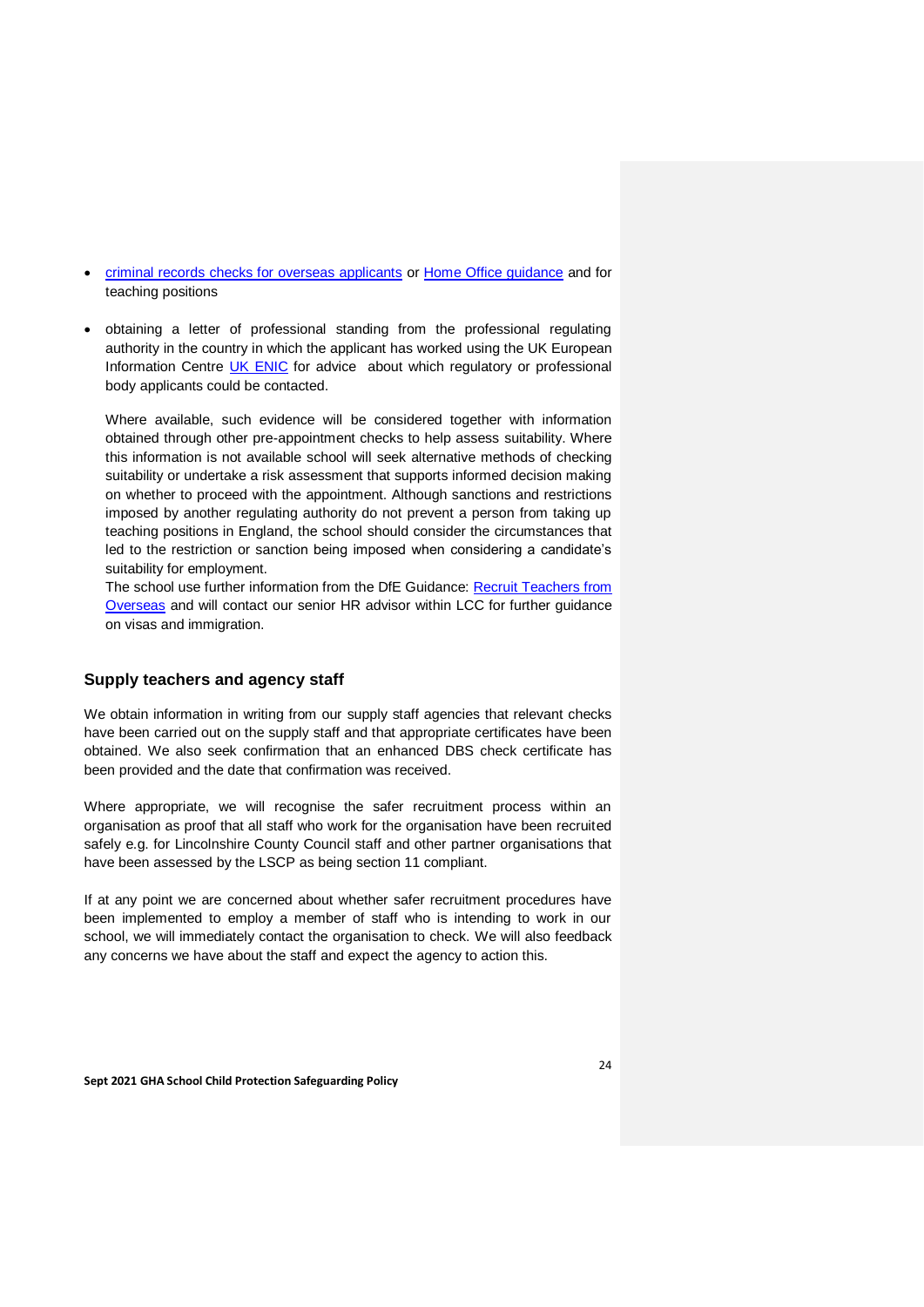# **Volunteers**

Volunteers play an important role in our school and we value the work they do. We will ensure that appropriate checks will be carried out and recorded and that no volunteer will be left unsupervised or allowed to work in regulated activity with a child without checks.

If required, we will carry out a risk assessment based on the nature of the work with children, what we know about the volunteer, whether the volunteer has other employment or volunteering where referees can be acquired and if the role is eligible for a DBS check and at what level.

# **Use of school premises**

We will ensure that adequate checks are carried out when the school premises are used by others not employed by the school. We will:

- with the person's consent, apply for a DBS using the online system
- check for any updates to the DBS every 3-6 months
- check if the person involved is with a regulated body and if so, contact the body to see if there are any concerns
- ask the person involved for names of other schools that they have worked in and contact these schools to see if any concerns have been raised

# **Home-stays (Exchange Visits)**

Where children from overseas are staying with UK parents as part of an exchange organised by the school, those parents will be deemed to be in 'Regulated Activity' for the duration of the stay and as such will be required to submit an enhanced DBS check including barring check. As a volunteer, all checks will be processed free of charge by the DBS. Where additional people in the host family are aged over 16 (i.e. elder siblings) the school will consider on a case by case risk assessment basis whether such checks are necessary

If the stay is more than 28 days we will consider if the child is being privately fostered and report to the Local Authority as per guidance in Appendix 2.

# **Safe Working Practice**

Parents need to be confident that the environment they send their children to daily is safe and secure. Children also need to know that school is a protective environment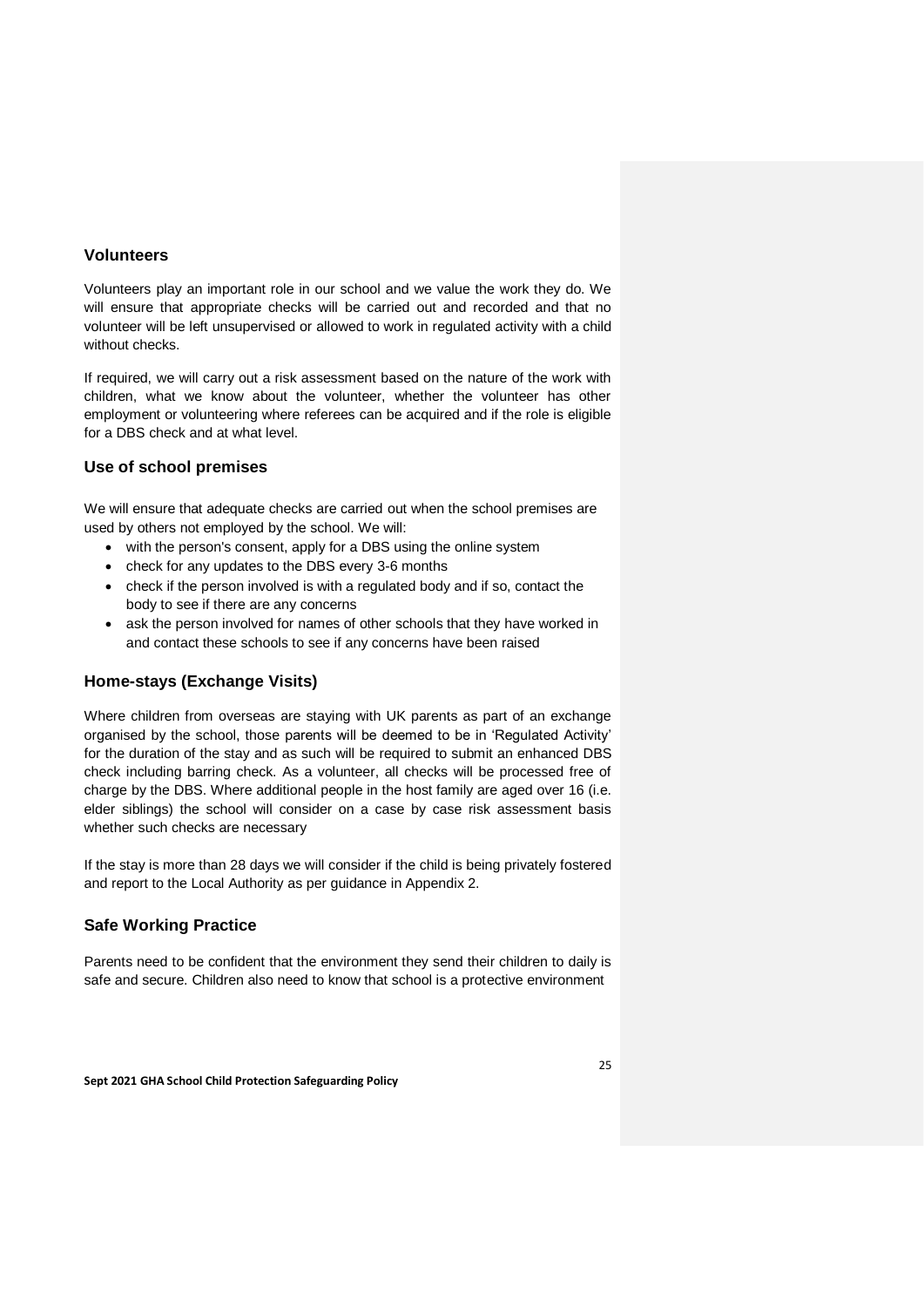where their health and wellbeing is a priority.

Following the [Guidance for Safer Working Practice for those Adults who work with](https://c-cluster-110.uploads.documents.cimpress.io/v1/uploads/13ecce28-e8f2-49e9-83c6-c29337cd8071~110/original?tenant=vbu-digital)  [children and young people](https://c-cluster-110.uploads.documents.cimpress.io/v1/uploads/13ecce28-e8f2-49e9-83c6-c29337cd8071~110/original?tenant=vbu-digital) all staff in our school:

- are responsible for their own actions and behaviour and avoid any conduct which would lead any reasonable person to question their motivation and intentions;
- work in an open and transparent way;
- work with other colleagues, where possible, in situations open to question
- discuss and/or take advice from school management over any incident which may give rise to concern;
- record any incidents or decisions made;
- apply the same professional standards regardless of gender, sexuality or disability
- comply and are aware of the confidentiality policy
- are aware that breaches of the law and other professional guidelines could result in criminal or disciplinary action being taken against them.

If our staff have any concerns about the conduct of another member of staff they will report these to the Principal. If staff members have concerns about the Principal, these will be reported to the chair of governors. The Principal/Chair of Governors will then consider if the concerns need to be reported to the LADO. Where the Principal/principal is the proprietor then the concern should be reported to the Local Authority Designated Officer (LADO)

# **Risk Assessments**

We will carry out risk assessments to help us promote safety in our school. They can be carried out for all aspects of school work including use of equipment, off site activities, transport as well as for individual or groups of children. An action plan will be produced out of the assessment to help us manage any of the risks identified.

We also use individual risk assessments when deciding a response to a child demonstrating potentially harmful behaviour such as sexually harmful behaviour or

when identifying whether a child may be particularly vulnerable, such as a child at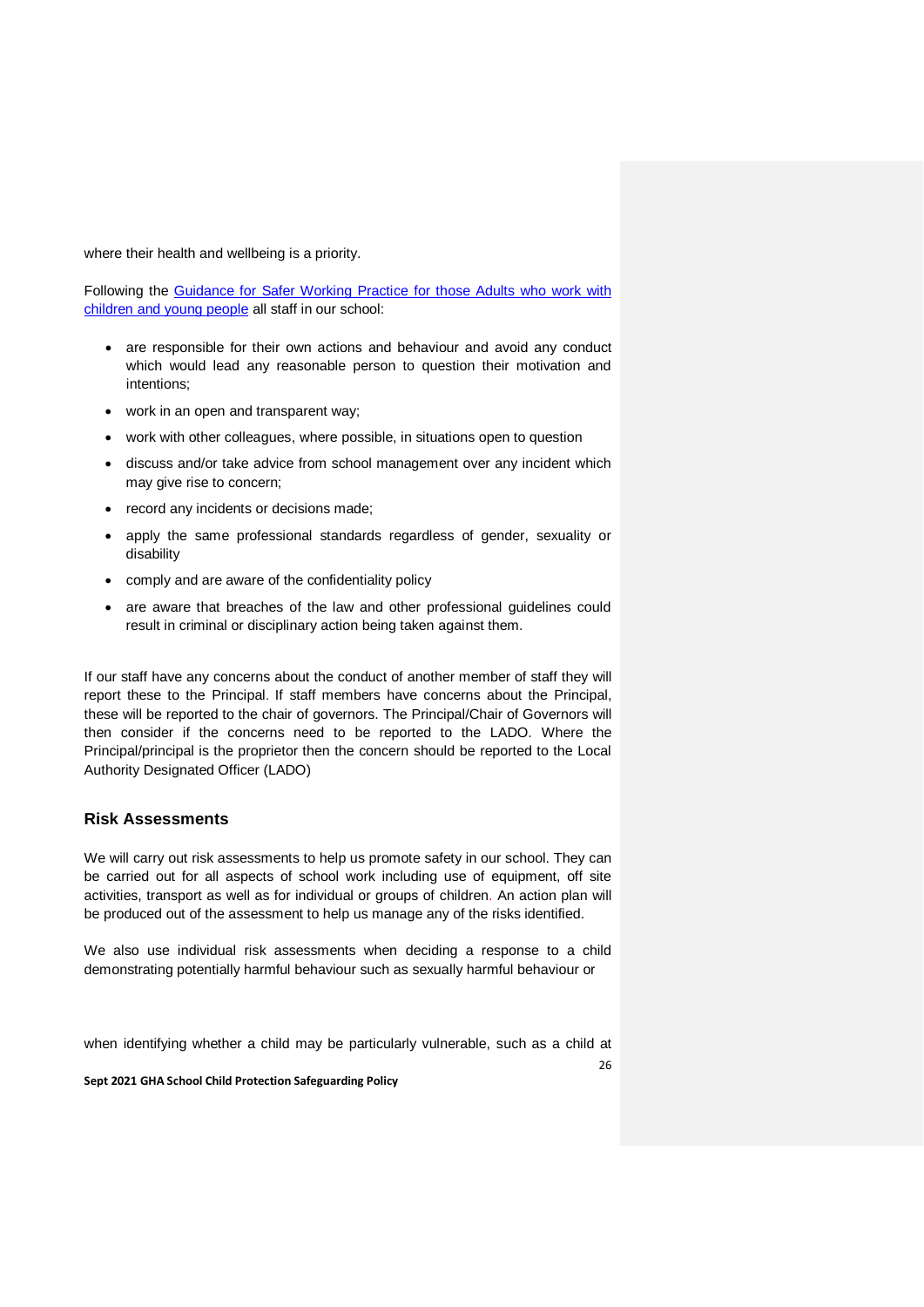risk of sexual exploitation.

# **Teaching about Safeguarding**

All children in our school are regularly reminded that they can approach any member of staff if they have a concern. The school is committed to ensuring that children are aware of behaviour towards them that is not acceptable and how they can keep themselves safe. All children know that we have a senior member of staff (DSL) with responsibility for child protection and safeguarding and know who this is. We inform children of whom they might talk to, both in and out of school, their right to be listened to and heard and what steps can be taken to protect them from harm. We use a wide range of organisations and resources as part of our PSHE and Relationships Education to help children learn how to keep safe.

We recognise that some children may find it difficult to talk about abuse that is happening within the school especially sexual abuse and harassment. We will ensure all children feel confident that their concerns will be taken seriously and any disclosure will not be judged or seen to be minor. We will not wait until incidents occur but will be proactive in ensuring our children understand behaviours that are unacceptable and feel confident to report and be part of the solution to eradicate the behaviour within the school.

## **Partnership with Parents**

The school shares a purpose with parents to educate and keep children safe from harm.

# **If you are visiting our school and you are worried about the safety of a child, you need to do something about it:-**

- 1. If the child is in immediate danger, make sure the child is safe, inform a member of staff and if necessary call the Police on 999 or Lincolnshire Customer Services on 01522 782111
- 2. If you are worried about the behaviour in the school, talk to the DSL or the Principal
- 3. If you have other worries, talk to your child's class teacher who will share these with the DSL/Principal.
- 4. We will contact you as soon as possible but at least by the next school day to inform you of any actions taken. We may not be able to give you details if it is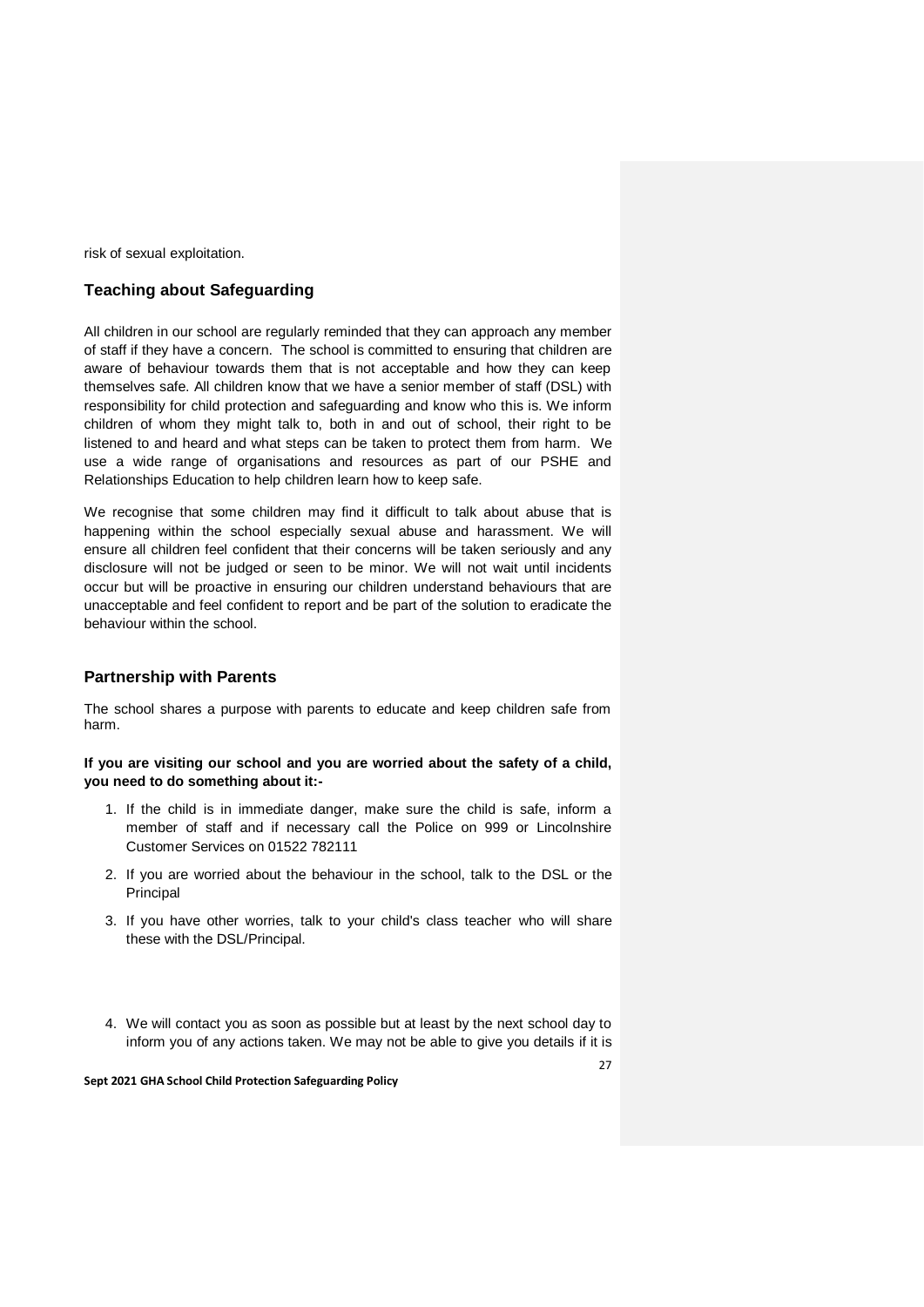concerning another child/family but we will assure you that your concerns have been heard and dealt with.

5. If you do not hear from us, then speak to the Principal

We are committed to working with parents positively, openly and honestly. We ensure that all parents are treated with respect, dignity and courtesy. We respect parents' rights to privacy and confidentiality and will not share sensitive information unless we have permission or it is necessary to do so in order to protect a child. We make safeguarding information available in a variety of formats, e.g. for families with English as an additional language (EAL) etc.

School will share with parents any concerns we may have about their child unless to do so may place a child at risk of harm. If parents have any concerns about their child's welfare, they can raise this with the child's teachers or with the Principal. If a parent feels that their concerns are not being addressed, they can follow the school complaints procedure which is outlined in the school complaints policy found on the school website. Any serious safeguarding concerns can be reported to the local authority Customer Services centre by calling 01522 782111.

# **Partnerships with others**

It is essential that we establish positive and effective working relationships with other agencies who are partners in Lincolnshire's Safeguarding Children Partnership in order for us to effectively safeguarding our children. We have a joint responsibility to share information when it will help a child/children to stay safe. Key partners include Lincolnshire County Council, Police and Health but we also engage with a wide network of local and national organisations in our mission to protect the children in our school.

# **Children placed in Alternative Provision**

Some of our children may be placed in alternative provision for a period of time. In order to fulfil our duty to keep all our children safe, we will seek written reassurance from the provider that they have acceptable safeguarding practices in place including; their response to concerns about a child, safer recruitment processes, attendance and child missing education procedures, appropriate information sharing procedures and an educational safeguarding programme for children.

When organising work placements the school will ensure that the placement provider has policies and procedures in place to safeguard children.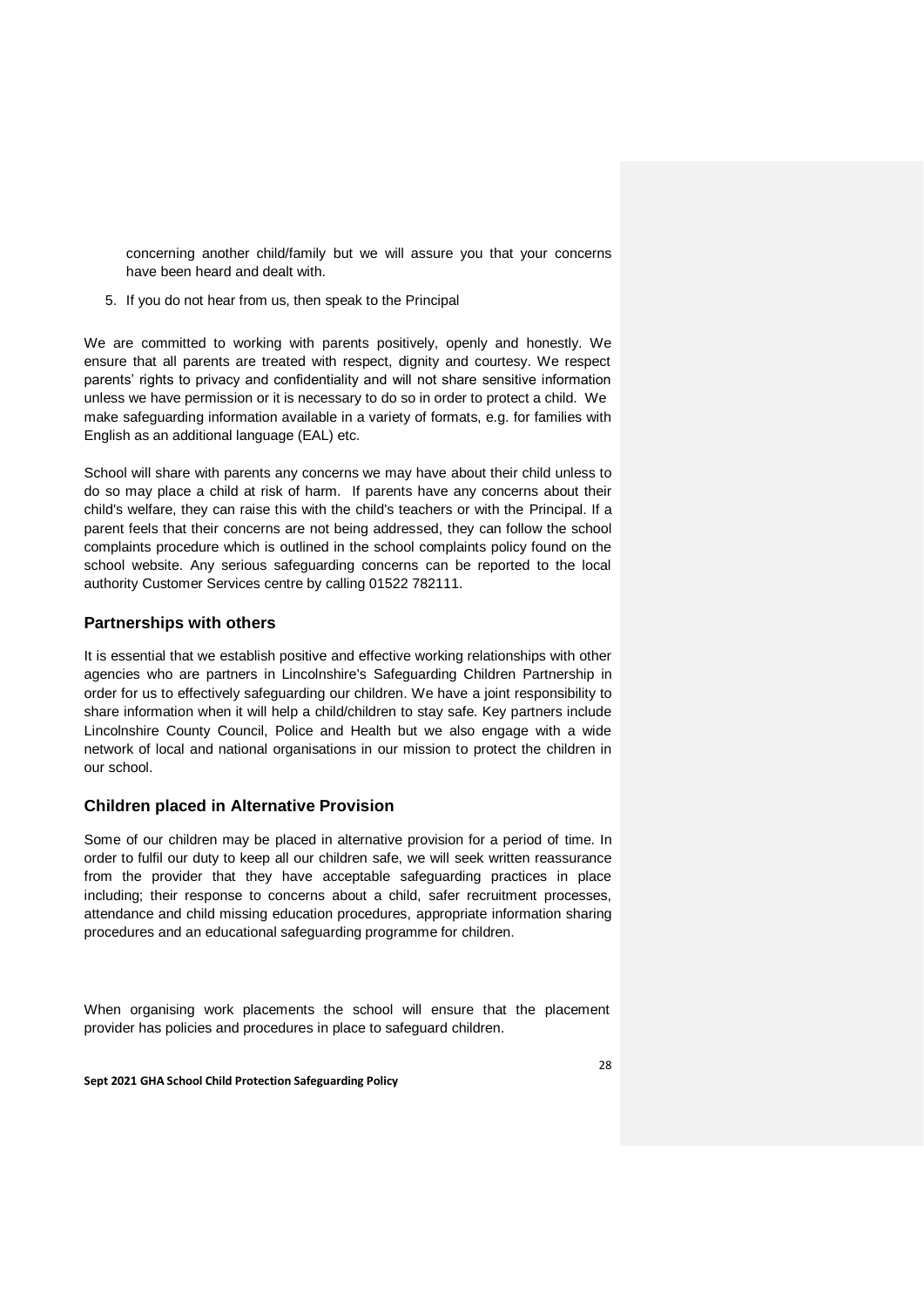# **Allegations regarding Person(s) Working in or on behalf of School (including Volunteers)**

As per the guidance in section 4 of KSCIE 2021, our school recognises two levels of concerns:

- 1. Allegations that meet the harms threshold further details outlined in our Managing Allegations policy
- 2. Allegation/concerns that do not meet the harms threshold referred to as 'low level concerns'. Our staff [Code of Conduct](https://www.lincolnshire.gov.uk/employment-policies/code-conduct) policy outlines our expectations of staff and how they should behave.

Any concerns may impact on a staff member's employment, therefore we also refer to the LCC School Employment Manual[/Disciplinary policy](https://professionals.lincolnshire.gov.uk/downloads/file/1780/employee-discipline)

# **Allegations that meet the harms threshold**

- Behaved in a way that has harmed a child or may have harmed a child
- Possibly committed a criminal offence against or related to a child
- Behaved towards a child or children in a way that indicates he or she would pose a risk of harm to children or
- Behaved or may have behaved in a way that indicates they may not be suitable to work with children. This is to take account of situations where a person's behaviour outside school may suggest 'transferable risk'. For example, where a member of staff or volunteer is involved in an incident outside of school which did not involve children but could have an impact on their suitability to work with children'

We will apply the same principles as in the rest of this document and we will always follow the Lincolnshire Safeguarding Children Partnership Procedures that can be accessed at [Lincolnshire Safeguarding Children Partnership.](https://lincolnshirescb.proceduresonline.com/chapters/contents.html)

The Principal will be the case manager who will take the lead in any investigation. If the Principal is the subject of the allegation, then the chair of governors will manage the case. If there is any doubt as to the procedure to follow, we will contact the Lincolnshire Local Authority Designated Officer (LADO) for advice.

The priority in any allegation is the safety of the child. The DSL will follow normal safeguarding procedures if there is risk of harm to a child.

Following our procedures, the case manager will undertake basic enquiries to obtain facts being careful not to jeopardise any potential police investigation. All investigations will be carried out by:

• applying common sense and judgement

**Sept 2021 GHA School Child Protection Safeguarding Policy**

**Field Code Changed**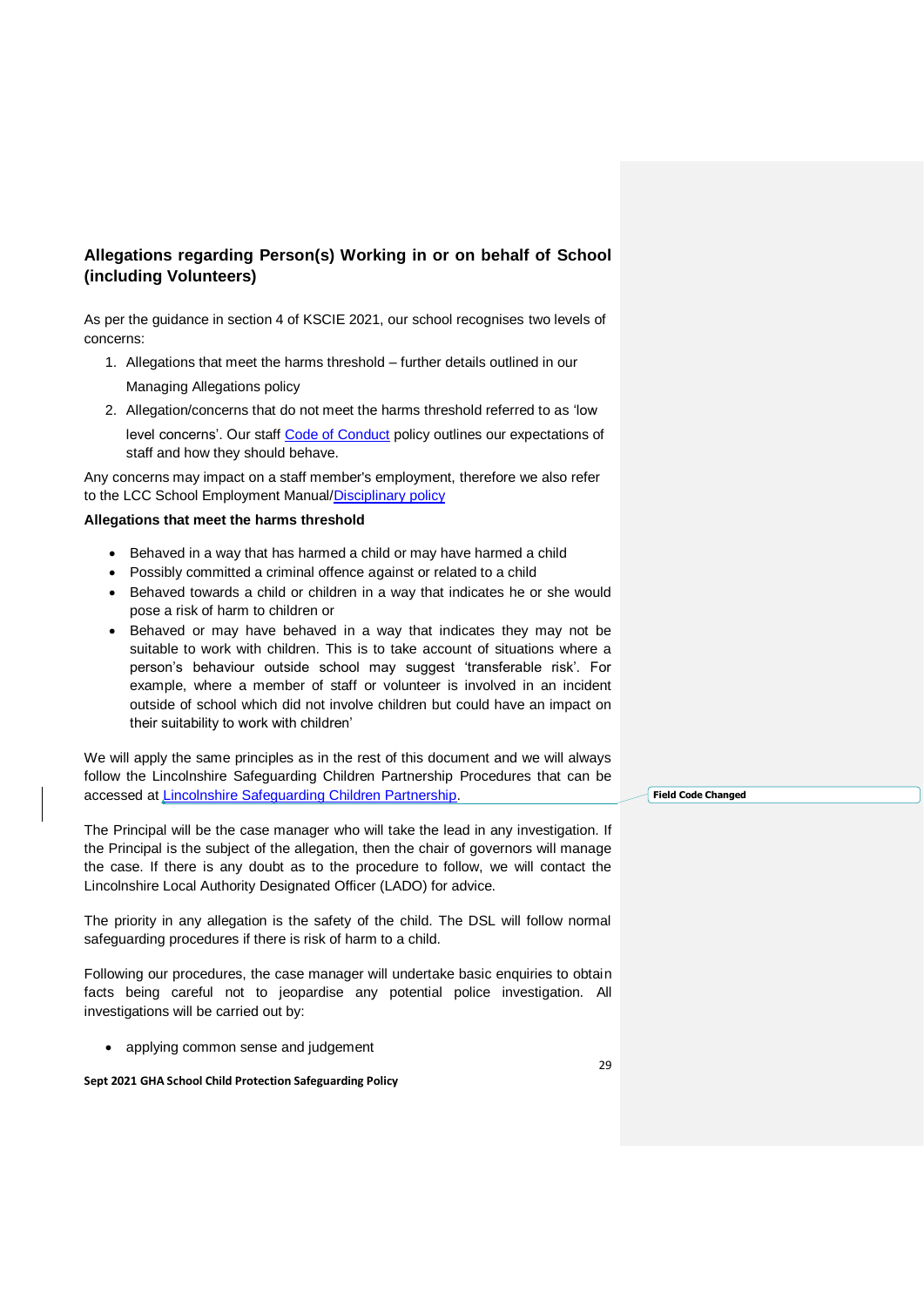- dealing with the allegation quickly, fairly and consistently
- providing protection for the child and support for the person subject to the allegation

We will inform the person subject to the allegation when it is right to do so based on advice from LADO and if appropriate Social Care and the Police.

Following the initial investigation and discussions with LADO there may be an outcome of:

- no further action record of decision and rationale is made as well as decision of information to be shared with the individual
- further enquiries following discussion with LADO, these are carried out by a senior member of staff or an independent investigator depending on the nature of the investigation. The case manager will monitor the progress of this following the timescales and reviews outlined in the Managing Allegations Policy

If the allegation is in relation to a **supply teacher**, the school will seek guidance from the LADO and the agency as to the appropriate actions in relation to employment or deployment of the individual within the school and across other schools. The agency should then fully cooperate with the school in any investigations that need to take place. The allegations management meeting arranged by LADO will take into consideration any previous concerns in relation to the individual.

If the allegation is in relation to a governor, we will follow our local procedures; removing the person from office should the allegation be substantiated.

Suspension is not an automatic response when an allegation is reported. The case manager will make a decision on this and review regularly throughout any investigation. The case manager will consider all possibilities to avoid suspension including temporary redeployment. Suspension will be implemented if there is cause

to suspect a child is at risk of any harm or if the case is so serious that it is most likely to result in dismissal. The governing body will seek guidance from LADO as well as social care and the Police to decide whether suspension is the most appropriate action.

We recognise that this process can be very stressful for all involved; the school are committed to provide support as outlined in our Managing Allegations policy.

Information sharing is crucial in this process. This includes all relevant information about the person subject to the allegation to aid investigations as well as information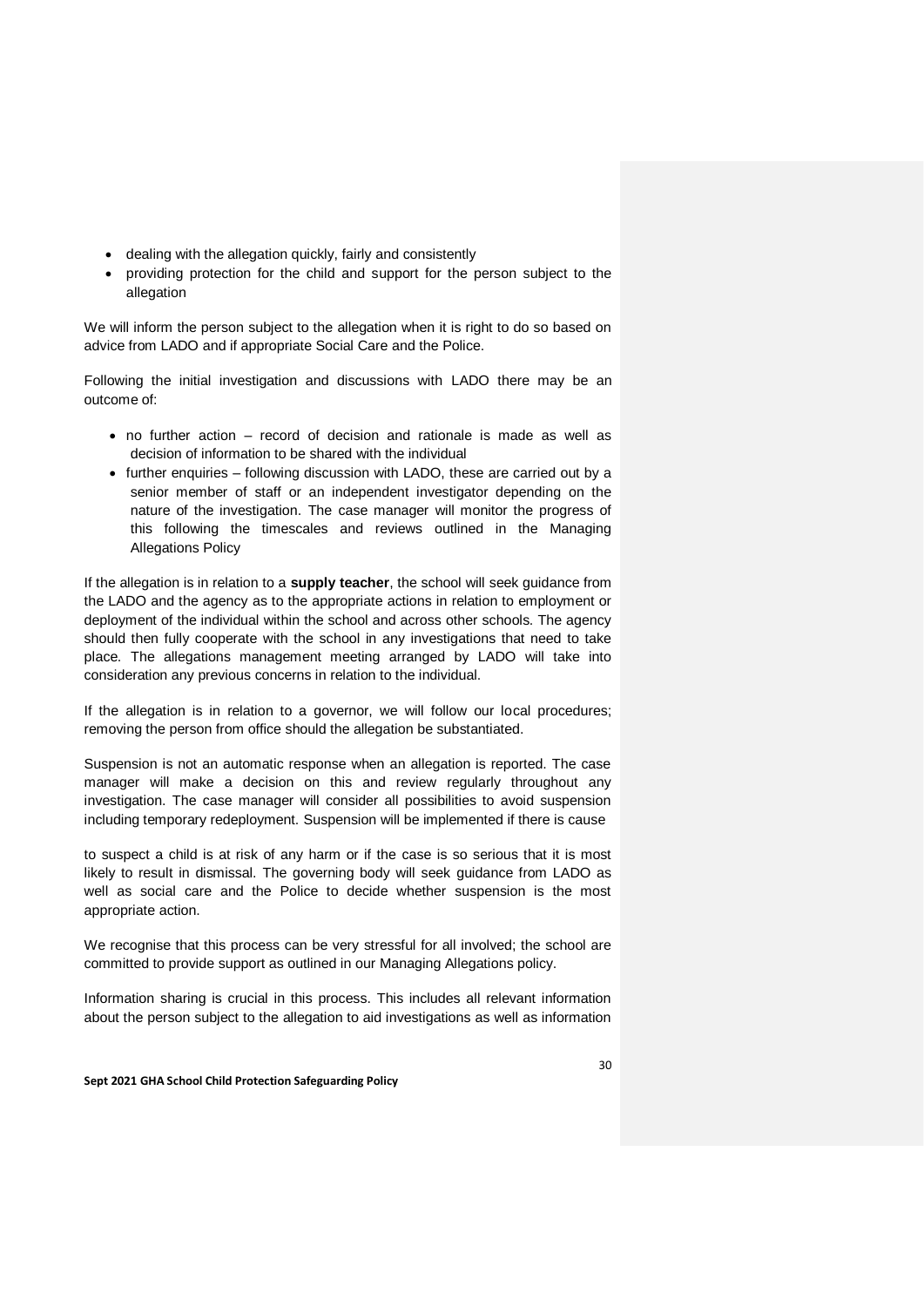about the child involved to determine the level of protection required. Our policy outlines conditions related to the confidentiality of this information.

The outcomes from an allegation are:

**Substantiated:** there is sufficient evidence to prove the allegation;

**Malicious**: there is sufficient evidence to disprove the allegation and there has been a deliberate act to deceive or cause harm to the person subject of the allegation;

**False**: there is sufficient evidence to disprove the allegation;

**Unsubstantiated**: there is insufficient evidence to either prove or disprove the allegation. The term, therefore, does not imply guilt or innocence; or,

**Unfounded**: to reflect cases where there is no evidence or proper basis which supports the allegation being made.

Following the decision, the case manager, with support from LADO will determine the next actions. If an allegation was found to be malicious, the school must consider whether the person/child who made the allegation is in need of help themselves and whether a referral to customer services is required.

Details of the allegations will be kept on the file of the person accused, except those resulting in a malicious outcome where the choice to retain is that of the individual.

#### **Non-recent allegations**

If an adult wishes to raise an allegation to the school that they were abused as a child, the adult will be strongly advised to contact the police. Any non-recent allegation made by a child must be reported to the LADO who will follow the local authority procedures for dealing with historic reporting of incidents.

#### **Allegations that do not reach the harm threshold**

Our school fosters a culture in which all allegations and concerns about adults are taken seriously and responded to promptly and appropriately. By being open and transparent about addressing 'low level concerns' we can respond early and reduce the escalation of situations and potential risk of harm to children.

Further details can be found in our Low Level Concerns section of our staff Disciplinary policy

A low level concern is defined as behaviour that:

• is inconsistent with the staff code of conduct, including inappropriate conduct outside of work,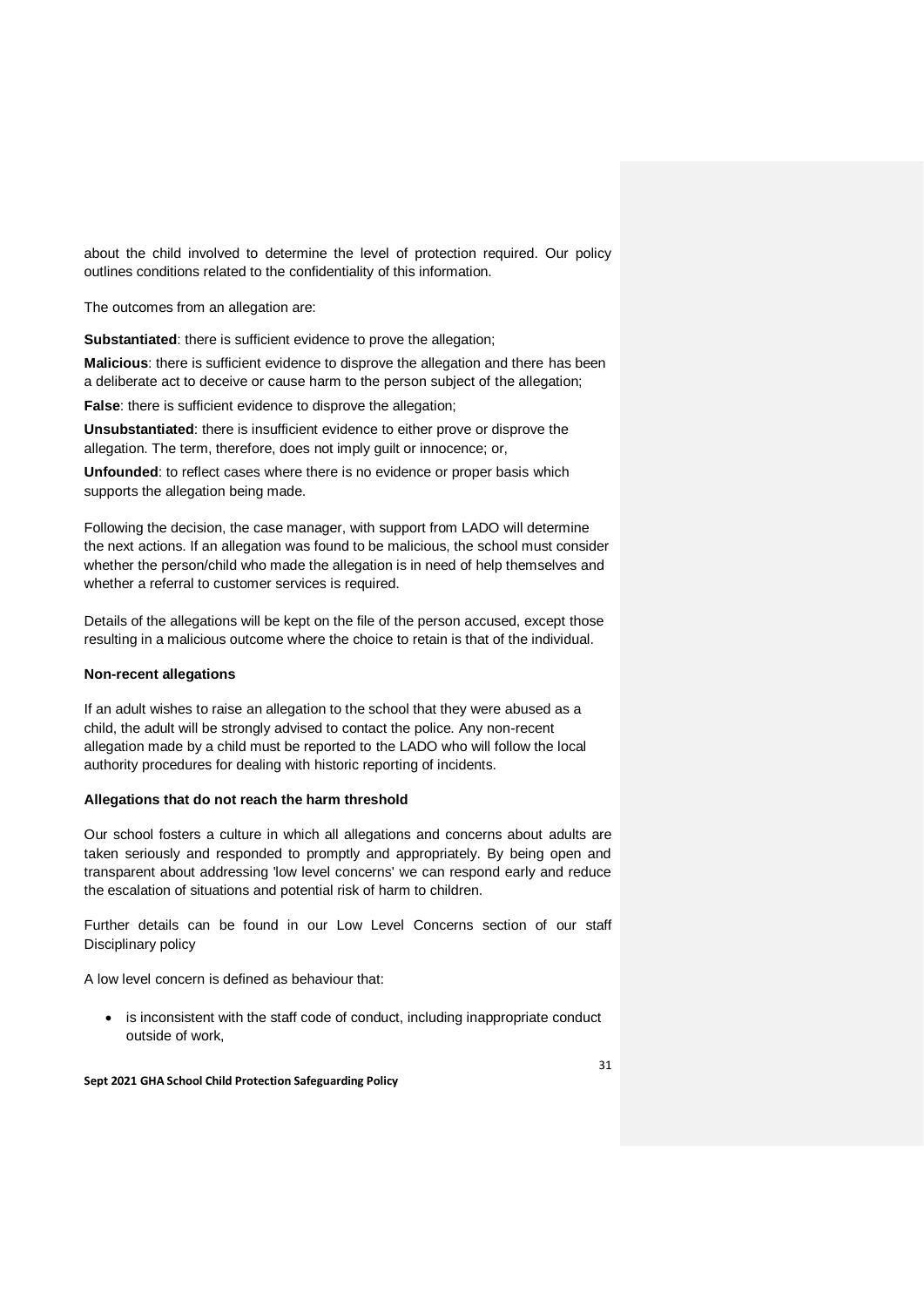• does not meet the allegations threshold or is otherwise not considered serious enough to consider a referral to the LADO.

Examples of such behaviour could include, but are not limited to:

- being over friendly with children;
- having favourites;
- taking photographs of children on their mobile phone;
- engaging with a child on a one-to-one basis in a secluded area or behind a closed door; or,
- using inappropriate sexualised, intimidating or offensive language.

Our school will ensure that staff are very clear about what appropriate behaviour is and are confident to share any low level concerns with the Principal. All unprofessional behaviour will be address at early stage with sensitivity and proportionality. Any weakness in the school safeguarding system that has allowed this behaviour to exist will be addressed.

All low level concerns will be reported to the Principal who will follow the procedures in the policy to address these. Low level concerns will be recorded and kept safe. They will be reviewed regularly to see if there are any emerging patterns in relation to an individual so that a decision can be made as to whether to escalate to an allegation that meets the harm threshold.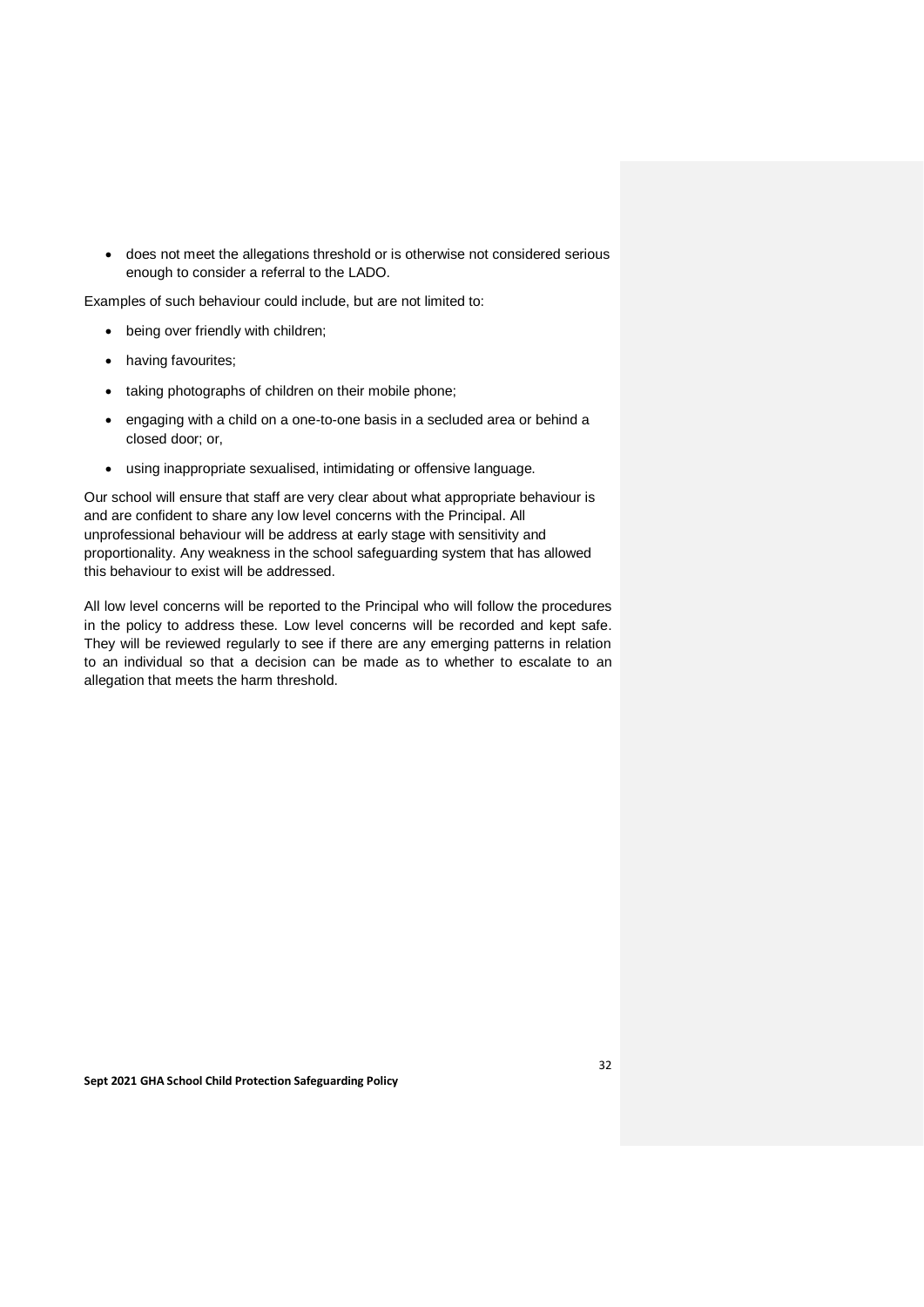# **Appendix 1: Definitions of safeguarding abuse and neglect**

(Working Together' 2018 and 'Keeping Children Safe in Education' 2021)

**Safeguarding and promoting the welfare of children** is defined for the purposes of this guidance as:

- protecting children from maltreatment;
- preventing impairment of children's mental and physical health or development;
- ensuring that children grow up in circumstances consistent with the provision of safe and effective care; and
- taking action to enable all children to have the best outcomes.

**Harm** means ill-treatment or impairment of health and development, including, for example, impairment suffered from seeing or hearing the ill-treatment of another;

**Development** means physical, intellectual, emotional, social or behavioural development;

**Health** includes physical and mental health; maltreatment includes sexual abuse and other forms of ill-treatment which are not physical.

**Abuse:** a form of maltreatment of a child. Somebody may abuse or neglect a child by inflicting harm or by failing to act to prevent harm. Children may be abused in a family or in an institutional or community setting by those known to them or, more rarely, by others (e.g. via the internet). They may be abused by an adult or adults or another child or children.

**Physical abuse:** a form of abuse which may involve hitting, shaking, throwing, poisoning, burning or scalding, drowning, suffocating or otherwise causing physical harm to a child. Physical harm may also be caused when a parent or carer fabricates the symptoms of, or deliberately induces, illness in a child (Fabricated Induced Illness).

**Emotional abuse:** the persistent emotional maltreatment of a child such as to cause severe and adverse effects on the child's emotional development. It may involve conveying to a child that they are worthless or unloved, inadequate, or valued only insofar as they meet the needs of another person. It may include not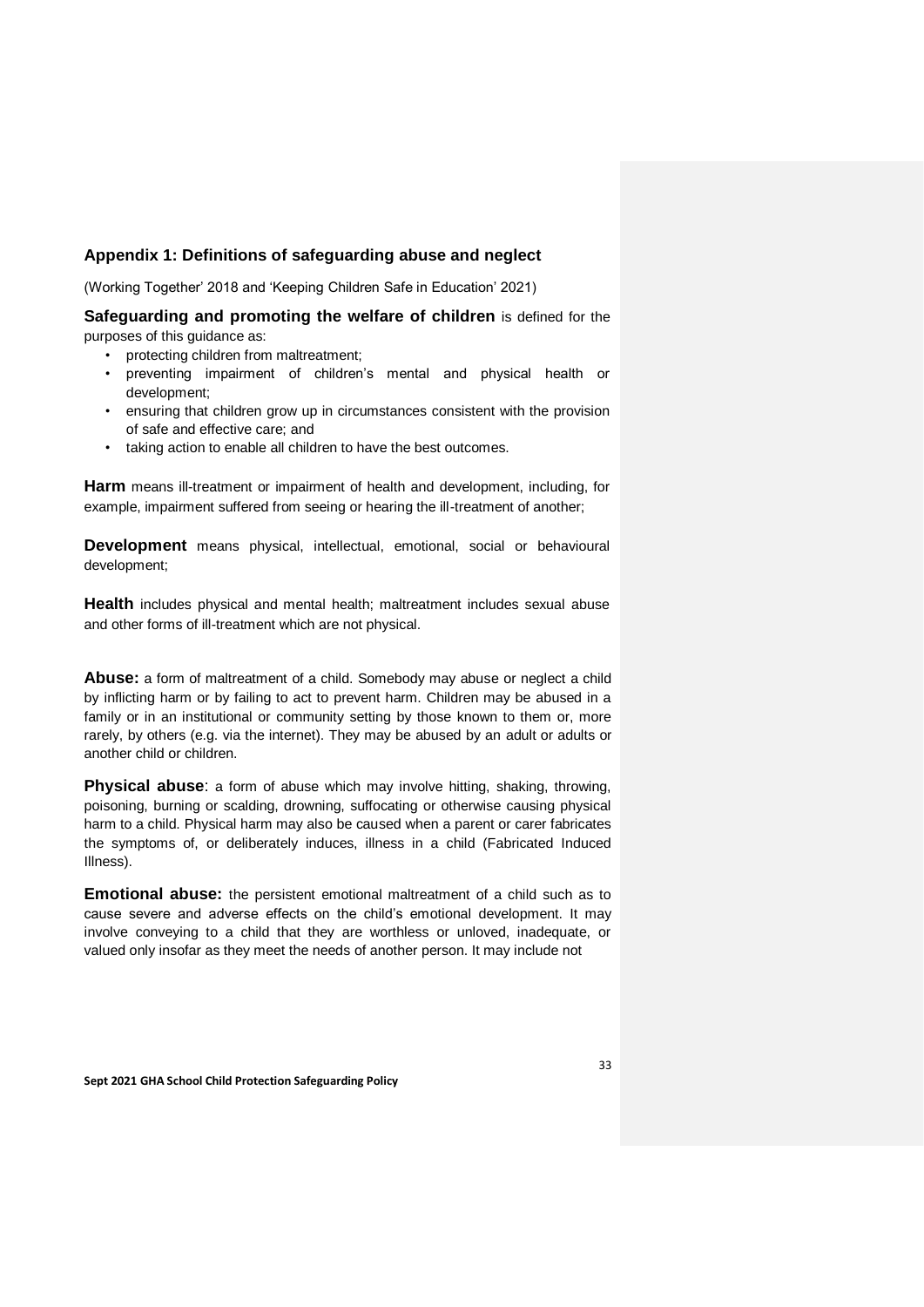giving the child opportunities to express their views, deliberately silencing them or 'making fun' of what they say or how they communicate. It may feature age or developmentally inappropriate expectations being imposed on children. These may include interactions that are beyond a child's developmental capability as well as overprotection and limitation of exploration and learning, or preventing the child participating in normal social interaction. It may involve seeing or hearing the illtreatment of another. It may involve serious bullying (including cyber bullying), causing children frequently to feel frightened or in danger, or the exploitation or corruption of children. Some level of emotional abuse is involved in all types of maltreatment of a child, although it may occur alone.

**Sexual abuse:** involves forcing or enticing a child or young person to take part in sexual activities, not necessarily involving a high level of violence, whether or not the child is aware of what is happening. The activities may involve physical contact, including assault by penetration (for example rape or oral sex) or non-penetrative acts such as masturbation, kissing, rubbing and touching outside of clothing. They may also include non-contact activities, such as involving children in looking at, or in the production of, sexual images, watching sexual activities, encouraging children to behave in sexually inappropriate ways, or grooming a child in preparation for abuse (including via the internet). Sexual abuse is not solely perpetrated by adult males. Women can also commit acts of sexual abuse, as can other children.

**Neglect**: the persistent failure to meet a child's basic physical and/or psychological needs, likely to result in the serious impairment of the child's health or development. Neglect may occur during pregnancy as a result of maternal substance abuse. Once a child is born, neglect may involve a parent or carer failing to: provide adequate food, clothing and shelter (including exclusion from home or abandonment); protect a child from physical and emotional harm or danger; ensure adequate supervision (including the use of inadequate care-givers); or ensure access to appropriate medical care or treatment. It may also include neglect of, or unresponsiveness to, a child's basic emotional needs.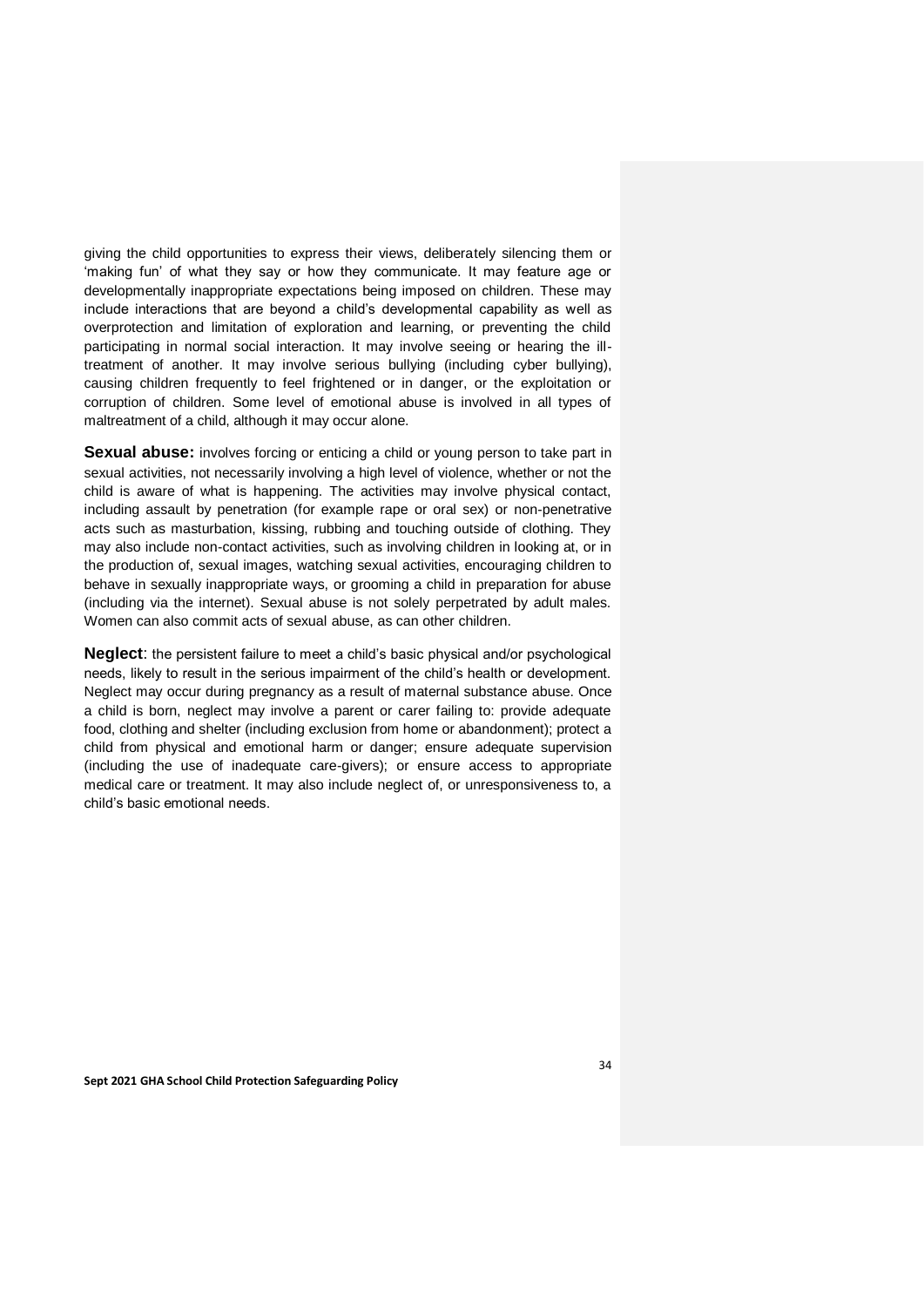# **Appendix 2: Definitions and procedures for specific safeguarding situations**

**In addition to the situations below the LSCP policy and procedures manual maintains an extensive section on ['Children in Specific Circumstances'](https://lincolnshirescb.proceduresonline.com/chapters/contents.html#d) – (section 5) that DSL and any deputy DSLs should be familiar with.**

# **Children and the court system**

Children are sometimes required to give evidence in criminal courts. There are two age appropriate guides to support children **Going to Court** [5-11 year olds](https://www.gov.uk/government/publications/young-witness-booklet-for-5-to-11-year-olds) and [12-17](https://www.gov.uk/government/publications/young-witness-booklet-for-12-to-17-year-olds)  [year olds.](https://www.gov.uk/government/publications/young-witness-booklet-for-12-to-17-year-olds)

# **Children Missing out on Education**

Missing school can act as a vital warning sign of a range of safeguarding possibilities. This may include abuse and neglect, which may involve sexual abuse or exploitation and child criminal exploitation. It may also indicate mental health problems, risk of substance abuse, risk of travelling to conflict zones, risk of female genital mutilation or risk of forced marriage. Early intervention is necessary to identify the existence of any underlying safeguarding risk and to help prevent the risks of a child missing school in the future. It is the school's duty to notify the local authority of any children who go missing from school and cannot be found at the known place of residence,

# **Children with family members in prison**

Schools understand that children with a parent(s) in prison are at risk of poor outcomes including poverty, stigma, isolation and poor mental health. They may require specific services and support. Families and children of people in prison will be seen as families first and school will work to ensure their needs are appropriately met. This will include providing support to ensure the voice of the child is considered when seeking contact with a family member in prison. Support is available from the National Information Centre of children of offenders [NICCO](https://www.nicco.org.uk/) who provide information designed to support professionals working with offenders and their children, to help mitigate negative consequences for those children.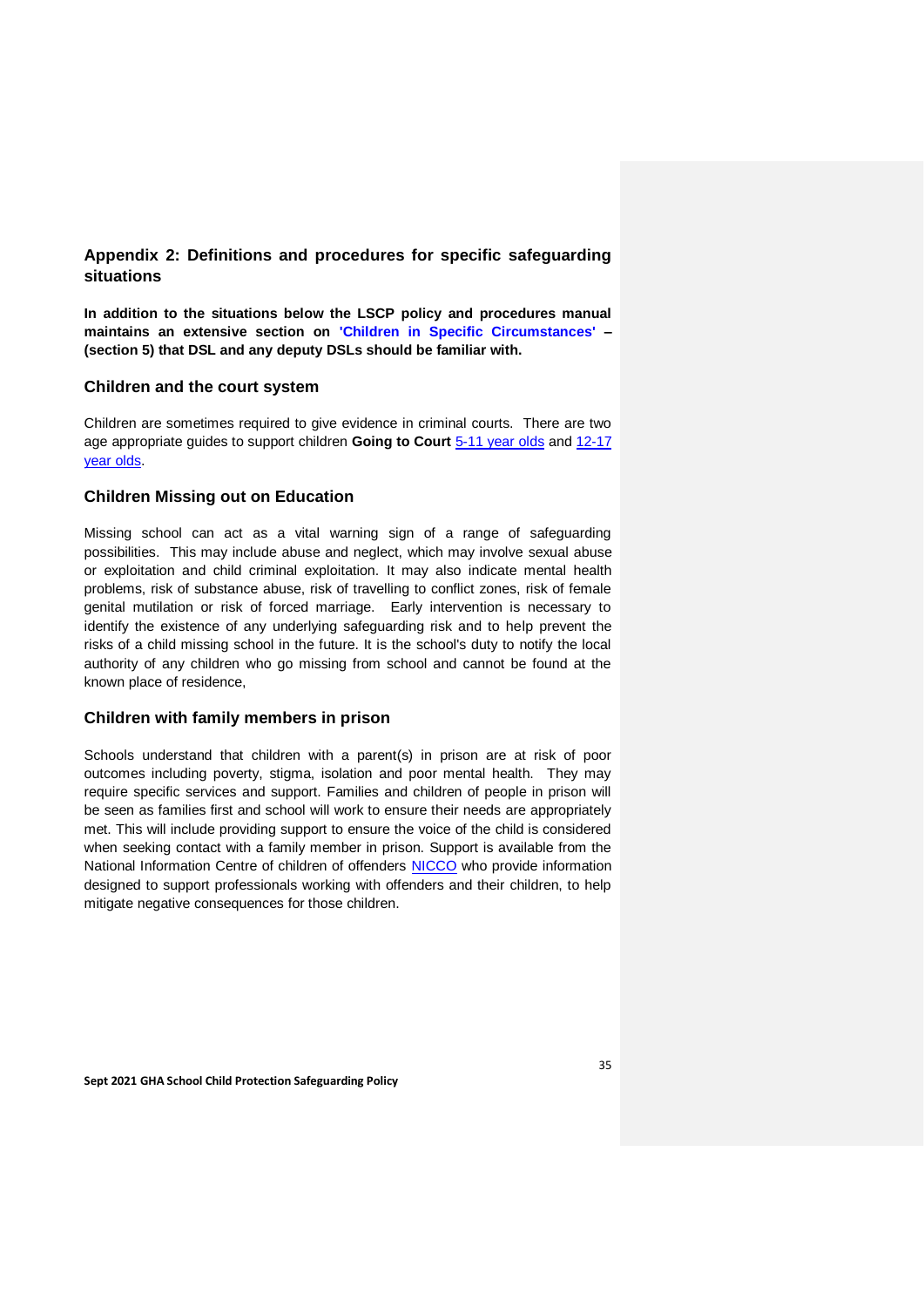# **Child Sexual Exploitation**

Child Sexual Exploitation (CSE) is a form of child sexual abuse. It occurs where an individual or group takes advantage of an imbalance of power to coerce, manipulate or deceive a child or young person under the age of 18 into sexual activity (a) in exchange for something the victim needs or wants, and/or (b) for the financial advantage or increased status of the perpetrator or facilitator. The victim may have been sexually exploited even if the sexual activity appears consensual. Child sexual exploitation does not always involve physical contact; it can also occur through the use of technology. [\(Child sexual exploitation: Definition and a guide for practitioners,](https://www.gov.uk/government/publications/child-sexual-exploitation-definition-and-guide-for-practitioners)  [local leaders and decision makers working to protect children from child sexual](https://www.gov.uk/government/publications/child-sexual-exploitation-definition-and-guide-for-practitioners)  [exploitation \(2017\)](https://www.gov.uk/government/publications/child-sexual-exploitation-definition-and-guide-for-practitioners)

School staff are trained in recognising the key indicators of CSE and understand their role in the prevention of CSE and the importance of awareness within the curriculum e.g. within the teaching of Healthy Relationships. The Academy will not tolerate any form of the abuse and exploitation of children

If staff identify children for whom CSE may be a concern they will apply the usual referral process and Child Protection procedures and pass this information to the Designated Safeguarding Lead (DSL). The DSL will make referrals to the CSC as appropriate. The school also appreciates that they have a role to play in sharing soft intelligence in relation to perpetrators of CSE, and therefore if such information should come to light within school the DSL will share this appropriately with the police on Tel: 101.

# **Child Criminal Exploitation: County Lines and Cyber Crime**

The Academy recognises that criminal exploitation of children is a geographically widespread form of harm that can affect children both in a physical and virtual environment. We recognise that the experiences of boys and girls being exploited may be very different; appropriate support will be given to address the individual needs of our children.

**County Lines Criminal Activity:** Drug Networks or gangs groom and exploit children and young people to carry drugs and money from urban areas to suburban and rural areas, market and seaside towns. Key to identifying potential involvement in county lines is missing school episodes, when the victim may have been trafficked for the purpose of transporting drugs. School will consider whether a referral to the [National Referral Mechanism \(NRM\)](https://www.gov.uk/government/publications/human-trafficking-victims-referral-and-assessment-forms/guidance-on-the-national-referral-mechanism-for-potential-adult-victims-of-modern-slavery-england-and-wales) should be undertaken in order to safeguard that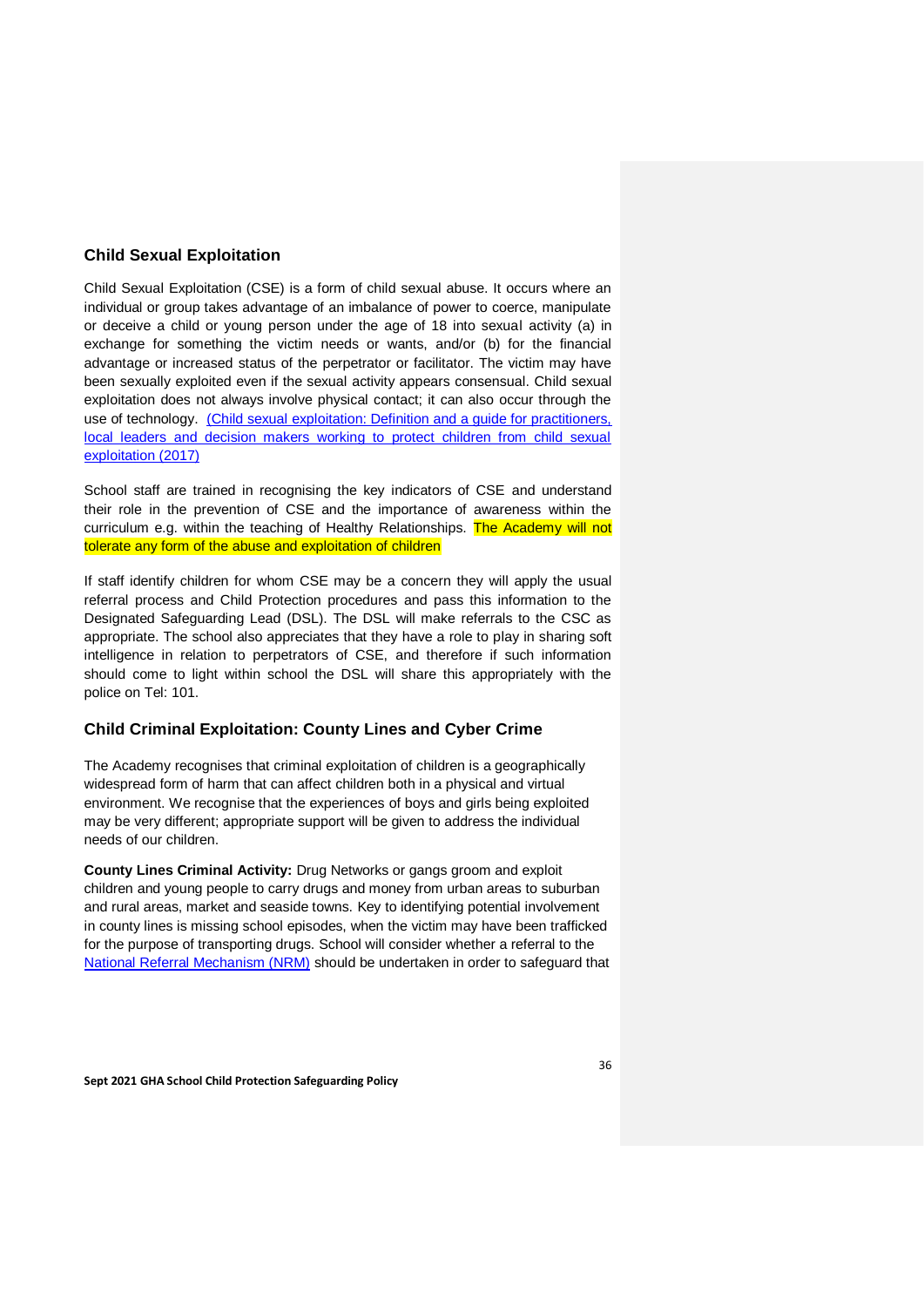child and/or other children. First responders organisations e.g. the local authority can complete the referral, on the schools behalf, online.

**Cybercrime Involvement:** Organised criminal groups or individuals exploit children and young people due to their computer skills and ability, in order to access networks/data for criminal and financial gain.

There are a number of signs that may indicate a child is a victim or is vulnerable to being exploited which include;

- missing from school
- showing signs of other types of abuse/aggression towards others
- having low self-esteem, and feelings of isolation, street or fear
- lacking trust in adults and appearing fearful of authorities
- having poor concentration or excessively tired
- becoming anti-social
- displaying symptoms of substance dependence
- excessive time online computer/gaming forums
- social Isolation in school with peers
- high-functioning with an interest in computing

This is not an exhaustive list and our school are aware of other factors which may also impact on the child. Like with all other safeguarding concerns, if our children are in this situation, support will be provided through the school or partner agency. Further advice and support regarding concerns of this nature can be found in the contacts section.

# **Domestic Abuse and Operation Encompass**

The cross-government definition of domestic violence and abuse is:

- any incident or pattern of incidents of controlling, coercive, threatening behaviour, violence or abuse between those aged 16 or over who are, or have been, intimate partners or family members regardless of gender or sexuality.
- actions that encompass, but are not limited to a psychological, physical, sexual, financial and emotional impact.
- controlling behaviour that includes a range of acts designed to make a person subordinate and/or dependent by isolating them from sources of support, exploiting their resources and capacities for personal gain, depriving them of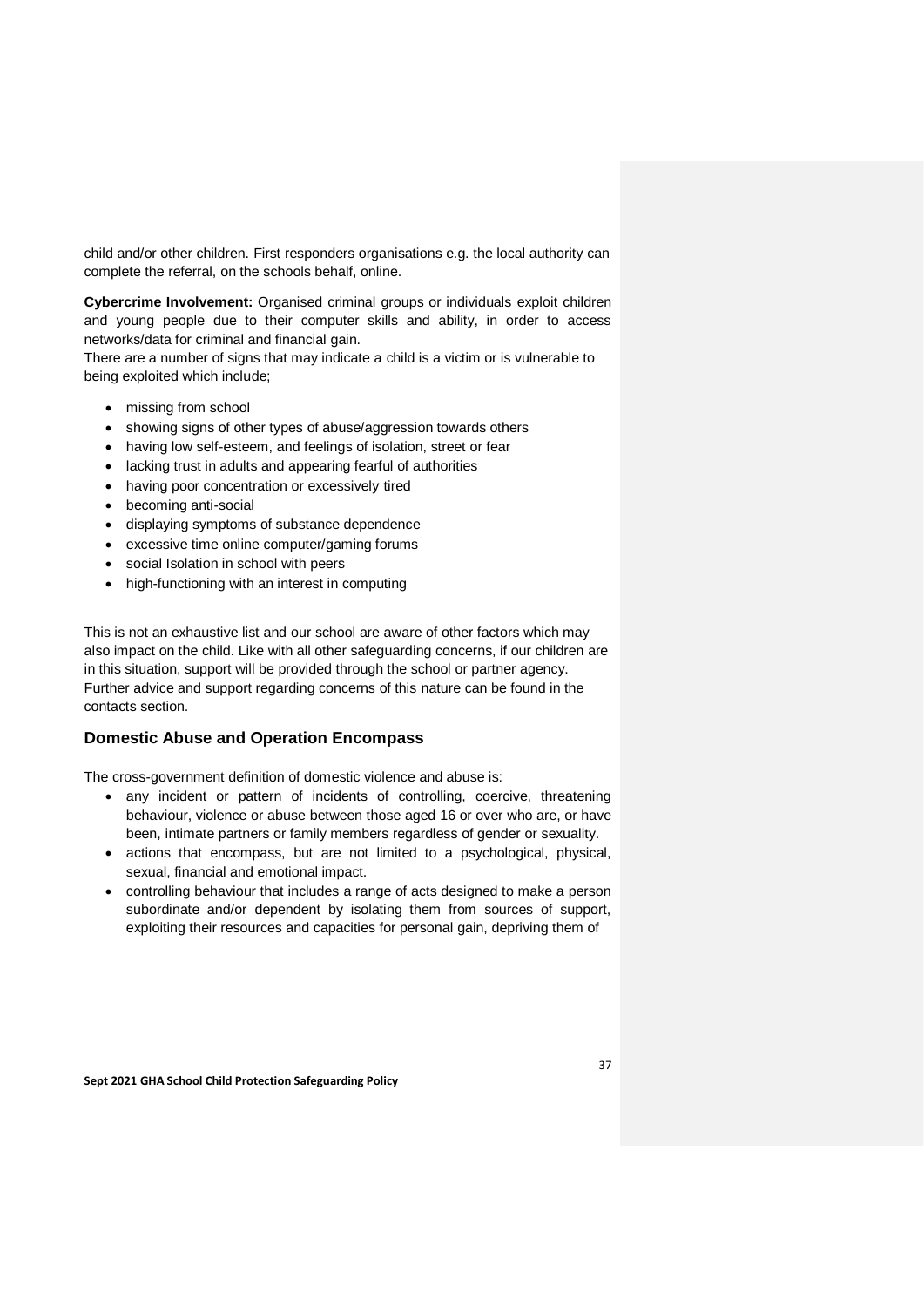- the means needed for independence, resistance and escape and regulating their everyday behaviour.
- coercive behaviour that includes an act or a pattern of acts of assault, threats, humiliation and intimidation or other abuse that is used to harm, punish, or frighten their victim.

If staff identify children for whom Domestic Abuse may be a concern they will apply the usual referral process and Child Protection procedures and pass this information to the Designated Safeguarding Lead (DSL). The DSL can then refer cases where relevant, to Lincolnshire Customer Services. Where domestic abuse notifications are received from the Multi-Agency Risk Assessment Conference (MARAC), this information will be added to a child's chronology and child protection record to ensure that appropriate support can be provided where necessary. A coding system will be in place. Further guidance is available in the Domestic Abuse Resource Pack [for Schools and Educational Settings in Lincolnshire;](../../Users/Nichola.Burgess/AppData/Local/Microsoft/Windows/INetCache/Content.Outlook/ZKIJZNUF/Domestic%20Abuse%20Resource%20Pack%20for%20Schools%20and%20Educational%20Settings%20in%20Lincolnshire)<https://edanlincs.org.uk/>email: [info@edanlincs.org.uk](mailto:info@edanlincs.org.uk) Tel: 01522 510041

#### **Operation Encompass**

Operation Encompass is a national police-led initiative to notify schools, prior to the start of the next school day, when a child or young person has experienced, any domestic abuse. The police officer attending a domestic abuse incident will record at the scene the names and school of any children in the household. This will result in an email notification to the DSL and Deputy DSL in our school in readiness for the start of the next school day. We will not discuss the domestic abuse notification with the parent. Notifications are about the child in the school the following contact/day. The information is limited and therefore does not safely allow any such discussion and we could increase the risk by discussing with the child, or parents of the child. We will however talk to parents about the situation should they wish to raise this with the school.

All staff will receive training on the Operation Encompass process. If we are unsure whether our concerns need to be reported to Children's Services, we will contact 01522 782111 and request a consultation with a social worker, which will be arranged for the following working day. If we notify the parents that we wish to discuss the situation with Children's Services, the consultation can be recorded on the child's record and the social worker can review any relevant history beforehand. If we do not notify the parents, a hypothetical consultation will be held and the social worker will only have the information available during the discussion.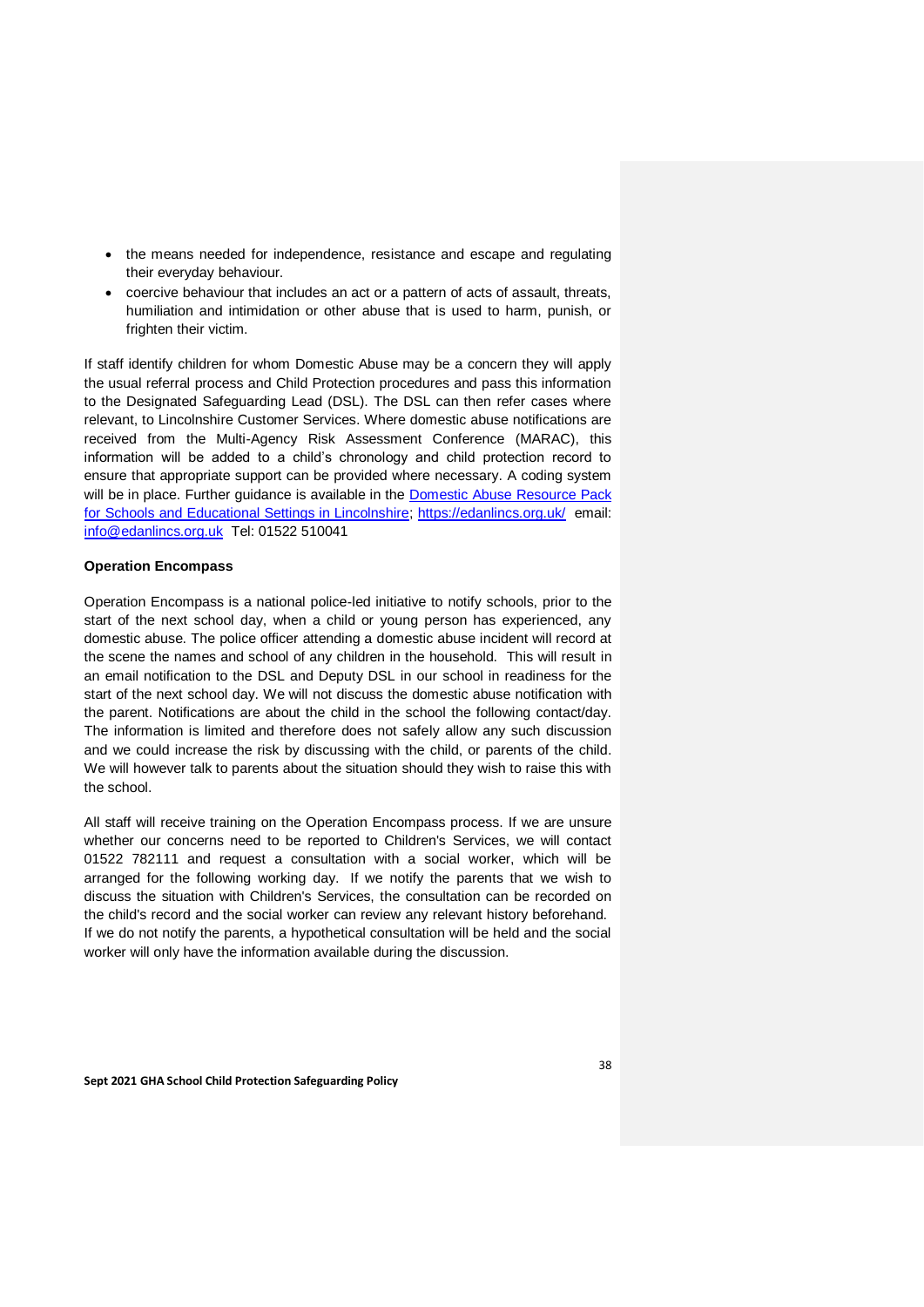If the child referred to in the email does not attend our school and we have been sent a notification in error, we will report this to [OperationEncompass@lincs.pnn.police.uk](mailto:OperationEncompass@lincs.pnn.police.uk)

# **Homelessness**

Being homeless or at risk of homelessness presents a real risk to a child's welfare. The DSL (and deputy) is aware of contact details and referral routes into the Lincolnshire Housing Authority so they can raise /progress concerns at the earliest opportunity. We refer to the [Homeless Reduction Act Factsheets](https://www.gov.uk/government/publications/homelessness-reduction-bill-policy-factsheets) which summarises the new duties that focus on early intervention and encourage those at risk to seek support as soon as possible, before they are facing a homelessness crisis.

# **'Honour-based' violence (including Female Genital Mutilation and Forced Marriage)**

So called 'honour-based violence' (HBV) encompasses incidents or crimes which have been committed to protect or defend the honour of the family and/or the community, including female genital mutilation (FGM), forced marriage, and practices such as breast ironing. All forms of HBV are abusive and should be handled and escalated as such. Our staff are alert to the possibility of a child being at risk from HBV, or have already suffered HBV and understand the duty on them to protect the welfare of these children

# **Female Genital Mutilation/FGM**

Our school understands that Female Genital Mutilation (FGM) comprises all procedures involving partial or total removal of the external female genitalia or other injury to the female genital organs. Staff know that FGM is illegal in the UK and a form of child abuse with long-lasting harmful consequences.

# **The reporting of FGM is a mandatory duty for teachers.**

Our teachers are aware that Section 5B of the Female Genital Mutilation Act 2003 (as inserted by section 74 of the Serious Crime Act 2015) places a statutory duty upon **them (and those employed or engaged to carry out teaching work)** to report to the police where they discover that FGM appears to have been carried out on a girl under 18 years of age. Those failing to report such cases will face disciplinary sanctions. It will be rare for teachers to see visual evidence, and they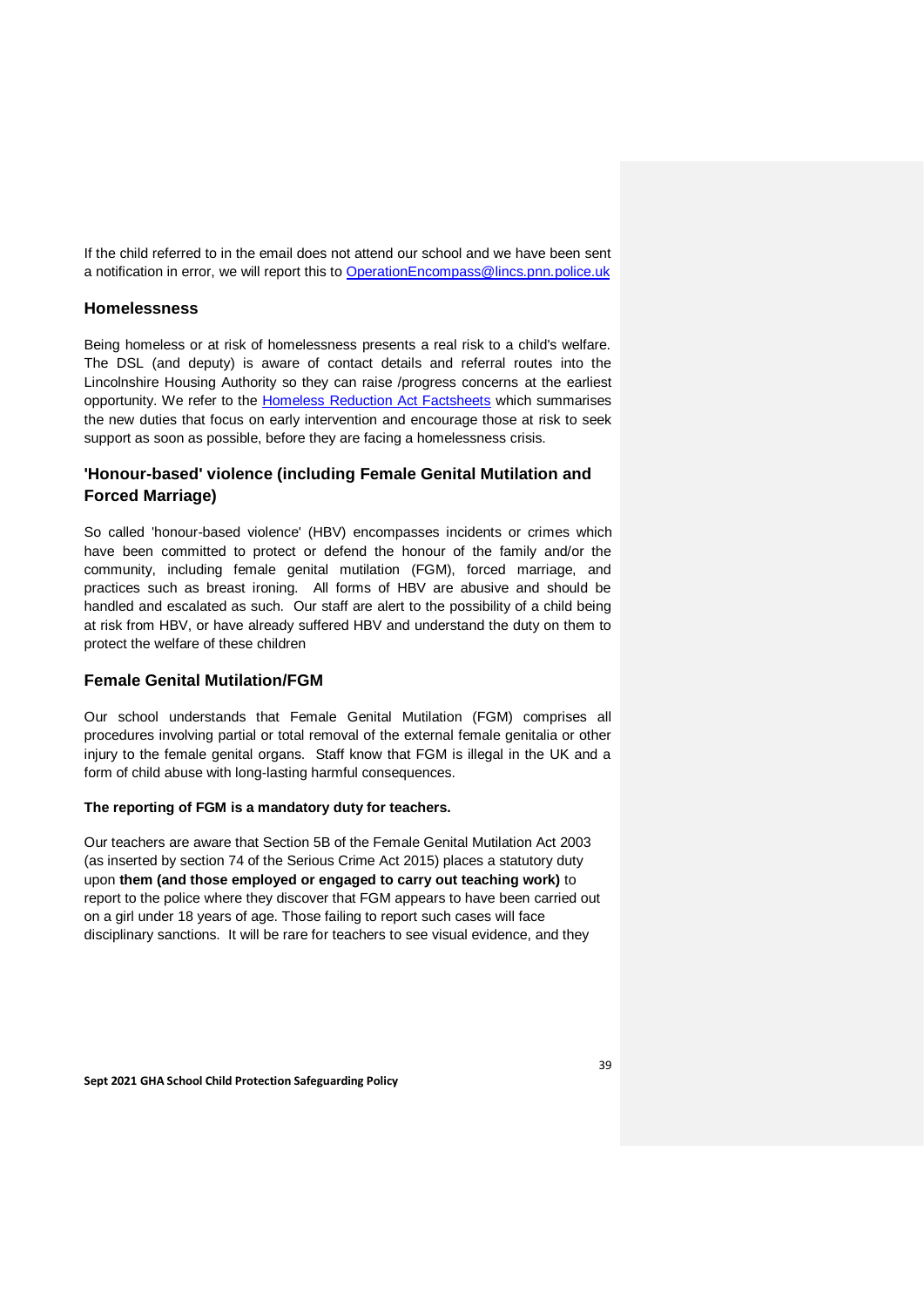should **not** be examining children. We refer to the DfE guidance [Mandatory](https://www.gov.uk/government/publications/mandatory-reporting-of-female-genital-mutilation-procedural-information)  [reporting of female genital mutilation procedural information](https://www.gov.uk/government/publications/mandatory-reporting-of-female-genital-mutilation-procedural-information)

Teachers **must** personally report to the police, cases where they discover that an act of FGM appears to have been carried out. Unless the teacher has a good reason not to, they should still consider and discuss any such case with the DSL and involve children's social care as appropriate. The duty does not apply in relation to at risk or suspected cases. In these cases, teachers will follow usual safeguarding procedures reporting to DSL.

# **Forced Marriage**

A forced marriage is where one or both people do not (or in cases of people with learning disabilities, cannot) consent to the marriage and pressure or abuse is used. It is an indefensible practice and is recognised in the UK as a form of violence against women and men, domestic/child abuse and a serious abuse of human rights.

Our staff understand that, likewise this is a potential safeguarding issue and that they must pass on concerns by applying the usual referral process and Child Protection procedures and passing this information to the Designated Safeguarding Lead (DSL). We refer to The Forced Marriage Unit on Tel; 020 7008 0151 and their statutory guidance;

[https://assets.publishing.service.gov.uk/government/uploads/system/uploads/attach](https://assets.publishing.service.gov.uk/government/uploads/system/uploads/attachment_data/file/322310/HMG_Statutory_Guidance_publication_180614_Final.pdf) ment\_data/file/322310/HMG\_Statutory\_Guidance\_publication\_180614\_Final.pdf

# **Preventing Radicalisation, The Prevent Duty and Channel**

Children are vulnerable to extremist ideology and radicalisation. As with other safeguarding risks, staff should be alert to changes in children's behaviour, which could indicate that they may be in need of help or protection and report concerns to the DSL. Under section 26 of the Counter-Terrorism and Security Act 2015, our school is aware that we must have due regard to the need to prevent people from being drawn into terrorism, and that this is known as the Prevent Duty.

In order to fulfil the Prevent Duty, staff have received information/training to help them to identify children who may be vulnerable to radicalisation, and the school is committed to accessing further training to ensure that all staff are up to date and aware of this duty.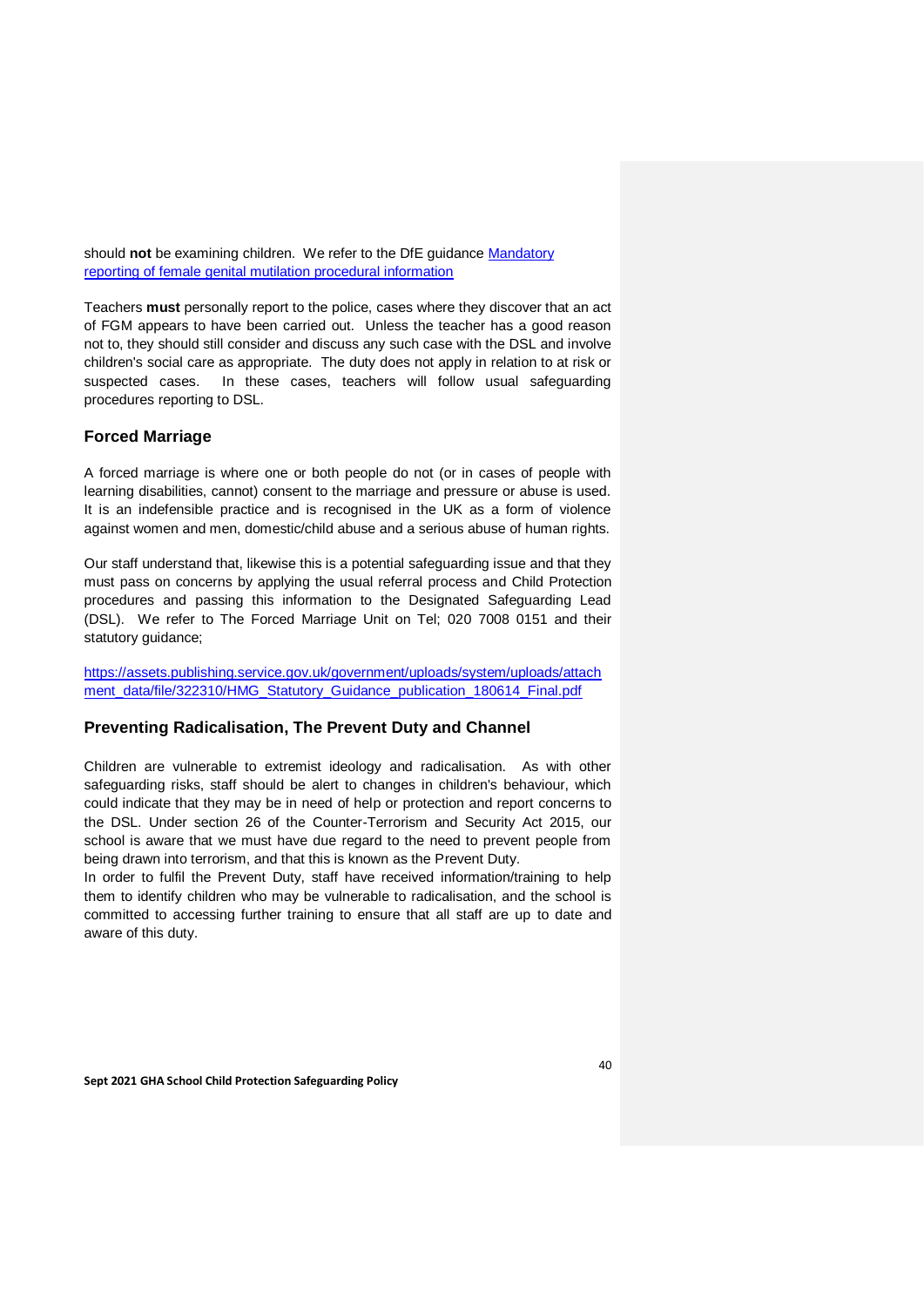If a staff member identifies children for whom this may be a concern they should apply the usual referral process and Child Protection procedures and pass this information to the Designated Safeguarding Lead (DSL). If the individual is at immediate risk of harm or immediate risk of terrorist related activity then the Police should be contacted on 999. If there is no immediate risk, the Designated Safeguarding Lead will contact the Lincolnshire Prevent team **(**Lincolnshire Police, Prevent Officer 01522 558304 prevent@lincs.pnn.police.uk or LCC, Prevent Officer 01522 555367 [prevent@lincolnshire.gov.uk](mailto:prevent@lincolnshire.gov.uk)**)** to seek further help. The Prevent officer may be able to support the school or may decide that a referral into the Channel process is required. [Channel guidance.](https://www.gov.uk/government/publications/channel-guidance) It may be decided that there are no Prevent related concerns but a referral into Lincolnshire Customer Services is required.

Our School will also incorporate the promotion of fundamental British Values into the Safeguarding Curriculum and/or PSHE in order to help build children's resilience and enable them to challenge extremist views. School will provide a safe space in which children and staff can understand the risks associated with terrorism and develop the knowledge and skills to be able to challenge extremist arguments.

Radicalisation will also be considered within current Online Safety policies, procedures and curriculum in terms of having suitable filtering and monitoring in place and raising awareness with staff, parents and children about the increased risk of online radicalisation, through the use of the internet, Social Media and Gaming.

We refer to the [Prevent duty guidance: for England and Wales](https://www.gov.uk/government/publications/prevent-duty-guidance) which contains information for schools. For further local guidance we refer to the Prevent Duty Guidance for Lincolnshire for Schools and registered childcare providers September 2018.

# **Peer on Peer Abuse**

All staff are aware that children can abuse other children (often referred to as peer on peer abuse). This is most likely to include, but not limited to:

- bullying (including cyber bullying, prejudice-based and discriminatory bullying.
- physical abuse such as hitting, kicking, shaking, biting, hair pulling, or otherwise causing physical harm;
- sexual violence, such as rape, assault by penetration and sexual assault;
- abuse in intimate relationships
- causing someone to engage in sexual activity without consent, such as forcing someone to strip, touch themselves sexually, or to engage in sexual activity with a third party;
- sexual harassment, such as sexual comments, remarks, jokes and online sexual harassment, which may be stand-alone or part of a broader pattern of abuse;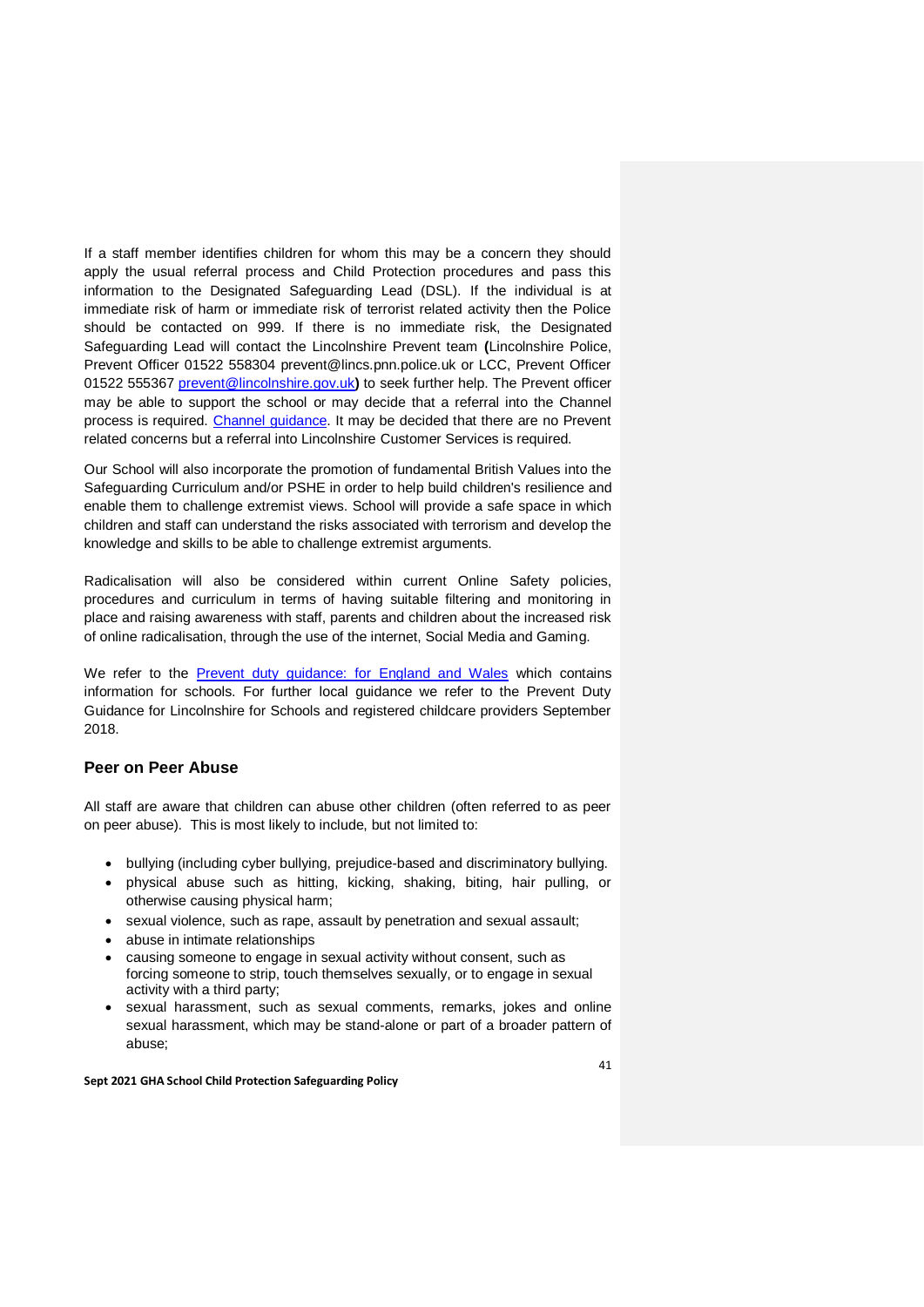- upskirting, which typically involves taking a picture under a person's clothing without them knowing, with the intention of viewing their genitals or buttocks to obtain sexual gratification, distress or alarm;
- nudes/semi-nudes (sexting); and
- initiation/hazing type violence and rituals;

All peer on peer abuse is unacceptable and will not be tolerated by the Academy. All staff should be aware of the signs and indicators of peer on peer abuse such as those below and know how to report them.

Whilst **any** report of per on peer abuse should be taken seriously, staff should be aware it is more likely that girls will be the victims of such abuse and it is more likely that it will be perpetrated by boys.

#### **Identifying peer-on-peer abuse**

Possible signs of peer on peer abuse include (the list is not exhaustive):

- failing to attend academy, disengaging from classes or struggling to carry out academy related tasks to the standard ordinarily expected
- physical injuries
- experiencing difficulties with mental health and / or emotional wellbeing
- becoming withdrawn and / or shy
- experiencing headaches, stomach aches, anxiety and / or panic attacks
- suffering from nightmares or lack of sleep or sleeping too much
- broader changes in behaviour including alcohol or substance misuse
- changes in appearance and / or starting to act in a way that is not appropriate for the child's age
- abusive behaviour towards others

The Academy also recognises that there are other factors, situational and individual, which may make a child more vulnerable to peer-on-peer abuse, including, but not limited to:

- the onset of adolescence
- peer group dynamics
- sexuality
- gender identity

## **Responding to concerns or allegations of peer-on-peer abuse**

What should you do if you suspect either that a child may be at risk of or experiencing abuse by their peer(s), or that a child may be at risk of abusing or may be abusing their peer(s)?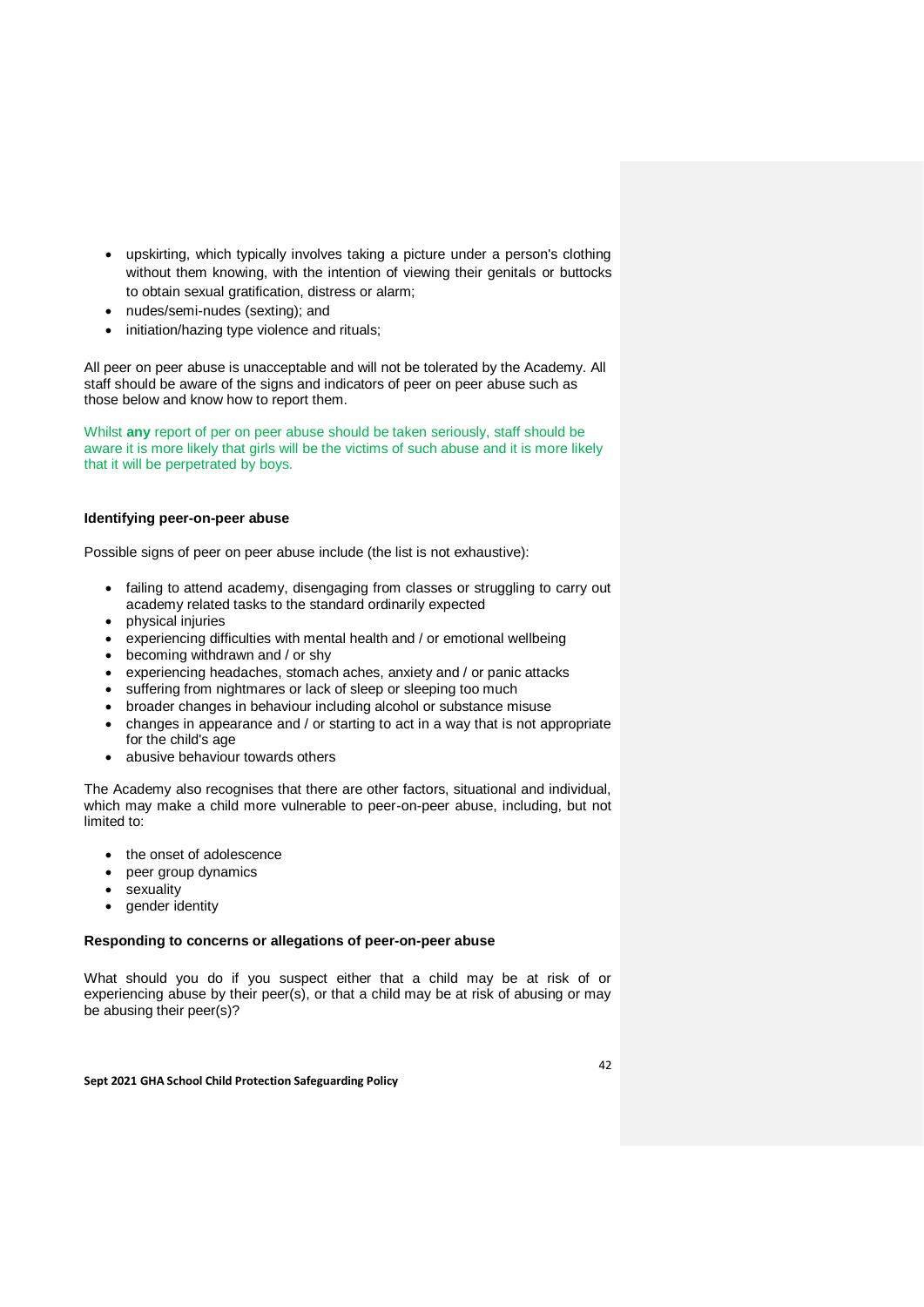- If a pupil is in immediate danger, or at risk of significant harm, a referral to children's social care (if the pupil is aged under 18) and/or the police should be made immediately. Anyone can make a referral if required, although a preliminary discussion with the DSL is advised if time allows. Where referrals have not made by the DSL, the DSL should be informed as soon as possible that a referral has been made
- If a member of staff thinks for whatever reason that a child may be at risk of or experiencing abuse by their peer(s), or that a child may be at risk of abusing or may be abusing their peer(s), they should discuss their concern with the DSL without delay so that a course of action can be agreed.
- If a child speaks to a member of staff about peer-on-peer abuse that they have witnessed or are a part of, the member of staff should listen to the child and use open language that demonstrates understanding rather than judgement

## **Steps to minimise and prevent peer on peer abuse**

In addition, the school will take the following steps to prevent and minimise peer on peer abuse:

- The DSL will discuss the concerns or allegations with the member of staff who has reported them and will, where necessary, take any immediate steps to ensure the safety of the child(ren) affected. DSLs should always use their professional judgement to determine whether it is appropriate for alleged behaviour to be dealt with internally and, if so, whether any external specialist support is required.
- In borderline cases the DSL may wish to consult with the LADO (Local Authority Designated Officer), Children's Social Care and/or any other external agencies on a 'no names' basis to determine the most appropriate response.
- Where the DSL considers or suspects that the behaviour in question might be abusive or violent on a spectrum (as opposed to inappropriate or problematic), the DSL will contact the local Safeguarding Children Partnership as well as the Safeguarding Children Partnership(s) in which the pupil(s) reside immediately, and in any event within 24 hours of the DSL becoming aware of it.
- The DSL will discuss the allegations / concerns with the local Safeguarding Children Partnership and the Safeguarding Children Partnership(s) in which the pupil(s) reside and agree on a course of action, which may include:
	- o Manage internally with help from external specialists where appropriate and possible where behaviour between peers is abusive or violent (as opposed to inappropriate or problematic), scenarios (b), (c) or (d) should ordinarily apply. However, where support from local agencies is not available, the Academy may need to handle allegations/concerns internally. In these cases, the Academy will engage and seek advice from external specialists (in the private and/or voluntary sector).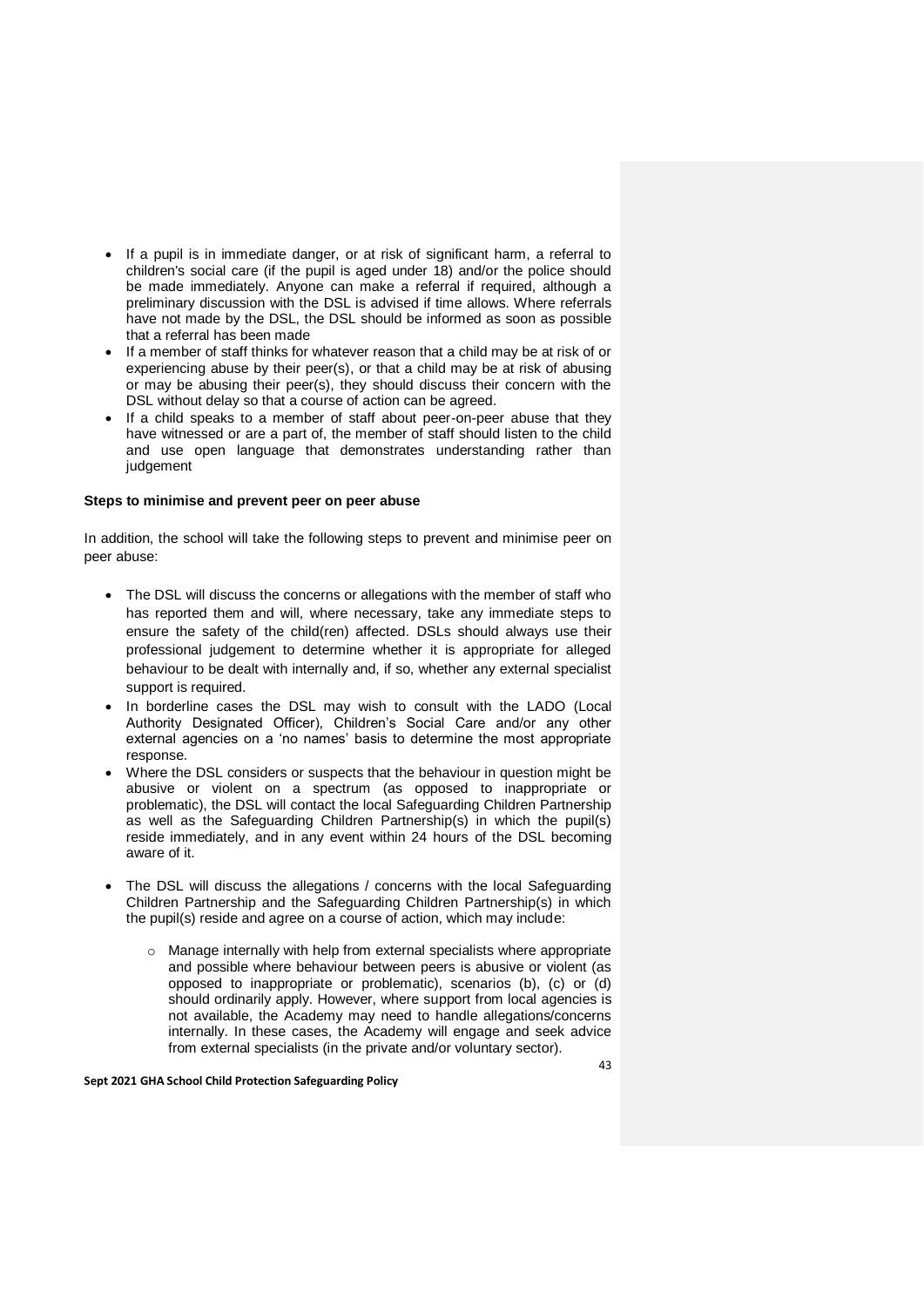- o Undertake / contribute to an inter-agency early help assessment, with targeted early help services provided to address the assessed needs of a child(ren) and their family. These services may, for example, include CAMHS, a specialist harmful sexual behaviour team, and/or youth offending services.
- o Refer child(ren) to Children's Social care for a Section 17 (Child in Need) and/or Section 47 (Child Protection) statutory assessment. As a matter of best practice, if an incident of peer-on-peer abuse requires referral to and action by Children's Social Care and a strategy meeting is convened, then the Academy will hold every professional involved in the case accountable for their safeguarding response, including themselves, to both the child who has experienced the abuse, and the child who was responsible for it, and the contexts to which the abuse was associated.
- o Report alleged criminal behaviour to the Police. Alleged criminal behaviour will ordinarily be reported to the Police. However, there are some circumstances where it may not be appropriate to report such behaviour to the Police. For example, where the exchange of youth produced sexual imagery does not involve any aggravating factors. All concerns /allegations will be assessed on a case by case basis, and in light of the wider context.

#### **Individual risk and needs assessment**

Where there is an incident of peer-on-peer abuse, the Academy will carry out a robust risk and needs assessment in respect of each child affected by the abuse.

These risk assessments will:

- assess and address the nature and level of risks that are posed and / or faced by the child
- engage the child's parents and draw upon local services and agencies to ensure that the child's needs are met in the long-term
- consider whether any targeted interventions are needed to address the underlying attitudes or behaviour of any child
- be reviewed at regular intervals in light of the child's on-going needs to ensure that real progress is being made which benefits the child. If at any stage the child's needs escalate, the DSL should contact the local Safeguarding Children Partnership to determine the appropriate course of action.

#### **Disciplinary action**

The Academy will consider whether disciplinary action may be appropriate for any child(ren) involved; any such action should address the abuse, the causes of it, and attitudes underlying it. Disciplinary action may sometimes be appropriate, including to:

• ensure that the child(ren) take(s) responsibility for and realise(s) the seriousness of their behaviour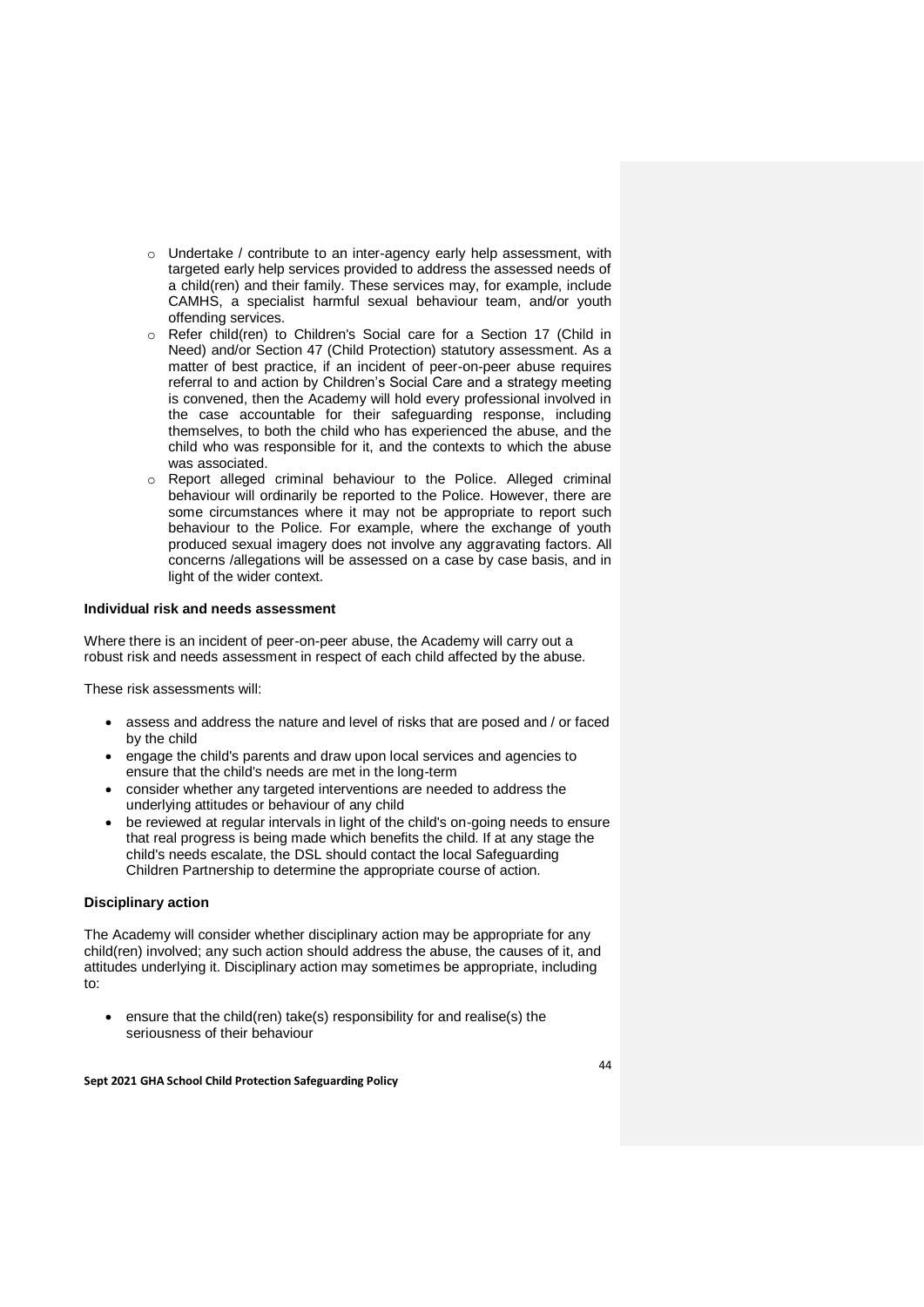- demonstrate to the child(ren) and others that peer-on-peer abuse can never be tolerated
- ensure the safety and wellbeing of other children. However, these considerations must be balanced against the child(ren)'s own potential unmet needs and any safeguarding concerns. Before deciding on appropriate action the Academy will always consider its duty to safeguard all children from harm; the underlying reasons for a child's behaviour; any unmet needs, or harm or abuse suffered by the child; the risk that the child may pose to other children; and the severity of the peer-on-peer abuse and the causes of it.

The Academy will take any disciplinary action in line with processes set out in the Academy's Behaviour Policy.

# **Preventative work and whole-academy approach**

The Academy is committed to ensuring that its response to concerns / allegations of peer-on-peer abuse is part of on-going proactive work by the Academy to embed best practice and take a contextual whole-academy approach to such abuse. The Academy actively seeks to raise awareness of and prevent all forms of peer-on-peer abuse by educating all staff, governors, contractors and volunteers, parents and pupils about this issue. This includes:

- training all Governors, members of the Senior Management Team (SMT), staff and volunteers on the nature, prevalence and effect of peer-on-peer abuse, and how to prevent, identify and respond to it. This includes (a) Contextual Safeguarding; (b) the identification and classification of specific behaviours; and (c) the importance of taking seriously all forms of peer-onpeer abuse (no matter how low level they may appear) and ensuring that no form of peer-on-peer abuse is ever dismissed as horseplay, teasing, 'boys will be boys' or 'banter'. Training includes case studies which the staff design themselves.
- educating children about the nature and prevalence of peer-on-peer abuse via PSHE, assemblies, form time and the wider curriculum. Pupils are regularly informed about the Academy's approach to such issues, including its zerotolerance policy towards all forms of peer-on-peer abuse. engaging parents on this issue by: (a) talking about it with parents, both in groups and one to one; (b) asking parents what they perceive to be the risks facing their child and how they would like to see the Academy address those risks; (c) involving parents in the review of Academy policies and lesson plans; and (d) encouraging parents to hold the Academy to account on this issue.
- ensuring that all peer-on-peer abuse issues are fed back to the DSL and Safeguarding team so that they can spot and address any concerning trends and identify pupils who may need additional support. This is done by sharing of safeguarding information in CPOMS, weekly team meetings, and sharing of bullying incidents in the Bullying Log. Logs are cross-referenced and checked against SEND and other pastoral information.
- challenging the attitudes that underlie such abuse (both inside and outside the classroom). This is done via PSHE programmes, assemblies, form time and internal and external speakers.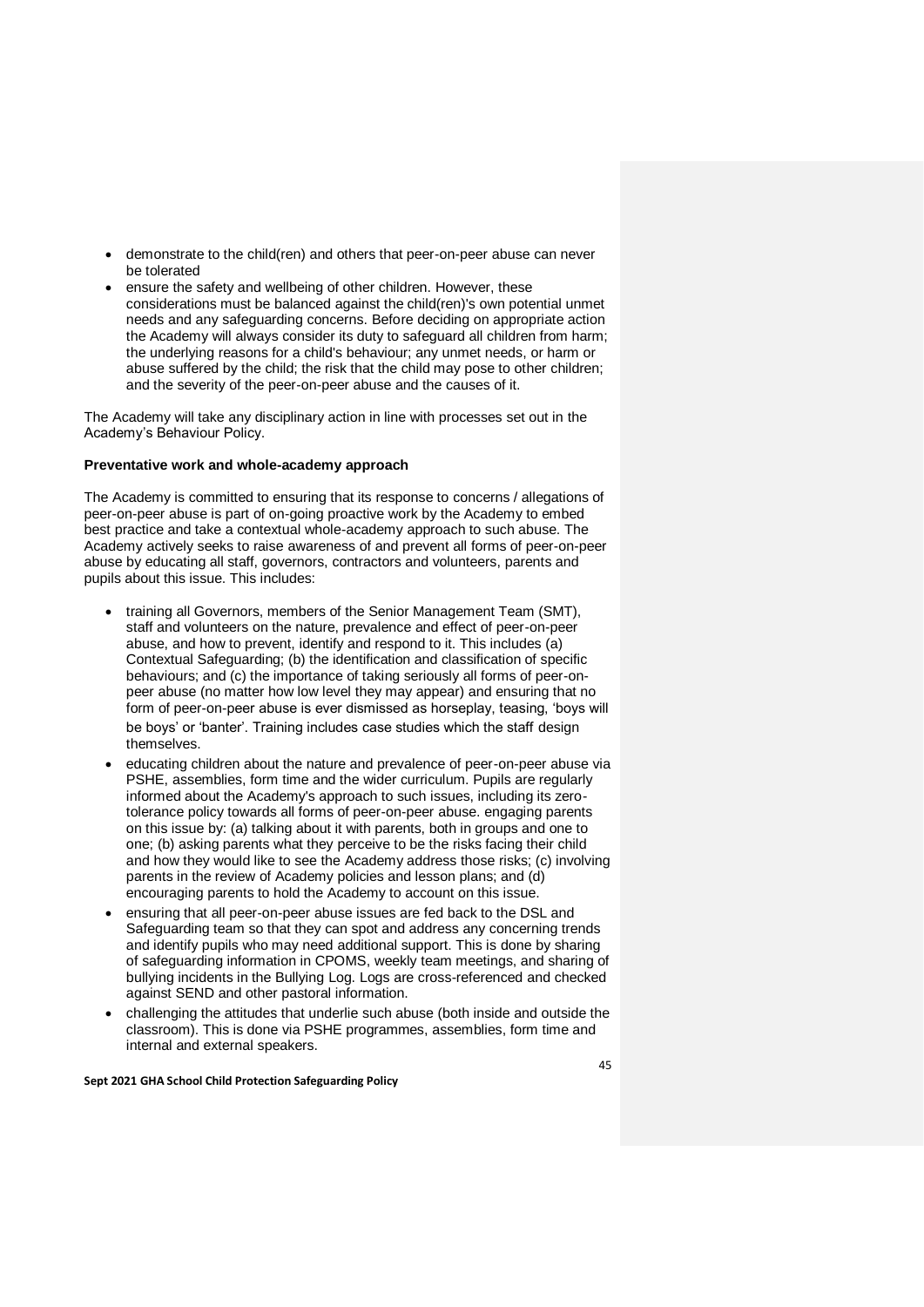- working with Governors, the SMT, all staff and volunteers, pupils and parents to address equality issues, to promote positive values, and to encourage a culture of respect amongst all members of the Academy community. This is done via PSHE, assemblies, form time, the Academy charity programmes, Academy outreach work; promotion of the Academy ethos of respect for diversity and inclusion.
- creating conditions in which pupils can aspire to and realise safe and healthy relationships. This is done through PSHE programmes, Multi Agency Days, assemblies, form time, Sex and Relationships Education (SRE) and specific pastoral events for parents and pupils.
- creating a culture in which our pupils feel able to share their concerns openly, in a non-judgmental environment, and have them listened to. This is done via a culture of openness. There are pastoral offices for discussions with pupils, open door policies from Learning Coordinators and other pastoral staff, three Trust Counsellors, the PSHE programme and Mindfulness courses.
- responding to cases of peer-on-peer abuse promptly and appropriately.

Further reference can be found in the school's Behaviour and Anti-Bullying Policy.

# **Body Shape**

Young people come under increasing pressure to conform to so-called ideals by peers, adults, sometimes parents, the mass media, through social media and through their own view of themselves. Research shows more than half of young people worry about the way they look, and this can lead to withdrawal, isolation, emotional and at its extremes serious physical harm. We work assertively to tackle these values, support individuality and teach body confidence at the school and encourage young people to work together to present a positive and healthy view of body shape.

# **Bullying**

Bullying is a form of abuse and can cause serious anxiety and distress leading to poor attendance at school and further safeguarding risks. It comes in many different forms which are detailed in this appendix. All bullying including cyber bullying and prejudice-based bullying must be reported and will be managed through our antibullying procedures. The school will make a child protection referral if required. Staff are fully trained to deal with bullying within the school and support children who are being bullied. Staff recognise the different levels of bullying and the seriousness of racist, homophobic and gender related bullying. We recognised that, whilst those who are bullying may need sanctions put in place, we also recognise that they may be in need of support and we will engage with appropriate services to address this.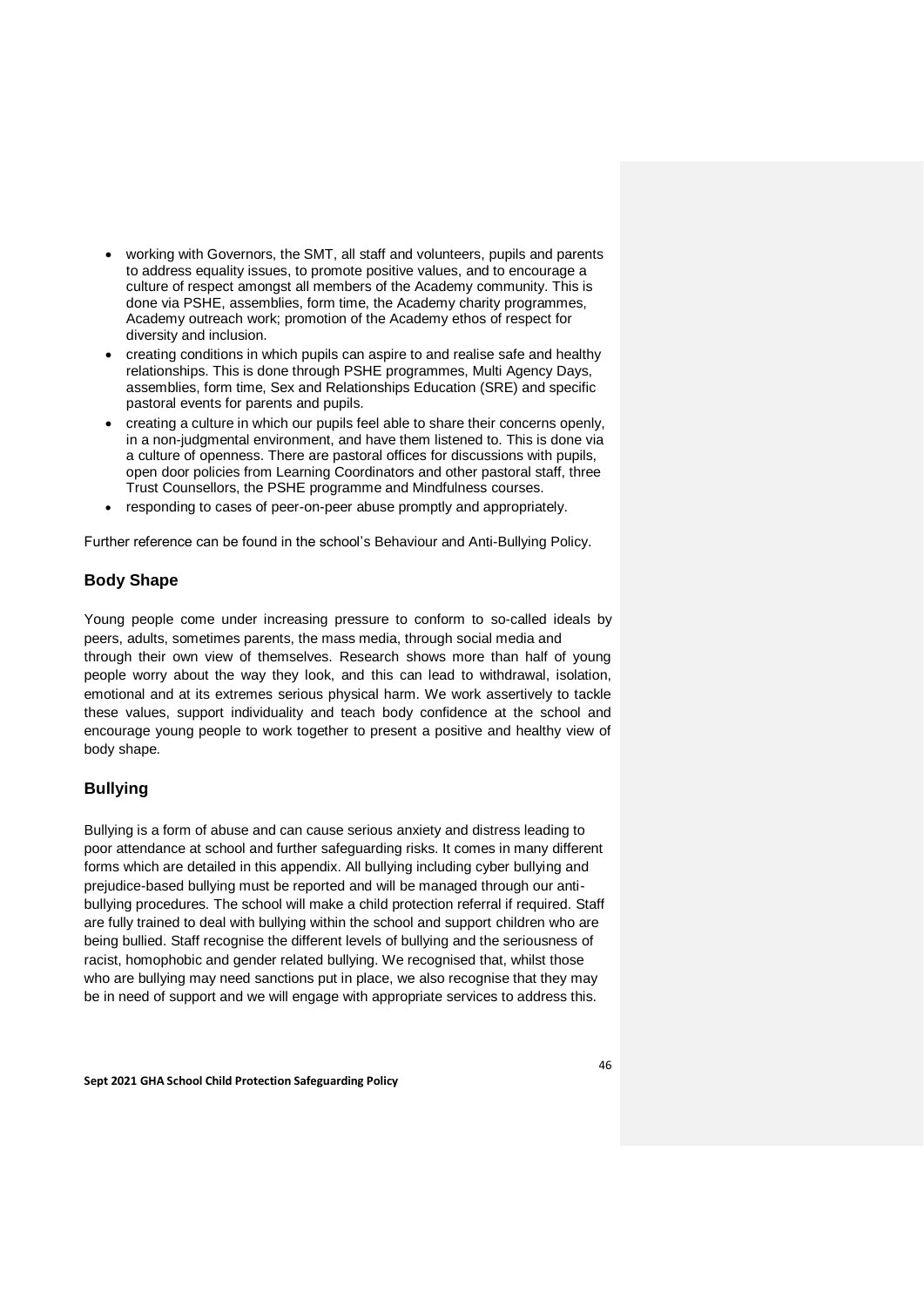# **Serious Violence**

- All staff are aware of indicators, which may signal that children are at risk from, or are involved with serious violent crime. These may include increased absence from school, a change in friendships or relationships with older individuals or groups, a significant decline in performance, signs of self-harm or a significant change in wellbeing, or signs of assault or unexplained injuries. Unexplained gifts or new possessions could also indicate that children have been approached by, or are involved with, individuals associated with criminal network or gangs.
- All staff are aware of the associated risks and understand the measures in place to manage these. We refer to the Home Office publication for advice and guidance. [https://www.gov.uk/government/publications/advice-to-schools](https://www.gov.uk/government/publications/advice-to-schools-and-colleges-on-gangs-and-youth-violence)[and-colleges-on-gangs-and-youth-violence](https://www.gov.uk/government/publications/advice-to-schools-and-colleges-on-gangs-and-youth-violence) and [https://www.gov.uk/government/publications/criminal-exploitation-of-children](https://www.gov.uk/government/publications/criminal-exploitation-of-children-and-vulnerable-adults-county-lines)[and-vulnerable-adults-county-lines](https://www.gov.uk/government/publications/criminal-exploitation-of-children-and-vulnerable-adults-county-lines)

# **Sexual Violence and Sexual Harassment**

Staff are aware of sexual violence and sexual harassment and that children can, and sometimes do, abuse their peers in this way. Sexual violence and sexual harassment can occur between two children of **any age and sex**, from primary through to secondary stage and into colleges. It can occur through a group of children sexually assaulting or sexually harassing a single child or group of children. Sexual violence and sexual harassment exist on a continuum and may overlap; they can occur online and face to face (both physically and verbally) and are never acceptable. All staff are advised to maintain an attitude of **'it could happen here'**.

Whilst **any** report of sexual violence or sexual harassment should be taken seriously, staff should be aware it is more likely that girls will be the victims of sexual violence and sexual harassment and more likely it will be perpetrated by boys.

Sexual violence refers to:

- Rape,
- Assault by Penetration
- Sexual Assault
- Causing someone to engage in sexual activity without consent:

as described in the Sexual Offences Act 2003.

**What is consent**? Consent is about having the freedom and capacity to choose. Consent to sexual activity may be given to one sort of sexual activity but not another, e.g.to vaginal but not anal sex or penetration with conditions, such as wearing a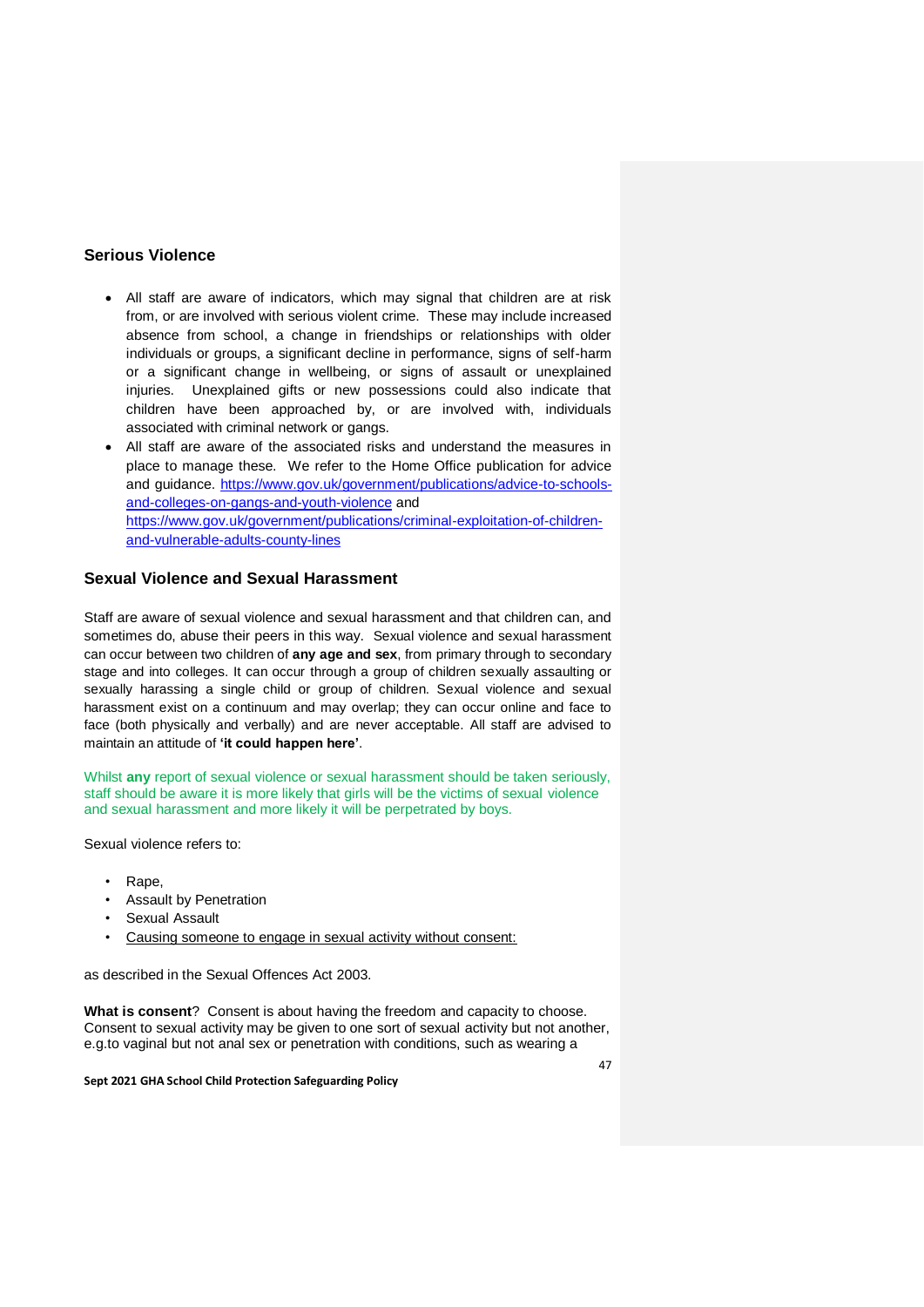condom. Consent can be withdrawn at any time during sexual activity and each time activity occurs. Someone consents to vaginal, anal or oral penetration only if s/he agrees by choice to that penetration and has the freedom and capacity to make that choice.

- a child under the age of 13 can never consent to any sexual activity;
- the age of consent is 16; 138
- sexual intercourse without consent is rape.

Sexual harassment means 'unwanted conduct of a sexual nature' that can occur online and offline. Staff understand that when we reference sexual harassment we do so in a context of child on child sexual harassment. Sexual harassment is likely to: violate a child's dignity, and/or make them feel intimidated, degraded or humiliated and/or create a hostile, offensive or sexualised environment.

Whilst not intended to be an exhaustive list, sexual harassment can include:

- sexual comments, such as: telling sexual stories, making lewd comments, making sexual remarks about clothes and appearance and calling someone sexualised names;
- sexual "jokes" or taunting;
- physical behaviour, such as: deliberately brushing against someone, interfering with someone's clothes (schools and colleges should be considering when any of this crosses a line into sexual violence - it is important to talk to and consider the experience of the victim) and displaying pictures, photos or drawings of a sexual nature; and
- online sexual harassment. This may be standalone, or part of a wider pattern of sexual harassment and/or sexual violence.

Online sexual harassment may include:

- consensual and non-consensual sharing of nudes and semi-nudes images and/or videos140 As set out in. UKCIS Sharing nudes and semi-nudes: advice for education settings working with children and young people (which provides detailed advice for schools and colleges) taking and sharing nude photographs of U18s is a criminal offence
- sharing of unwanted explicit content;
- upskirting (is a criminal offence141);
- sexualised online bullying;
- unwanted sexual comments and messages, including, on social media;
- sexual exploitation; coercion and threats.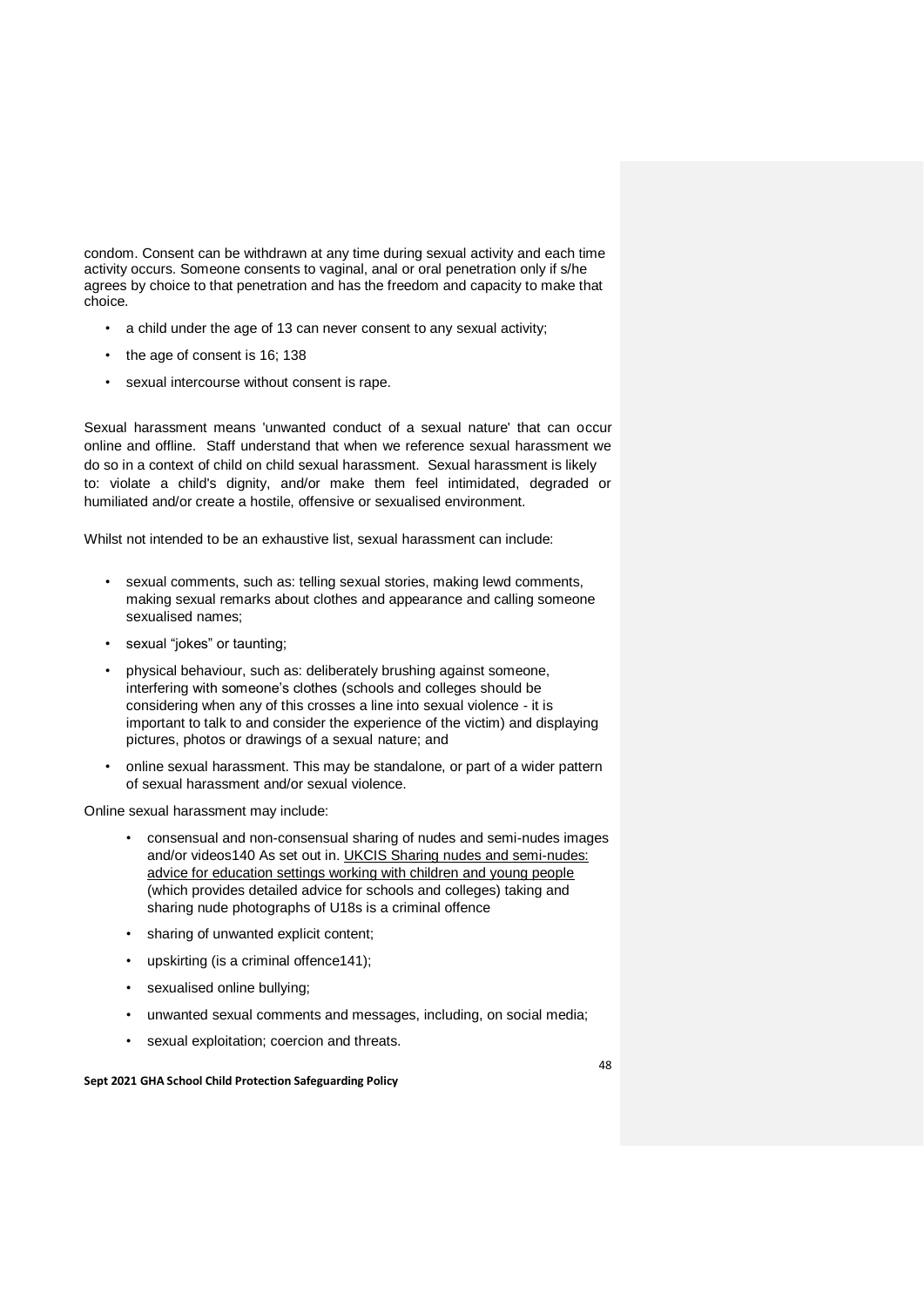Neither is acceptable and will not be tolerated by the school. The school will take all such reports seriously and they will receive the same high standard of care that any other safeguarding concern receives. A multi-agency approach will be undertaken when responding to all such complaints; however the school will always take immediate action to protect children despite the actions of any other agency. These actions may include an immediate risk assessment in respect of the needs of the child victim and will address any risks identified to any child in respect of an alleged perpetrator of sexual violence or sexual harassment to ensure children are protected from harm. Any risk assessment will be fluid and may change to reflect any developments during the management of the case.

As with other forms of peer on peer abuse, a**ll** victims will be reassured that they are being taken seriously and that they will be supported and kept safe. A victim should never be given the impression that they are creating a problem by reporting sexual violence or sexual harassment. Nor should a victim ever be made to feel ashamed for making a report.

Staff should be aware that some groups are potentially more at risk. Evidence shows girls, children with special educational needs and disabilities (SEND) and LGBT children are at greater risk. Staff should be aware of the importance of:

- challenging inappropriate behaviours;
- making clear that sexual violence and sexual harassment is not acceptable, will never be tolerated and is not an inevitable part of growing up;
- not tolerating or dismissing sexual violence or sexual harassment as "banter", "part of growing up", "just having a laugh" or "boys being boys"; and
- challenging physical behaviours (potentially criminal in nature), such as grabbing bottoms, breasts and genitalia, pulling down trousers, flicking bras and lifting up skirts. Dismissing or tolerating such behaviours risks normalising them.

All such reports will be managed by the Designated Safeguarding Lead. There are a number of options the school may consider in respect of the management of a report of sexual violence or sexual harassment between children and each case will receive an appropriate bespoke response once all the facts are known. Irrespective of any potential criminal outcome, the school have a duty to safeguard all children and may deal with any such report on a balance of probability basis when considering the outcomes for children involved.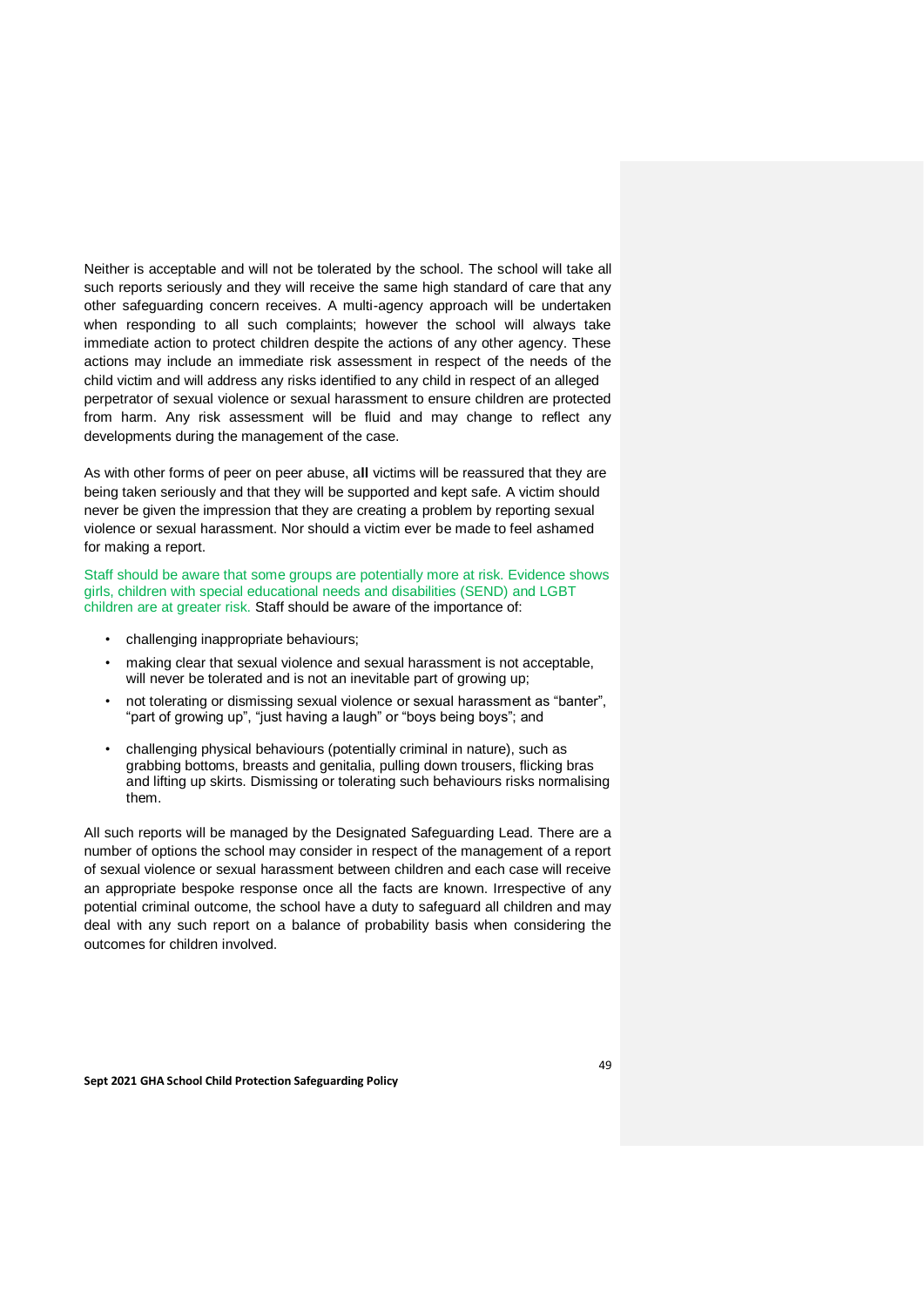Effective safeguarding practice in handling a report includes:

- if possible, managing reports with two members of staff present, (preferably one of them being the designated safeguarding lead or a deputy). However, this might not always be possible;
- where the report includes an online element, being aware of searching screening and confiscation advice (for schools) and UKCIS Sharing nudes and semi-nudes: advice for education settings working with children and
- young people. **The key consideration is for staff not to view or forward illegal images of a child.**
- not promising confidentiality at this initial stage as it is very likely a concern will have to be shared further (for example, with the designated safeguarding lead or children's social care) to discuss next steps.
- recognising that a child is likely to disclose to someone they trust: this could be **anyone** on the school or college staff.
- recognising that an initial disclosure to a trusted adult may only be the first incident reported, rather than representative of a singular incident and that trauma can impact memory and so children may not be able to recall all details or timeline of abuse;
- keeping in mind that certain children may face additional barriers to telling someone because of their vulnerability, disability, sex, ethnicity and/or sexual orientation;
- listening carefully to the child, reflecting back, using the child's language, being non-judgmental, being clear about boundaries and how the report will
- be progressed, not asking leading questions and only prompting the child where necessary with open questions – where, when, what, etc.
- considering the best way to make a record of the report. Best practice is to wait until the end of the report and immediately write up a thorough summary. **It is essential a written record is made**;
- only recording the facts as the child presents them.
- informing the designated safeguarding lead (or deputy), as soon as practically possible, if the designated safeguarding lead (or deputy) is not involved in the initial report.

Any report of sexual violence will trigger the school to do a risk assessment to consider

- the needs of the victim and their support and protection
- any other potential victims
- the perpetrators and,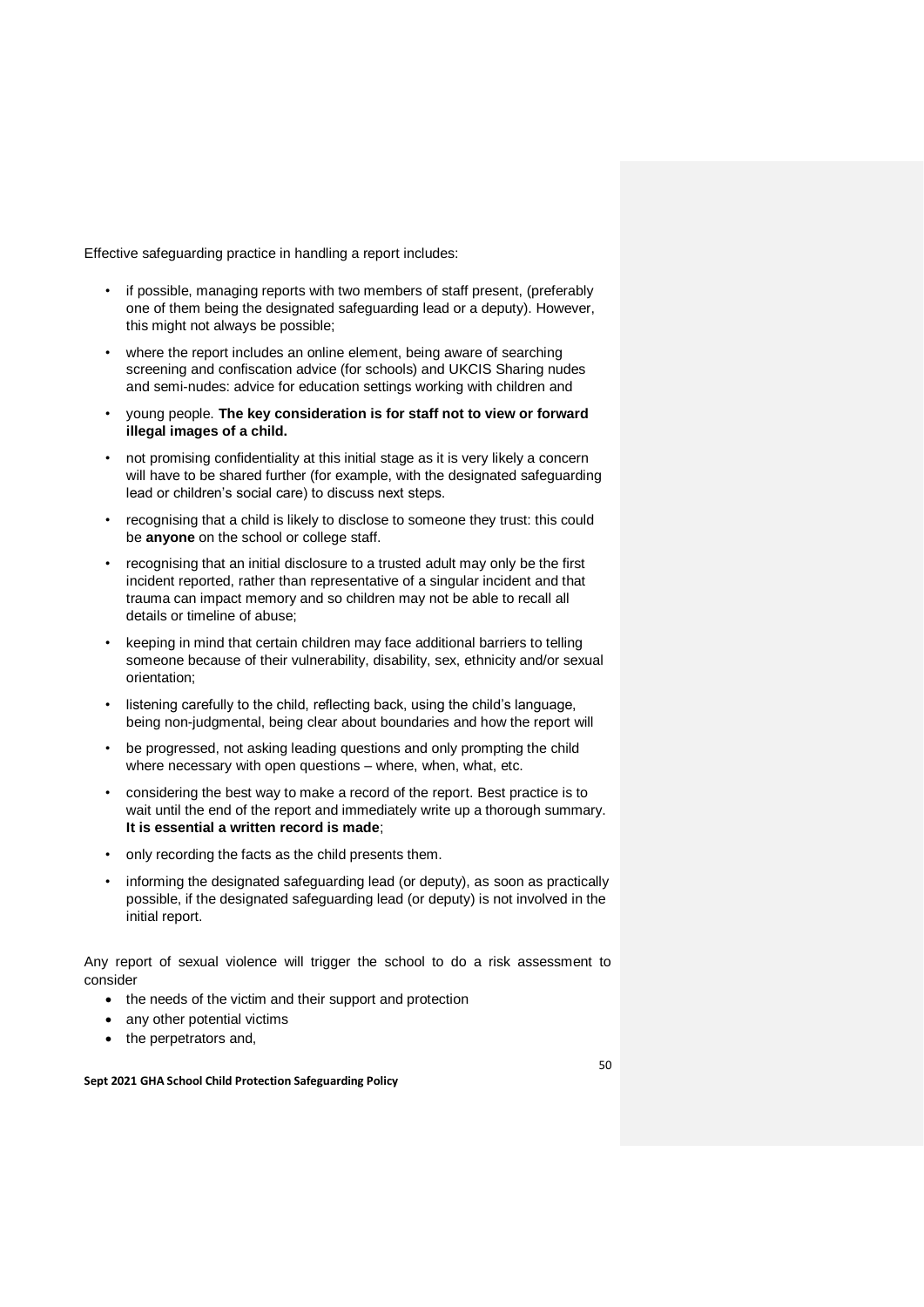• all other children, and if appropriate, students and staff if protection is required against the perpetrator.

This risk assessment does not replace those assessments carried out by professionals but helps the school decide on the next course of action particularly in relation to keeping the victim and other potential victims safe from harm or distress. The assessment may result in reorganisation of classes or transport arrangements, for example to ensure that the victim and perpetrator and not in close proximity. It may be necessary to consider a move to an alternative school or educational setting based on the risk assessment or the decision of the court. Where a managed move is being considered, we may contact the local authority Pupil Reintegration Team for further advice. Any decisions will be made based on the wishes of the victim, the nature of the incident and the safety of others. Actions will be taken immediately to reduce risk and undue distress and assessments will be reviewed regularly.

The outcome of a report of sexual violence may be that we will manage the situation within our own processes, request early help from the local authority, report the incident to social care or report to the Police. All reports will be reviewed and potential lessons to be learnt by the school will be considered.

Further considerations following a report should include:

- the wishes of the victim of how they want to proceed
- the nature of alleged incident
- the ages of the children involved
- the developmental stages of the children involved
- any power imbalance between the children
- if the alleged incident is a 'one-off' or a sustained pattern of abuse
- yhat sexual violence and harassment can take place within intimate personal relationships between peers
- whether there are ongoing risks to the victim, other children, adult student or school staff
- any related wider issues such as exploitation

As always when concerned about the welfare of a child, all staff should act in the best interests of the child. **Immediate** consideration will be given as to how best to support and protect the victim and the alleged perpetrator(s) (and any other children involved/impacted).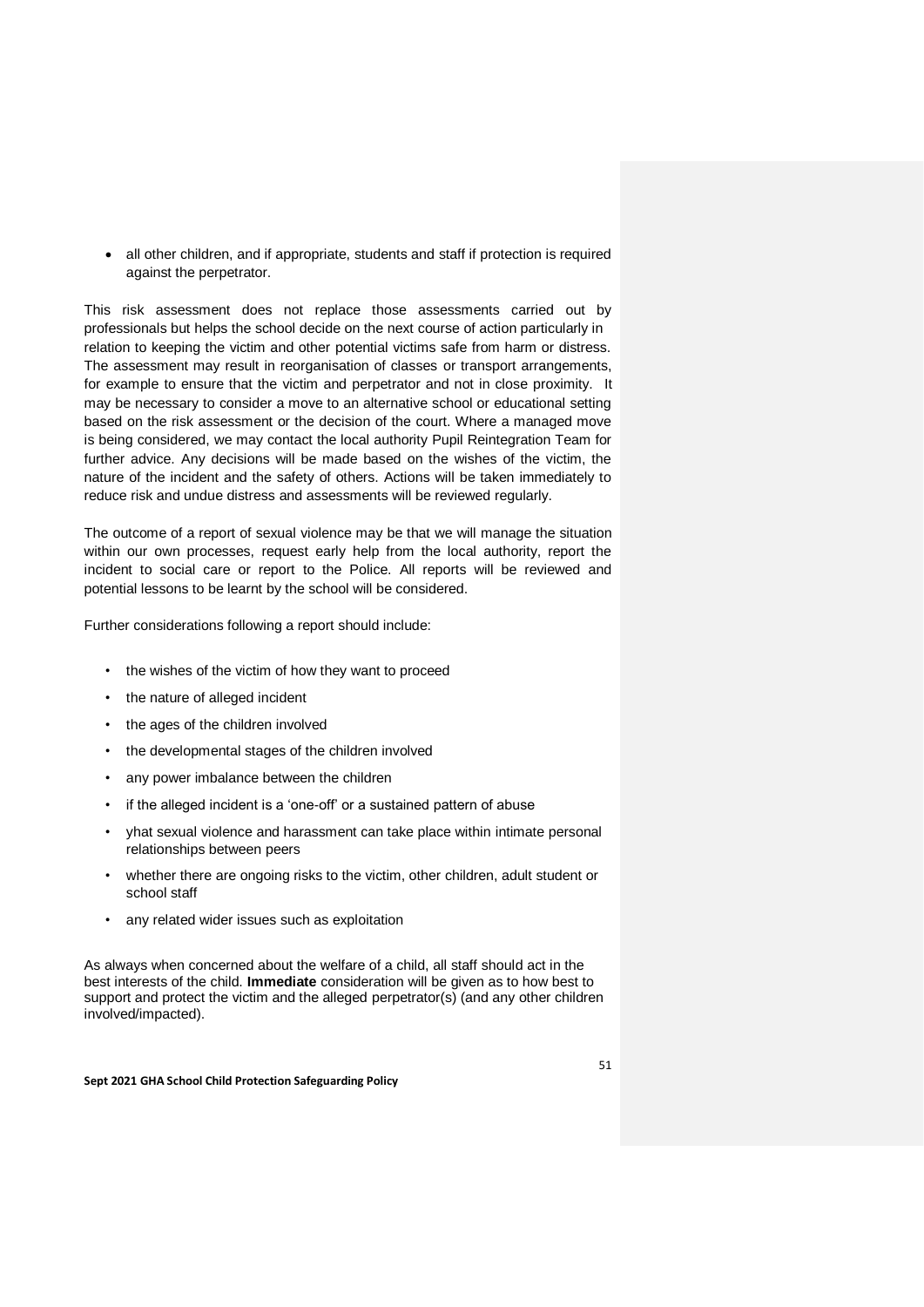In the event of victim and perpetrator sharing classes the alleged perpetrator(s) will be removed from any classes they share with the victim. The school or college will also **carefully** consider how best to keep the victim and alleged perpetrator(s) a reasonable distance apart on school premises (including during any before or after school-based activities) and on transport to and from the school, where appropriate.

Options to managing the report are, as set out in Keeping Children Safe in Education 2021, paras. 452-455:

- manage internally
- Early Help
- referral to Children's Social Care
- reporting to the Police

All concerns, discussions, decisions and reasons for decisions will be recorded (written or electronic).

# **Safeguarding and supporting the victim**

Safeguarding and supporting will be based on:

- needs and wishes of the victim
- age and developmental stage of the victim
- ensuring the victim is never made to feel they are the problem for making a report or made to feel ashamed for making a report.
- proportionality of response
- any resulting health needs of a reported incident

Support for a victim can include:

- School pastoral team support
- Early help and children's social care
- Children and Young People's Independent Sexual Violence Advisors
- Child and Adolescent Mental Health (CAMHS) services
- NHS and referral for therapeutic support
- Childline or other referral service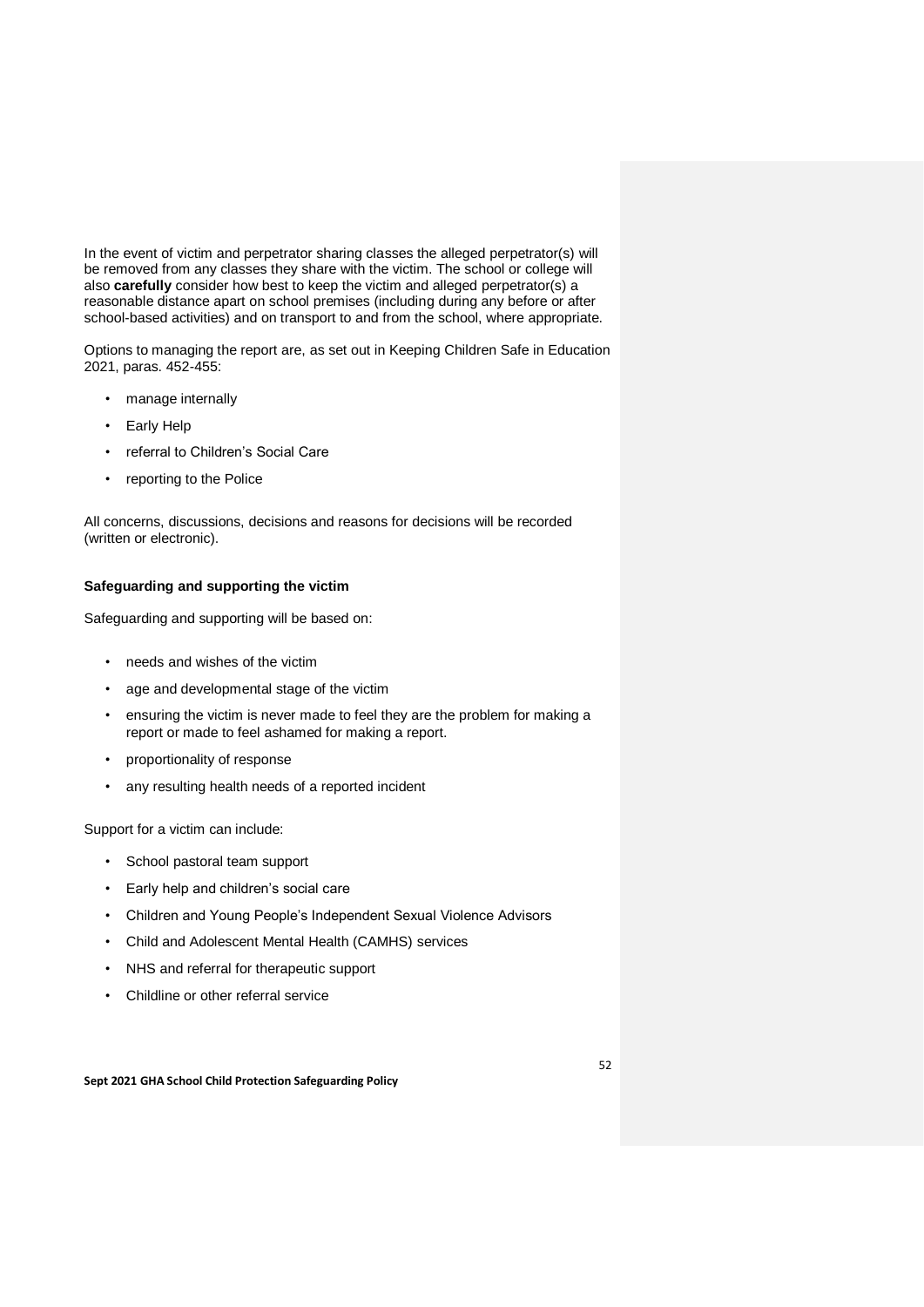It is important that victims are protected from any bullying or harassment as a result of making a report. Consideration may need to be given to moving to another educational institution if the victim is unable to remain in the school.

#### **Safeguarding and supporting the alleged perpetrator(s)**

Support will also be considered for the perpetrator in order to reduce harmful behaviour and potential risk to others. The school will consider:

- that taking disciplinary action and still providing appropriate support are not mutually exclusive actions. They can, and should, occur at the same time if necessary.
- the age and development stage of the alleged perpetrator(s)
- proportionality of response
- any potentially unmet needs or underlying trauma
- the importance of prevention of re-offending
- that any move by the alleged perpetrator(s) to another educational institution will be carefully managed in terms of information sharing with the new setting by the DSL

We recognise in our school that reporting of the above can be difficult for children and therefore we provide a range of ways in which children can let us know of their concerns and we will promote these regularly. We will adopt an understanding that it could and is most likely happening in our school and not depend on reporting to dictate actions. We will develop a 'zero tolerance' approach and not judge any disclosure as 'low level' or acceptable. We understand that peer on peer abuse does not only happen in school but also outside of the setting and online. The way we respond to a concern is likely to have a long lasting impact on how others react if they wish to disclose therefore we are very aware of ensuring appropriate support is in place. We will continue to reflect on our approaches using the experiences of children and families to guide this. If we find the information to be false, unfounded or malicious, we will also reflect and act on if necessary, why this disclosure was made and any potential 'cry for help' that could escalate into a safeguarding concern.

All staff have received the appropriate level of training to be able to respond to sexual abuse and harassment incidents.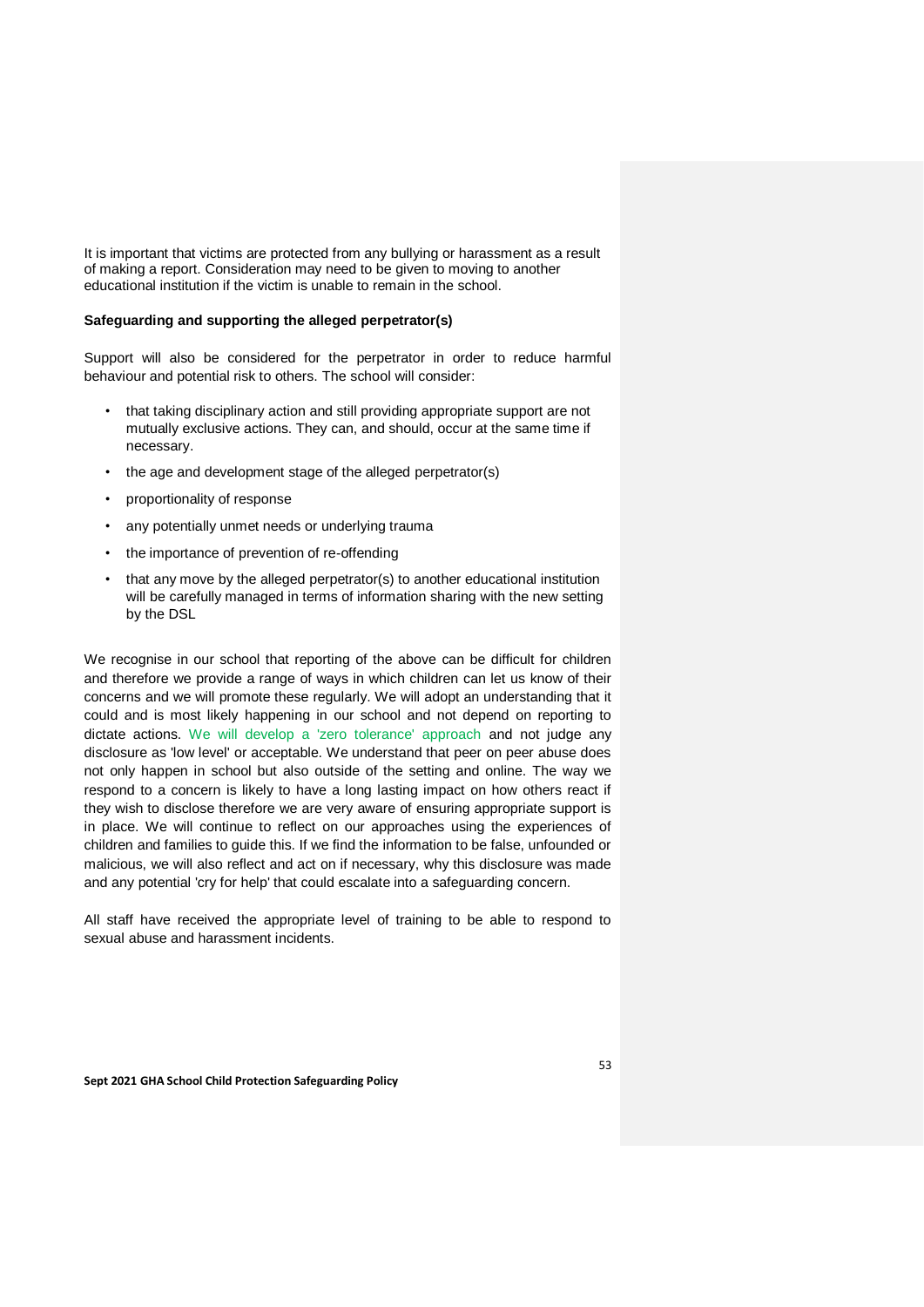Our Behaviour and Anti-Bullying Policy provides further information on the process followed by the school and **All** staff have read and understood this policy.

# **Upskirting**

'Upskirting' typically involves taking a picture under a person's clothing without them knowing, with the intention of viewing their genitals or buttocks to obtain sexual gratification, or cause the victim humiliation, distress or alarm. It is now a criminal offence. Staff will always act in the best interests of a child and follow usual safeguarding procedures.

# **Consensual and non-consensual sharing of nudes and semi-nudes images and/or videos (sexting or nudes)**

[https://www.gov.uk/government/publications/sharing-nudes-and-semi-nudes-advice](https://www.gov.uk/government/publications/sharing-nudes-and-semi-nudes-advice-for-education-settings-working-with-children-and-young-people)[for-education-settings-working-with-children-and-young-people](https://www.gov.uk/government/publications/sharing-nudes-and-semi-nudes-advice-for-education-settings-working-with-children-and-young-people)

Where there is a disclosure or the school becomes aware that a child may have been involved in sending nudes or semi-nudes images or videos which is sometimes referred to as 'sexting', it will refer to the guidance in the document 'Sexting in Schools and Colleges, Responding to incidents and Safeguarding young people' published by the UK Council for Child Internet Safety (2016).

## **[Overview of Sexting Guidance](https://assets.publishing.service.gov.uk/government/uploads/system/uploads/attachment_data/file/647389/Overview_of_Sexting_Guidance.pdf)**

Staff understand that when an incident comes to their attention the incident should be referred to the DSL as soon as possible. The DSL will then hold an initial review meeting with appropriate school staff and subsequent interviews with the young people involved (if appropriate). Parents will be informed at an early stage and involved in the process unless there is good reason to believe that involving parents would put the young person at risk of harm. At any point in the process if there is a concern a young person has been harmed or is at risk of harm a referral will be made to children's social care and/or the police immediately

We will refer to the following guidance if appropriate: [The DfE guidance 2018 on Searching Screening and Confiscation Advice for](https://www.gov.uk/government/publications/searching-screening-and-confiscation)  **[Schools](https://www.gov.uk/government/publications/searching-screening-and-confiscation)**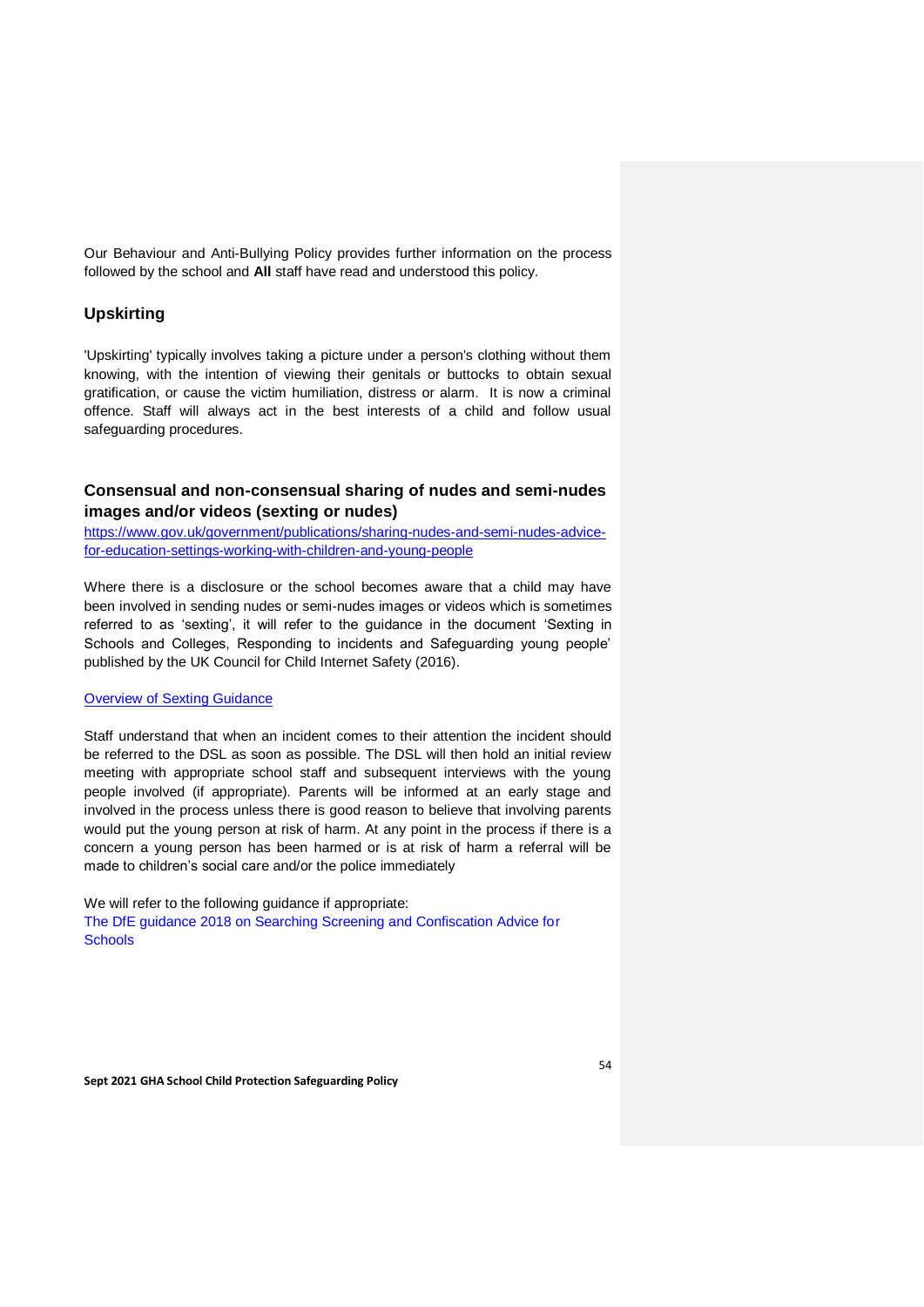# **Contextual Safeguarding**

School recognises that safeguarding incidents and/or behaviours can be associated with factors outside the school and/or can occur between children outside the school. All staff, but especially the designated safeguarding lead will consider the context within which such incidents and/or behaviours occur. This is known as contextual safeguarding, which simply means assessments of children should consider whether wider environmental factors are present in a child's life that are a threat to their safety and/or welfare. The school will provide as much information as possible to children's social care as part of any referral undertaken.

## <https://www.contextualsafeguarding.org.uk/>

# **Carrying Knives/offensive weapons and gang culture**

Bringing and carrying a knife/offensive weapon onto school/college premises is a criminal Offence and immediate action will be taken by calling the police and informing all relevant personnel. The guidance on Searching, Screening and [Confiscation for Principals, schools and Governors January 2018](https://assets.publishing.service.gov.uk/government/uploads/system/uploads/attachment_data/file/674416/Searching_screening_and_confiscation.pdf) will be consulted and the school will consider and may apply the disciplinary procedure. If a member of staff suspects a child of being involved in gang culture, this is a Safeguarding concern and will require a discussion with the Designated Safeguarding Lead who will seek advice from agencies and professionals including reference to the Safeguarding procedures as outlined by the local authority. The child may be an exploited child and victim to which the school will offer support

# **Children who may require Early Help**

All Staff (Governors and Volunteers) working within the School are aware safeguarding is not just about protecting children from deliberate harm, neglect and failure to act. It relates to broader aspects of care and education, including:

- children's health and safety and well-being, including their mental health
- meeting the needs of children who have special educational needs and/or disabilities.
- the use of reasonable force
- meeting the needs of children with medical conditions
- providing first aid
- educational visits
- intimate care and emotional well-being
- online safety and associated issues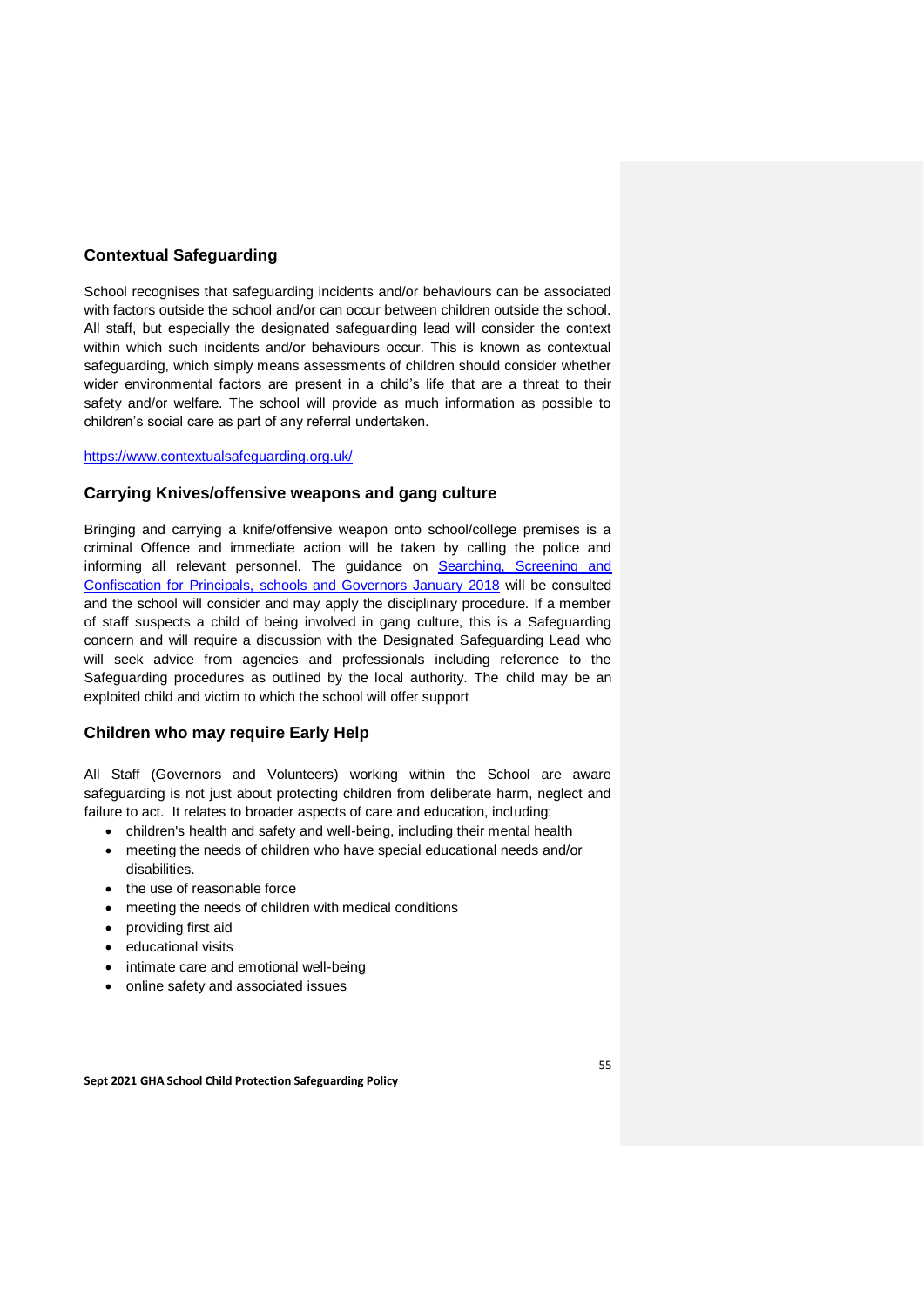- appropriate arrangements to ensure children's security taking into account the local context.
- young carers;
- privately fostered children;
- children who have returned home to their family from care:
- children showing signs of engaging in anti-social or criminal behaviour;
- family circumstances presenting challenges for the child, such as substance abuse, adult mental health, domestic violence; and/or
- early signs of abuse and/or neglect:
- signs of displaying behaviour or views that are considered to be extreme;
- children misusing drugs or alcohol themselves:
- not attending school or are at risk of exclusion from school;
- frequently going missing/goes missing from care or from home;
- risk of modern slavery, trafficking, exploitation, radicalised;
- not in education, training or employment after the age of 16 (NEET);
- unborn babies LSCP pre-birth protocol

These children are more vulnerable and therefore the school will identify who their vulnerable children are, ensuring all staff and volunteers know the processes to secure advice, help and support where needed.

We refer to the guidance for Early Help at [www.lincolnshire.gov.uk/tac](http://www.lincolnshire.gov.uk/tac) or seek help via [TACadmin@lincolnshire.gov.uk](mailto:TACadmin@lincolnshire.gov.uk)

# **Children with special educational needs and disabilities or physical health issues**

[Lincolnshire SEND Offer](https://www.lincolnshire.gov.uk/send-local-offer) is available for every child and family in Lincolnshire. Special consideration should be given to safeguarding and protecting children who may have additional vulnerabilities. Additional barriers can exist to the recognition of abuse and neglect which can include assumptions that indicators of abuse such as behaviour, mood and injury relate to the child's disability without further exploration. It is common to see a disability first and abuse second which may delay support required. Vulnerable children can be disproportionately impacted by things like bullying and abuse, without outwardly showing any signs. There may also be communication barriers and difficulties in overcoming these barriers

These additional challenges are addressed through a high level of pastoral care and communication and interaction with our young people. These communication tools may include Makaton, communication in print and Colourful Semantics to ensure the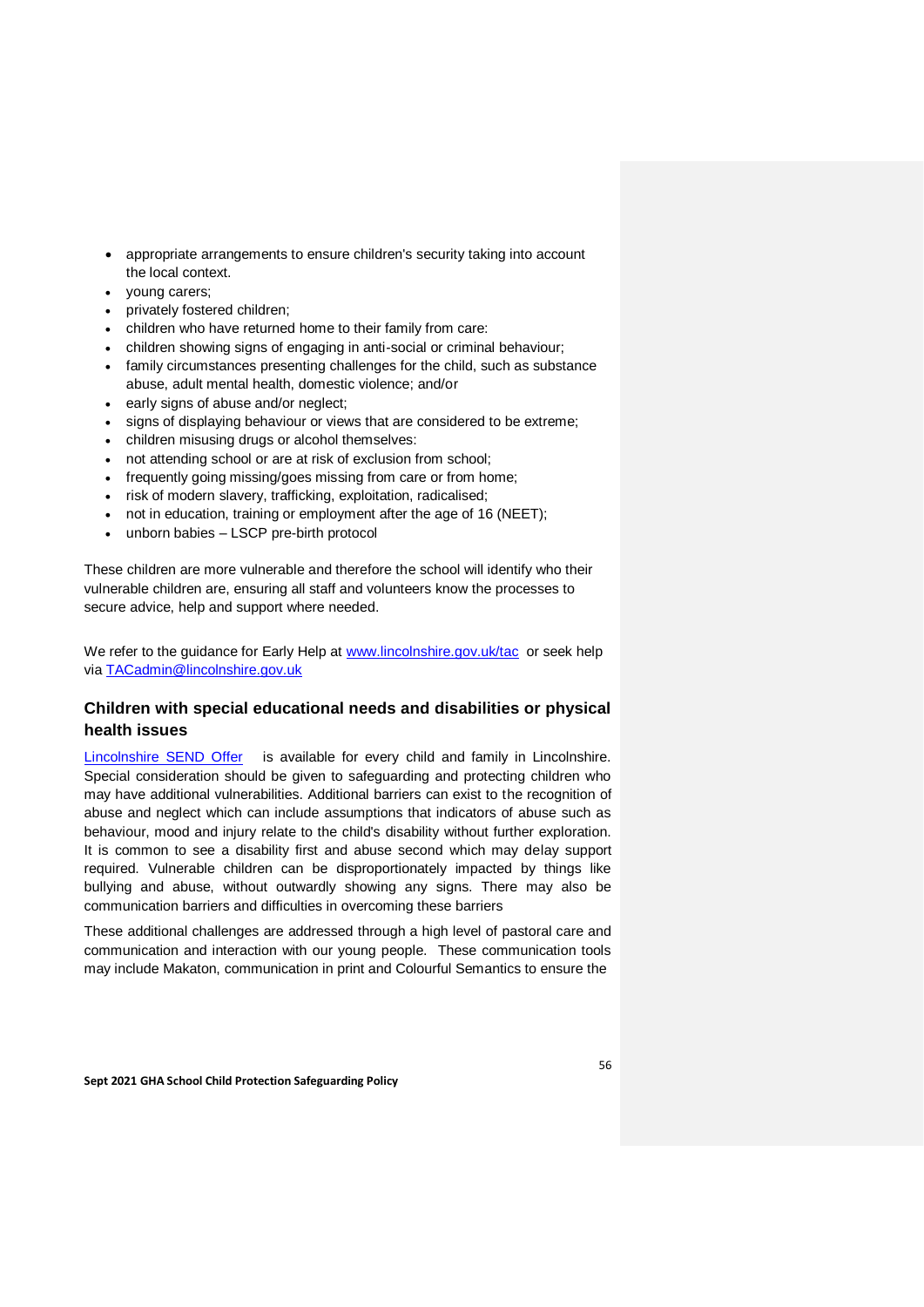child's voice is heard despite their additional needs. Our communication with parents will be frequent and informative allowing on-going risk assessments to be carried out to avoid any assumptions being made in relation to any change in behaviour or physical appearance.

# **Looked After Children**

All staff recognise that Looked After Children and Care Leavers are more vulnerable than other children, often having poorer educational outcomes. Therefore it is important to ensure their wellbeing, safety and welfare as well as help them to reach their potential. This includes the looked after child who is moving out of care.. The school will also ensure that care leavers are supported with pathways including liaison with the local authority where a personal advisor will be appointed and that a full working relationship is maintained with the Lincolnshire Virtual School

We have a member of staff who is dedicated to supporting Looked After Children. This member of staff liaises with the Lincolnshire Virtual School in respect of all children at the school who have 'looked after' status. [virtualschool@lincolnshire.gov.uk](mailto:virtualschool@lincolnshire.gov.uk) Schools address any queries directly to the child's social worker until they are 17 years 6 months after which they are transferred to Lincolnshire Leaving Care Service.

# **Online safety**

Young people are increasingly using mobiles phones, tablets and computers on a daily basis. While mobile devices are a source of fun, entertainment, communication and education we know that some adults and young people will use these technologies to harm young people. The harm might range from hurtful and abusive texts and e-mails, to enticing young people to engage in sexually harmful conversations, webcam photography or face-face meetings. Our e-safety policy explains how we try to keep young people safe in the home. The school follows UK Council for Internet Safety and Department for Education Guidance around sexting and staff will immediately report concerns to the Designated Safeguarding Lead.

"Chatrooms" and social networking sites are the more obvious sources of inappropriate and harmful behaviour and young people cannot access these on our IT system. We will work with young people on how to maintain their own safety and how to summon help if they are concerned about what they see on line. Some young people will undoubtedly be chatting on mobiles or social networking sites at home and parents are encouraged to consider measures to keep their young people safe.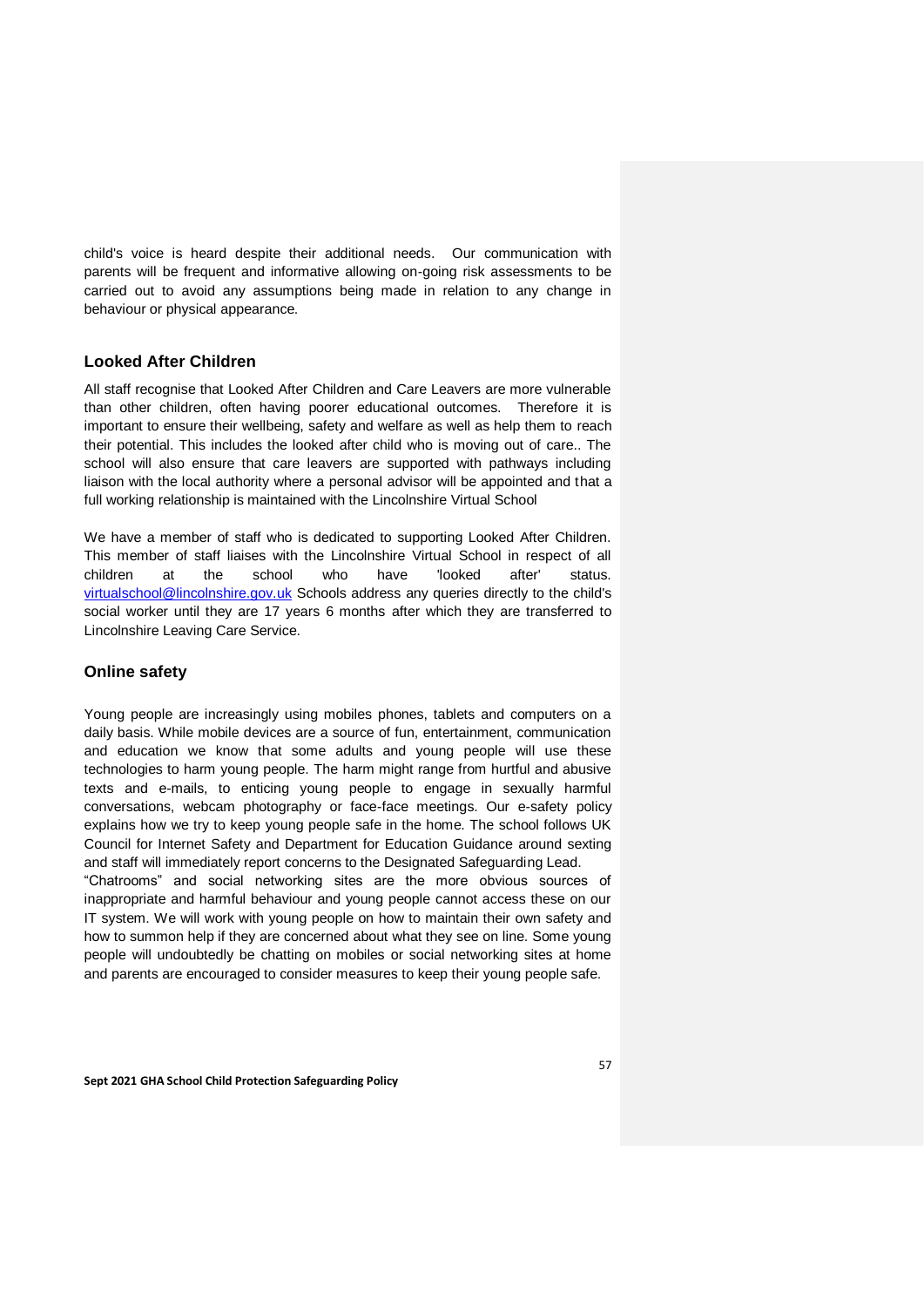The staff Code of Conduct provides further advice and guidance regarding the use of social networking and electronic communication with young people in our care.

All staff are aware of and follow the DfE guidance [Teaching online safety in school](https://www.gov.uk/government/publications/teaching-online-safety-in-schools)  [2019](https://www.gov.uk/government/publications/teaching-online-safety-in-schools) to ensure our children understand how to stay safe and behave online as part of existing curriculum requirements. We also make use of UKCIS Education for a [connected world framework](https://www.gov.uk/government/publications/education-for-a-connected-world)

# **Photography and Images**

The vast majority of people who take or view photographs or videos of young people do so for entirely innocent, understandable and acceptable reasons. However, we know some people abuse young people through taking or using images, so we must ensure that the following safeguards are in place.

While parents are permitted to bring in a camera to events, no staff member should use their personal equipment to take photographs of young people. The school provides equipment for this purpose.

Where a staff member has concerns someone is taking photographs in breach of this policy they should contact the Principal.

To protect young people we need to:

- a) seek parental consent for photographs to be taken or published (for
	- example, on our website or in the newspapers or other publications).
- b) ensure that the child is appropriately dressed.
- c) encourage young people to tell us if they are worried about any photographs that are taken of them.

Staff should be aware that many indecent images in current circulation were taken by the child themselves or peers. Sex, sexuality and relationships should be an ageappropriate topic in the home, and include what to do if young people are worried about an image they see. At school, children will be taught about healthy relationships and the dangers of inappropriate images and the sharing of these.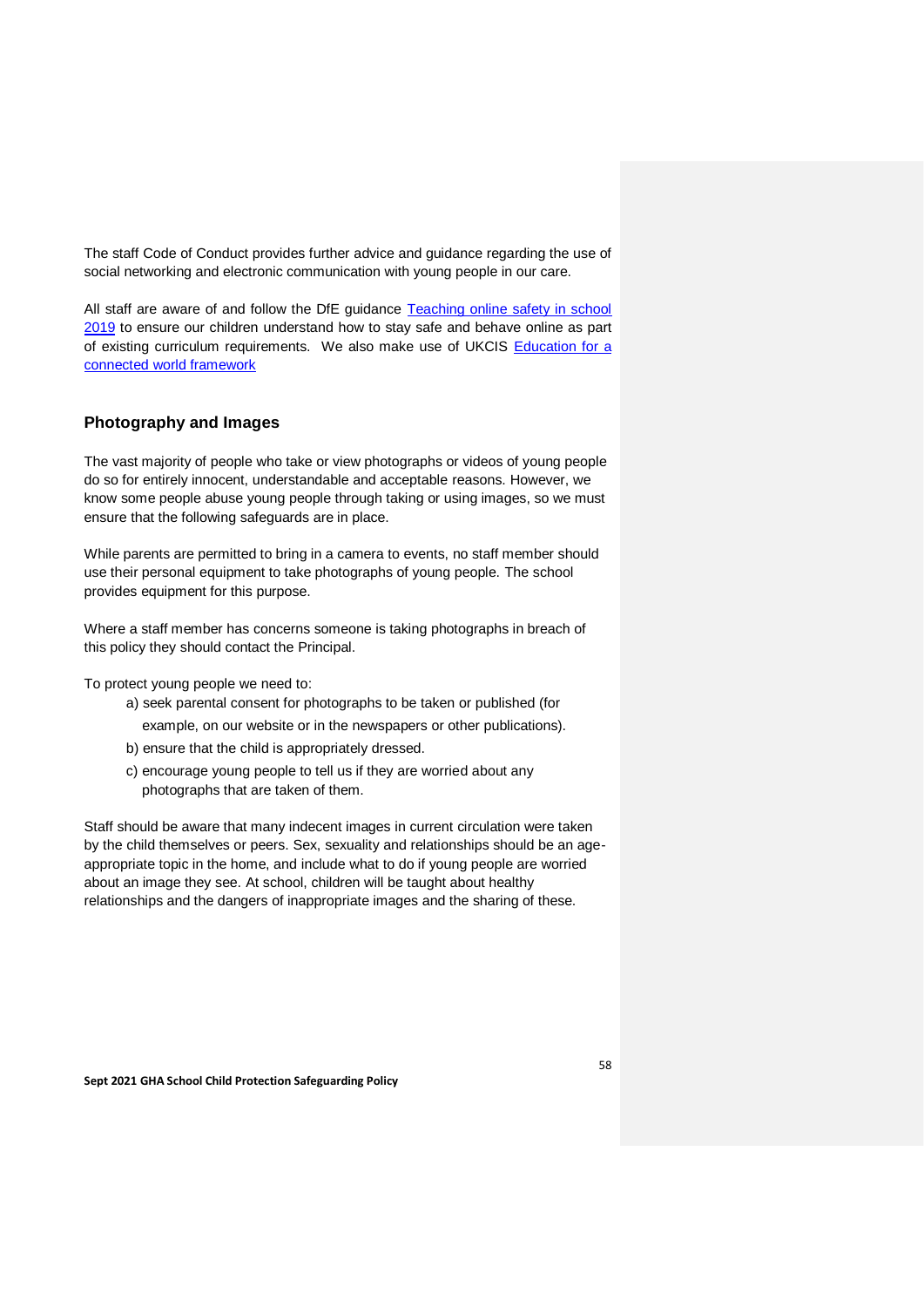# **Private Fostering**

Private fostering is when a child or young person under 16 years old (or 18 if they have a disability) is to be looked after for a period of 28 days or more by someone who is not a close relative, guardian or person with parental responsibility. Close relatives include parents, step-parents, aunts, uncles and grandparents.

By law, the local authority must be told about all private fostering situations. The child's parents, private foster carer and anyone else (including the school) involved in the arrangement are legally required to inform the local authority.

It is then the local authority's legal duty to make sure all private fostering arrangements are safe for the child or young person. Once informed of the arrangement the local authority will check the suitability of private foster carers, make regular visits to the child or young person and ensure advice, help and support is available when needed.

# **Pre-Birth Protocol**

Section 11 of the Children Act 2004 requires agencies to have in place mechanisms to ensure that they are able to safeguard and promote the welfare of children.

All practitioners whether adult or children services, have a responsibility to protect and safeguard children and work collaboratively with Children's Services and other childcare professionals in contributing to assessments and interventions. Therefore, the professional who is first made aware of the pregnancy should initiate the prebirth protocol and complete an Early Help Assessment, or make a referral for unborn to Social Care.

A young person of statutory education age is entitled to 18 weeks of maternity leave. Either side of this period there is an expectation that the young person continues to attend school or alternative provision. The educational establishment is required to make all reasonable adjustments to allow the young person to have appropriate access to the curriculum whilst they attend the establishment including timetable and learning environment adjustments. It is important that the provision participate in the Team Around the Child) in order for them to fully support the continued education of the young parent. Education establishments should have a clear strategy for engaging with the young person while they are away from the provision so as to limit the disruption to their education and make appropriate arrangements that work for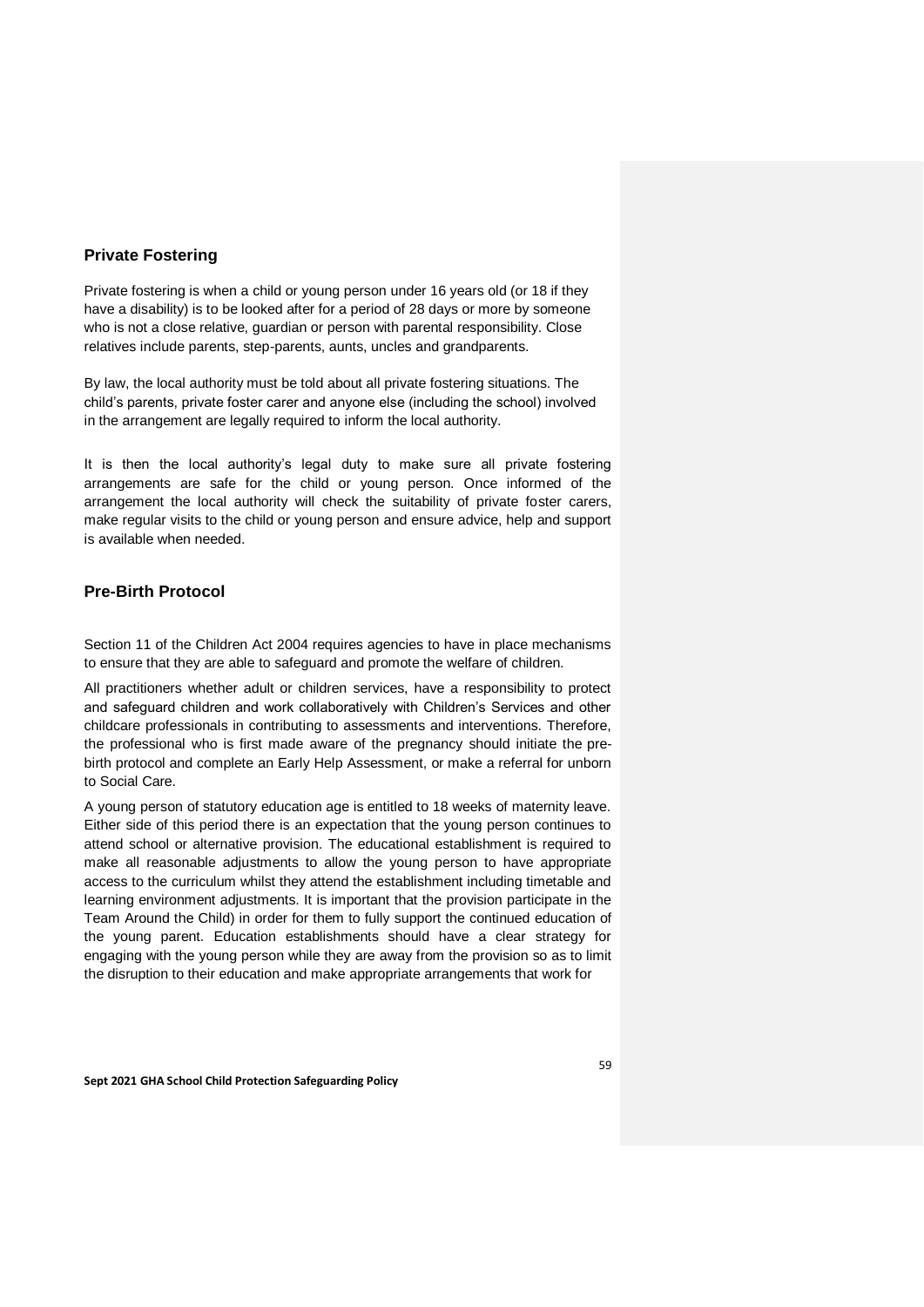the young person and educational establishment. Where there is robust medical evidence that indicates that the young person is unfit to attend, the educational establishment can make a referral to the pupil reintegration team on 01522 554525 who will assess and consider alternative arrangements if appropriate.

The Lincolnshire Pre-Birth Protocol link to the full document is below;

[https://lincolnshirescb.proceduresonline.com/chapters/p\\_pre\\_birth\\_protocol.html?zoo](https://lincolnshirescb.proceduresonline.com/chapters/p_pre_birth_protocol.html?zoom_highlight=pre+birth+protocol) [m\\_highlight=pre+birth+protocol](https://lincolnshirescb.proceduresonline.com/chapters/p_pre_birth_protocol.html?zoom_highlight=pre+birth+protocol) 

[https://lincolnshirescb.proceduresonline.com/pdfs/pre\\_birth\\_flow\\_chart.pdf](https://lincolnshirescb.proceduresonline.com/pdfs/pre_birth_flow_chart.pdf)

# **Substance Misuse**

The school takes a serious view of substance misuse while recognising that young people may get caught up in misusing substances through vulnerability or exploitation. All cases of substance misuse should be brought to the attention of the Principal who will consider both the student behaviour policy and any factors that may indicate a young person is in need of help or protection

# **Trafficking and exploitation**

The two most common terms for the illegal movement of people – 'trafficking' and 'smuggling', are very different. In human smuggling, immigrants and asylum seekers pay people to help them enter the country illegally; after which there is no longer a relationship. Trafficked victims are coerced or deceived by the person arranging their relocation. On arrival in the country of destination the trafficked child or person is denied their human rights and is forced into exploitation by the trafficker or person into whose control they are delivered.

Young people are a special case, any child transported for exploitative reasons is considered to be a trafficking victim, whether or not they have been deceived. This is partly because it is not considered possible for young people to give informed consent.

Even when a child understands what has happened they may still appear to submit willingly, to what they believe to be the will of their parents.

Any concerns about trafficking and exploitation will be reported by the school to Customer Services immediately.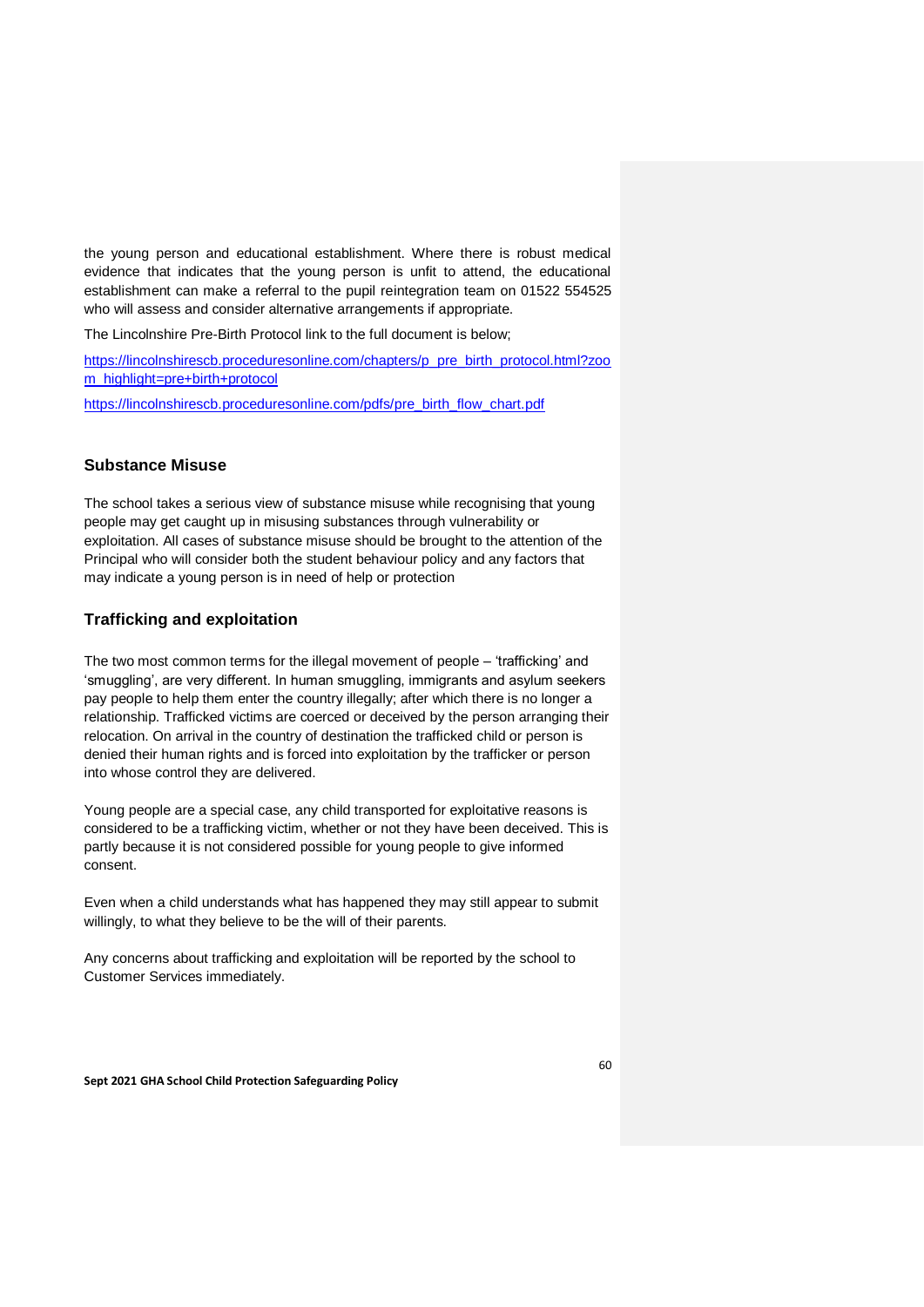# **Appendix 3: Body Map Guidance**

Body Maps should be used to document and illustrate visible signs of harm and physical injuries.

Always use a black pen (never a pencil) and do not use correction fluid or any other eraser.

Do not remove clothing for the purpose of the examination unless the injury site is freely available because of treatment.

\***At no time should an individual teacher/member of staff or school take photographic evidence of any injuries or marks to a child's person, the body map below should be used. Any concerns should be reported and recorded without delay to Customer Service Centre or the child's social worker if already an open case to social care.**

**When you notice an injury to a child, try to record the following information in respect of each mark identified e.g. red areas, swelling, bruising, cuts, lacerations and wounds, scalds and burns:**

- Exact site of injury on the body, e.g. upper outer arm/left cheek.
- Size of injury in appropriate centimetres or inches.
- Approximate shape of injury, e.g. round/square or straight line.
- Colour of injury if more than one colour, say so.
- Is the skin broken?
- Is there any swelling at the site of the injury, or elsewhere?
- Is there a scab/any blistering/any bleeding?
- Is the injury clean or is there grit/fluff etc.?
- Is mobility restricted as a result of the injury?
- Does the site of the injury feel hot?
- Does the child feel hot?
- Does the child feel pain?
- Has the child's body shape changed/are they holding themselves differently?

Importantly the date and time of the recording must be stated as well as the name and designation of the person making the record. Add any further comments as required.

# **Ensure First Aid is provided where required and then recorded appropriately.**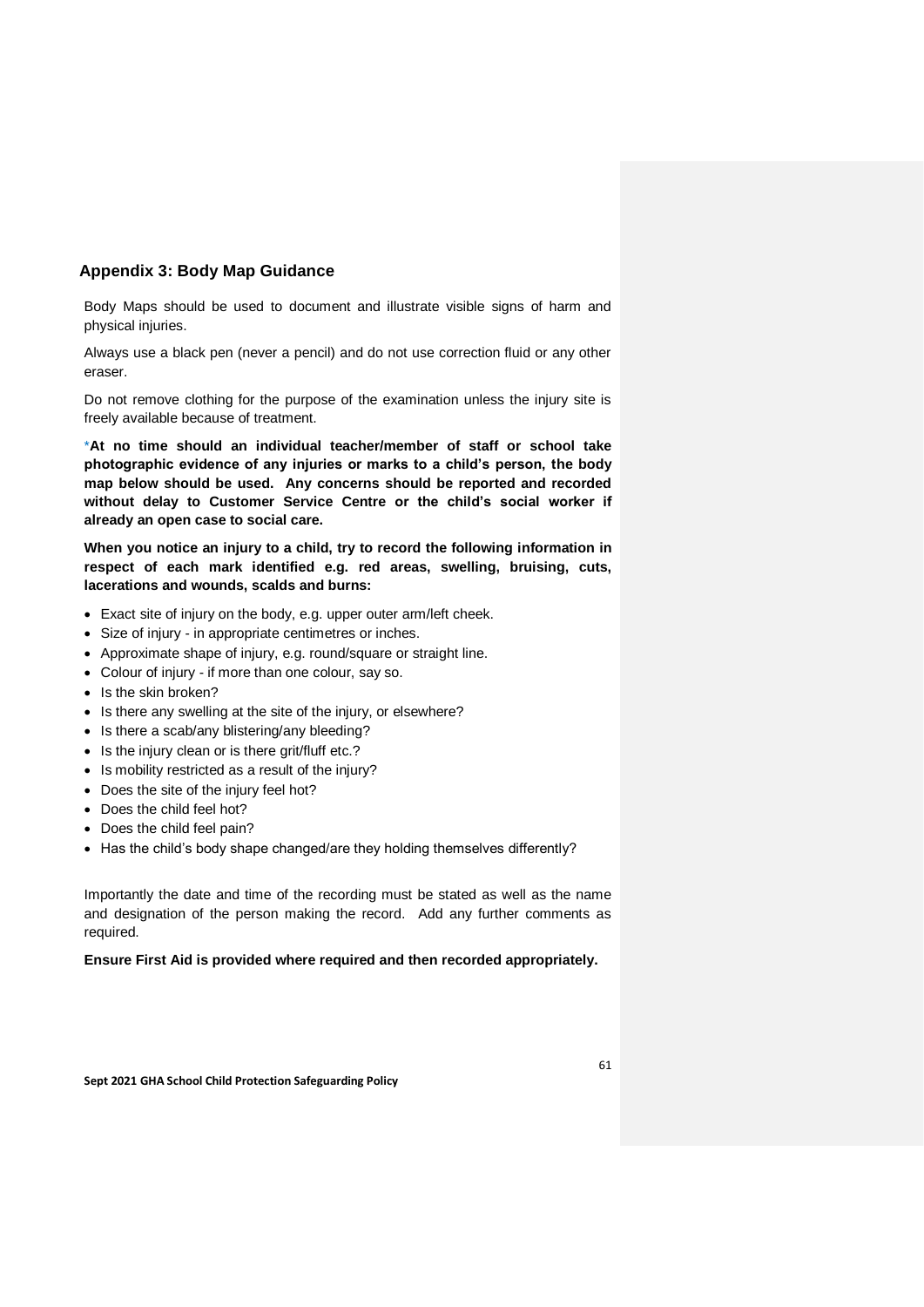A copy of the body map should be kept on the child's concern/confidential file.

**Safeguarding is everyone's responsibility** Customer Service Centre for referrals and advice Tel: 01522 782111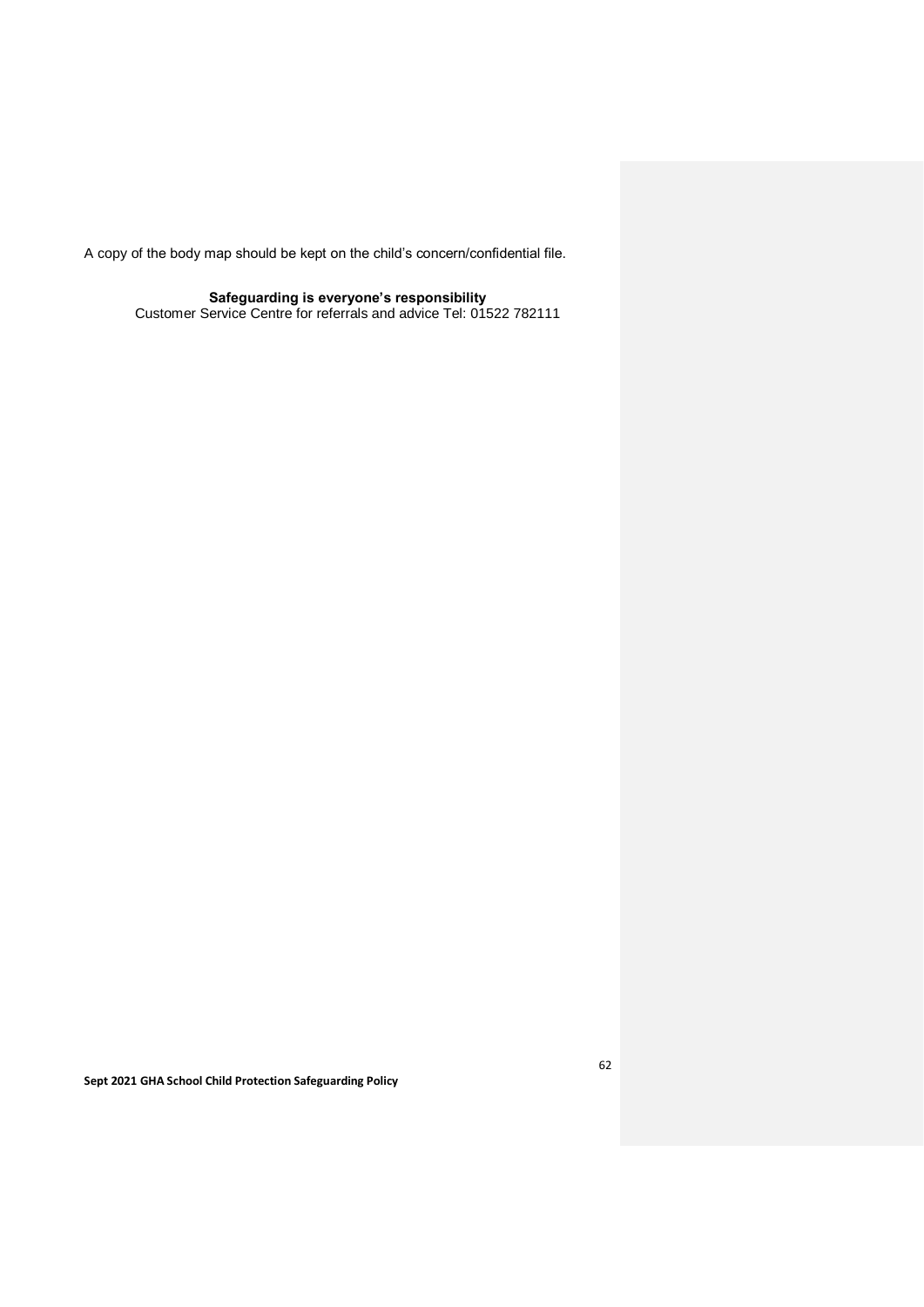# **Appendix 4: Guidance**

- [Lincolnshire Safeguarding Children Partnership Multi-Agency Procedures](http://lincolnshirescb.proceduresonline.com/)
- [Working Together to Safeguard Children & Young People 2018](https://www.gov.uk/government/publications/working-together-to-safeguard-children--2)
- [Keeping Children Safe in Education 2021](https://www.gov.uk/government/publications/keeping-children-safe-in-education--2)
- [Information Sharing Document 2018](https://assets.publishing.service.gov.uk/government/uploads/system/uploads/attachment_data/file/721581/Information_sharing_advice_practitioners_safeguarding_services.pdf)
- [What to do if you're worried a child is being abused 2015](https://assets.publishing.service.gov.uk/government/uploads/system/uploads/attachment_data/file/419604/What_to_do_if_you_re_worried_a_child_is_being_abused.pdf)
- Children Act 1989 and [Children Act 2004](https://www.legislation.gov.uk/ukpga/2004/31/contents)
- [Education Act 2002](https://www.legislation.gov.uk/ukpga/2002/32/section/175)
- **[Teaching Standards](https://assets.publishing.service.gov.uk/government/uploads/system/uploads/attachment_data/file/665522/Teachers_standard_information.pdf)**
- [Guidance for Safer Working Practice for those Adults who work with Children](https://c-cluster-110.uploads.documents.cimpress.io/v1/uploads/13ecce28-e8f2-49e9-83c6-c29337cd8071~110/original?tenant=vbu-digital)  [and Young People](https://c-cluster-110.uploads.documents.cimpress.io/v1/uploads/13ecce28-e8f2-49e9-83c6-c29337cd8071~110/original?tenant=vbu-digital)
- [https://www.gov.uk/government/publications/sharing-nudes-and-semi-nudes](https://www.gov.uk/government/publications/sharing-nudes-and-semi-nudes-advice-for-education-settings-working-with-children-and-young-people)[advice-for-education-settings-working-with-children-and-young-people](https://www.gov.uk/government/publications/sharing-nudes-and-semi-nudes-advice-for-education-settings-working-with-children-and-young-people)
- [Sexual violence and sexual harassment between children in schools and](https://www.gov.uk/government/publications/sexual-violence-and-sexual-harassment-between-children-in-schools-and-colleges)  [colleges](https://www.gov.uk/government/publications/sexual-violence-and-sexual-harassment-between-children-in-schools-and-colleges)

Elective Home Education (EHE) [ehe@lincolnshire.gov.uk](mailto:attendance.pupilsupport@kirklees.gov.uk)

Children Missing Education (CME) [cme@lincolnshire.gov.uk](mailto:cme@lincolnshire.gov.uk)

Child in Entertainment or Employment [cee@lincolnshire.gov.uk](mailto:cee@lincolnshire.gov.uk)

School Attendance Queries [attendance@lincolnshire.gov.uk](mailto:attendance@lincolnshire.gov.uk)

#### **Prevent**

- Prevent Support Officer, Lincolnshire County Council, 01522 555367, [prevent@lincolnshire.gov.uk](mailto:prevent@lincolnshire.gov.uk)
- PREVENT Officer, East Midlands Special Operations Unit Special Branch, 01522 558304, Email: [prevent@lincs.pnn.police.uk](mailto:prevent@lincs.pnn.police.uk)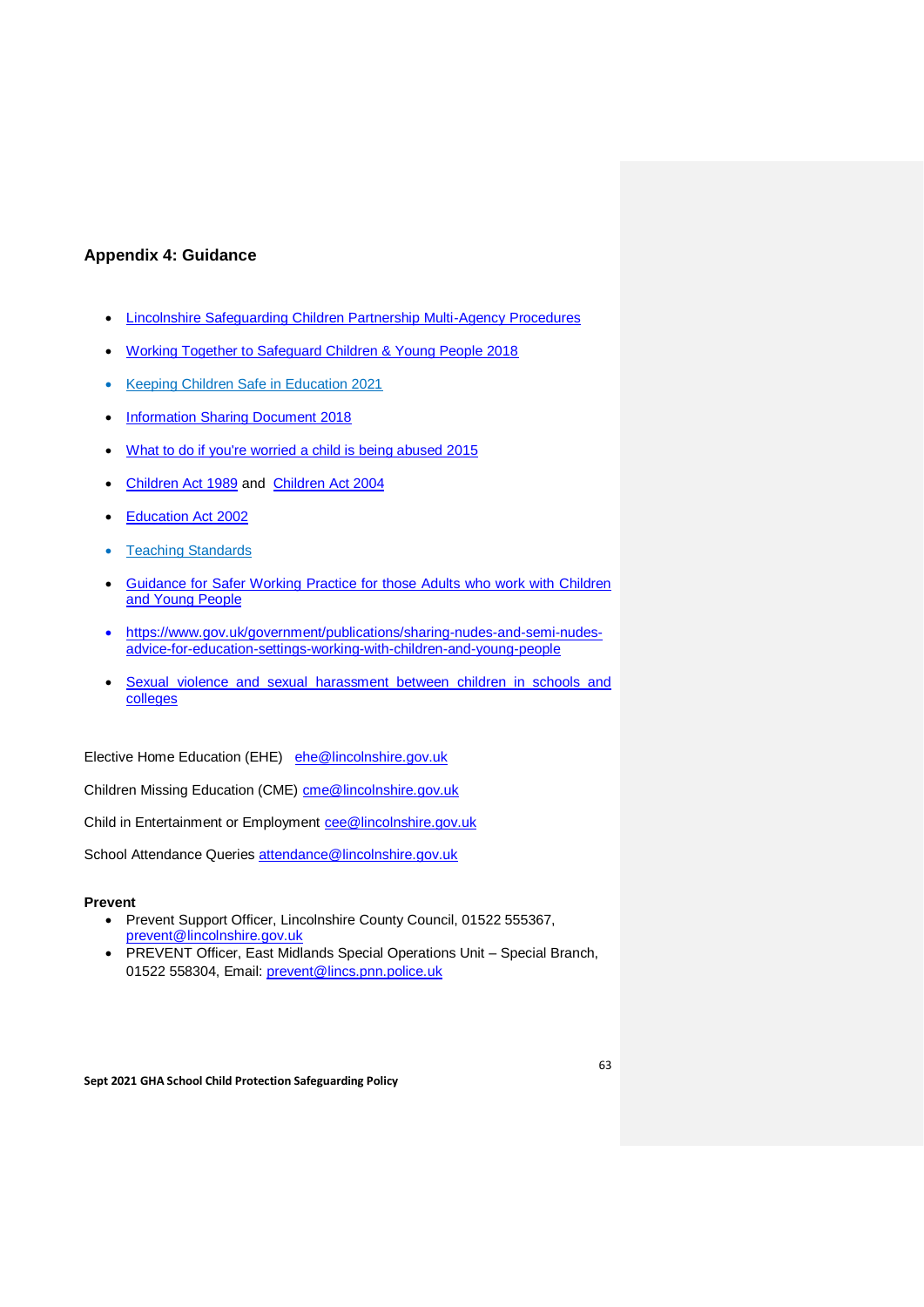## **Online Safety incidents**

National helpline [Saferinternet Helpline](https://www.saferinternet.org.uk/our-helplines) 

# **Early Help Team**

[TACadmin@lincolnshire.gov.uk](mailto:TACadmin@lincolnshire.gov.uk)  [www.lincolnshire.gov.uk/tac](http://www.lincolnshire.gov.uk/tac) [earlyhelpconsultants@lincolnshire.gov.uk](mailto:earlyhelpconsultants@lincolnshire.gov.uk)

# **Training Materials**

LSCP Online and face to face Safeguarding Training courses including Safer Recruitment training: [LSCP Training](https://www.lincolnshire.gov.uk/safeguarding/lscp/3?documentId=258&categoryId=20076)

LCC Safeguarding in Schools Training Package [safeguardinginschools@lincolnshire.gov.uk](mailto:safeguardinginschools@lincolnshire.gov.uk)

Safeguarding Governor Training [governorsupport@lincolnshire.gov.uk](mailto:governorsupport@lincolnshire.gov.uk)

Prevent Training; All staff can undertake e-learning which is equivalent to WRAP 2 via the LSCP Training

In addition, free face to face Prevent Awareness training is available through contacting either of the following:

- Lincolnshire Police, Prevent Officer, 01522 558304, [prevent@lincs.pnn.police.uk.](mailto:prevent@lincs.pnn.police.uk)
- Lincolnshire County Council, Prevent Officer, 01522 555367, [prevent@lincolnshire.gov.uk](mailto:prevent@lincolnshire.gov.uk)